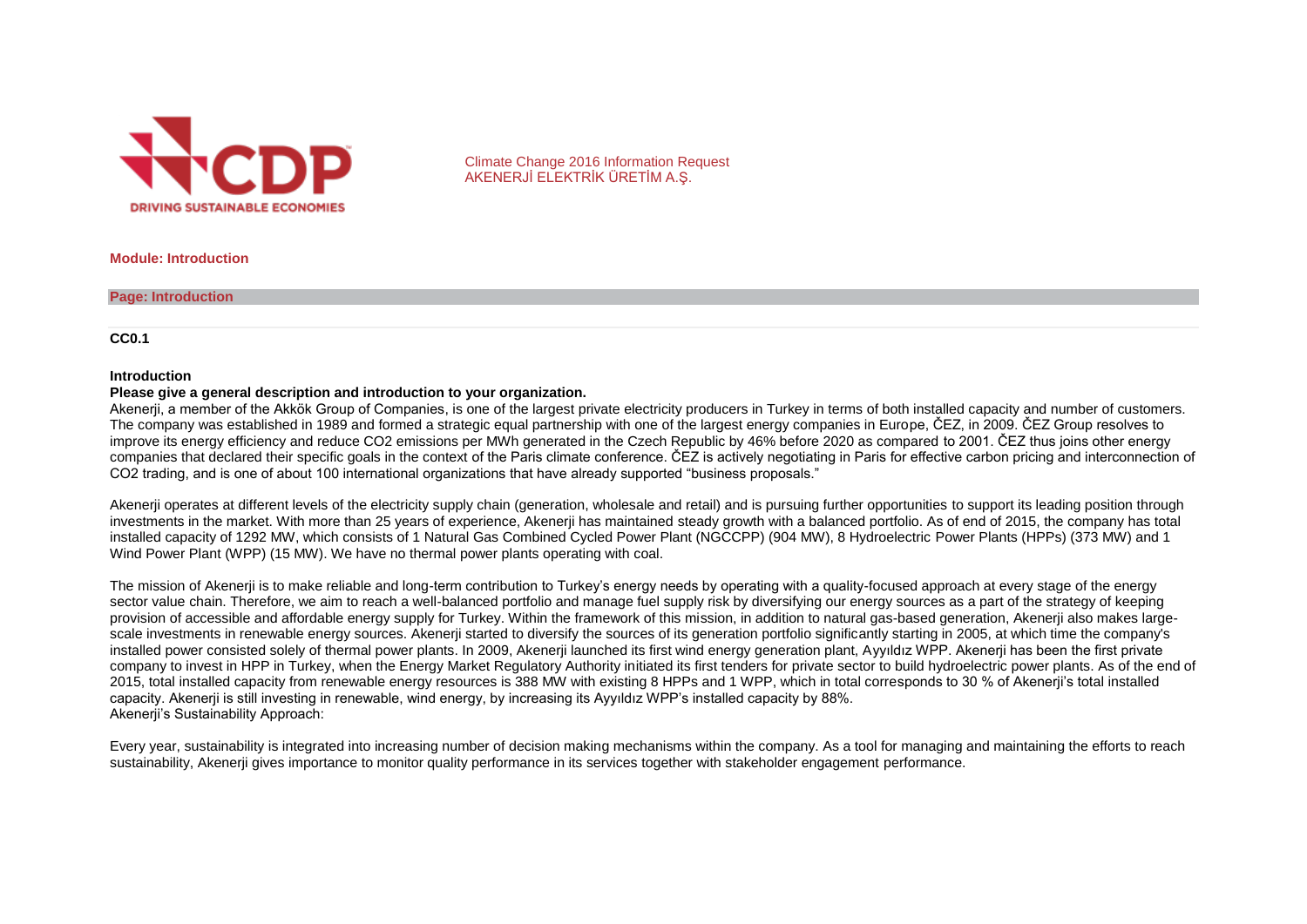As a part of monitoring the environmental sustainability performance, Akenerji launched the "Carbon Management Project" which includes regular monitoring of the company`s GHG emissions. It is decided to monitor, report and verify the GHG inventory of Erzin NGCCPP in ISO 14064-1 standard for 2016.

We benefit from a variety of dialogue platforms to learn about the sustainability expectations of our stakeholders including employees, customers, creditors, investors, regulatory bodies, suppliers, local communities, local authorities, society, and media as well as to give them information on these issues. The communication channels are Integrated management systems, "We Are the Energy" Employee Suggestion System, Customer satisfaction surveys, Environmental Impact Assessment (EIA) reports, workshops/events etc. Moreover, Akenerji participates to CDP since 2010; prepares annual Environmental and OHS reports since 2010; and submits IFC Annual Environmental and Social Performance Monitoring Reports since 2010. As a part of our communication channels with our stakeholders, we also benefit from sustainability reports. Akenerji published its Sustainability Report according to the Global Reporting Initiative's international reporting standard. We are proud to be the first energy company in Turkey to issue a Sustainability Report (for 2014 reporting period) based on GRI G4. Since 2010, Akenerji has received certification for ISO 9001:2008 Quality, OHSAS 18001:2007 Occupational Health and Safety and the ISO 14001: 2004 Environment Management Systems.

Moreover, as of 2015, CDP Water Program has been initiated in our country. We have been among the pioneer companies that started to report to the program in its initial year and conveyed our water management system. Akenerji has been the one and only energy company to participate in the CDP Turkey Water Program.

**CC0.2**

**Reporting Year**

**Please state the start and end date of the year for which you are reporting data.**

**The current reporting year is the latest/most recent 12-month period for which data is reported. Enter the dates of this year first.**

We request data for more than one reporting period for some emission accounting questions. Please provide data for the three years prior to the current reporting **year if you have not provided this information before, or if this is the first time you have answered a CDP information request. (This does not apply if you have been offered and selected the option of answering the shorter questionnaire). If you are going to provide additional years of data, please give the dates of those reporting periods here. Work backwards from the most recent reporting year.**

**Please enter dates in following format: day(DD)/month(MM)/year(YYYY) (i.e. 31/01/2001).**

**Enter Periods that will be disclosed**

Thu 01 Jan 2015 - Thu 31 Dec 2015

**CC0.3**

**Country list configuration**

**Please select the countries for which you will be supplying data. If you are responding to the Electric Utilities module, this selection will be carried forward to assist you in completing your response.**

**Select country Turkey**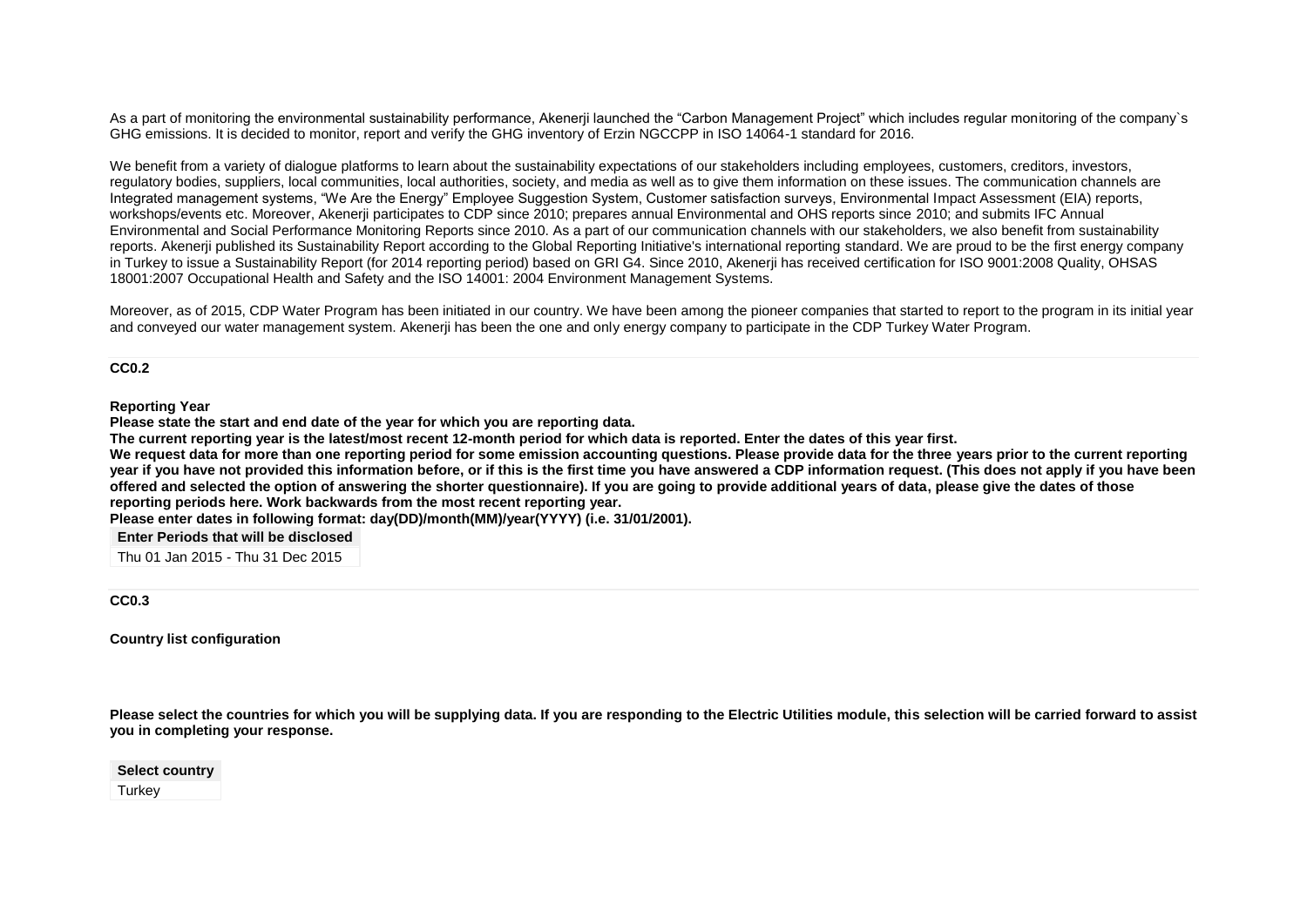#### **CC0.4**

#### **Currency selection**

**Please select the currency in which you would like to submit your response. All financial information contained in the response should be in this currency.**

USD(\$)

**CC0.6**

#### **Modules**

**As part of the request for information on behalf of investors, electric utilities, companies with electric utility activities or assets, companies in the automobile or auto component manufacture sub-industries, companies in the oil and gas sub-industries, companies in the information technology and telecommunications sectors and companies in the food, beverage and tobacco industry group should complete supplementary questions in addition to the main questionnaire. If you are in these sector groupings (according to the Global Industry Classification Standard (GICS)), the corresponding sector modules will not appear below but will automatically appear in the navigation bar when you save this page. If you want to query your classification, please email [respond@cdp.net.](mailto:respond@cdp.net) If you have not been presented with a sector module that you consider would be appropriate for your company to answer, please select the module below. If you wish to view the questions first, please see [https://www.cdp.net/en-US/Programmes/Pages/More-questionnaires.aspx.](https://www.cdp.net/en-US/Programmes/Pages/More-questionnaires.aspx)** Electrical

#### **Further Information**

#### **Module: Management**

**Page: CC1. Governance**

**CC1.1**

#### **Where is the highest level of direct responsibility for climate change within your organization?**

Board or individual/sub-set of the Board or other committee appointed by the Board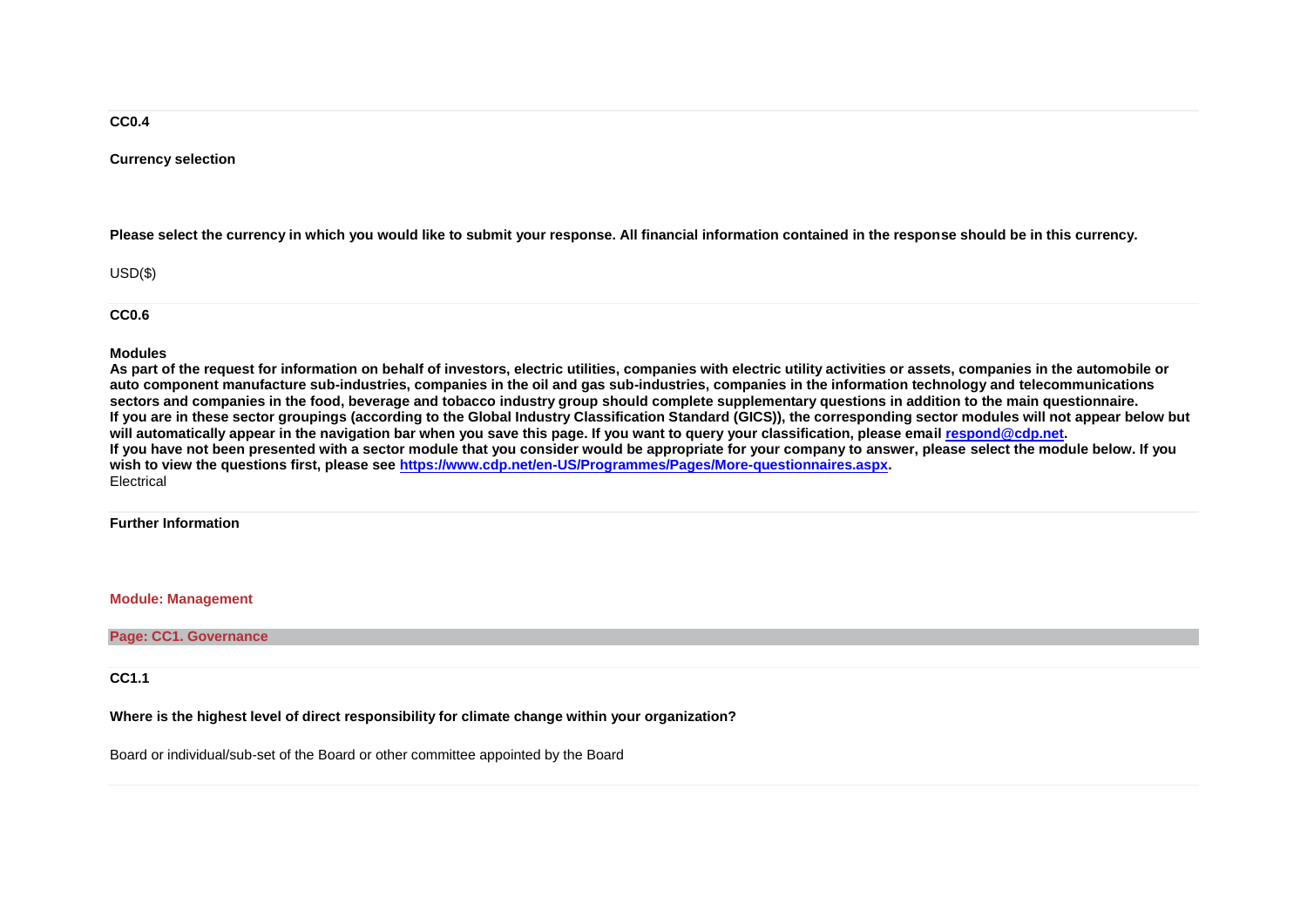### **CC1.1a**

#### **Please identify the position of the individual or name of the committee with this responsibility**

Akenerji has a holistic approach to sustainability, which integrates the environmental, economic and social dimensions of sustainability through the support of various departments. The ultimate responsibility is given to the highest level of decision making authority, and it is the board of directors.

In order to manage and report sustainability efforts and achievements in a more holistic manner, a Sustainability Committee was established within Akenerji in 2013. The business units represented at the Sustainability Committee are as follows:

• Health, Safety, Environment and Quality (Leader)

• Accounting

- Corporate Communications
- Energy Trade
- Fuel Supply and Plant Coordination
- Financial Affairs
- Human Resources
- Legal Affairs
- Procurement
- Strategic Planning and Risk Management

All climate change-related efforts and achievements at Akenerji are reported to the CEO. To manage these efforts, Akenerji has a Quality Project Team under the lead of the Health, Safety, Environment and Quality (HSEQ) department. The Quality Project Team consists of 11 employees including environmental engineers, health & safety specialists, and engineers and operators from the power plants.

The Quality Project Team has regular meetings to check the status of our efforts under ISO 9001 (Quality), ISO 14001 (Environment) and OHSAS 18001 (Health and Safety), and ISO 14064-1 (upcoming) to ensure compliance with applicable environmental, health and safety regulations, to make gap analysis, and to plan for continuous improvements.

In total, there are 32 internal auditors for the reporting year. They were selected to have at least one person from each department, and they have been trained by an external consultancy firm to in order to improve and maintain HSEQ management systems. All departments accept responsibility for climate change and involve the risks and opportunities in their decision making processes, embed them into their sustainability targets. The coordination of efforts for dealing with the risk and opportunities of climate change are coordinated by the Health, Safety, Environment and Quality (HSEQ) department.

In our operating power plants, the Directorates of Health, Safety, Environment and Quality, Fuel Supply and Plant Coordination that operate under the function of the Production Assistant General Manager are responsible for the management of environmental sustainability efforts. Directorate of Health, Safety, Environment and Quality is responsible for the OHS and environmental performance throughout the process starting with project phase until the full operation of plants.

Internal and external communication of sustainability performance is carried out through annual environmental and social performance monitoring reports for creditors, and management systems and annual sustainability reports, and they are reported to the Board of Directors via the Executive Board.

In addition to the Sustainability Committee; the risks and opportunities are also evaluated and managed by the Risk Management Committee, which was established in March 2015 for better evaluation of risks & opportunities and take immediate actions due to the changing market conditions (more liquid and competitive). Climate Change related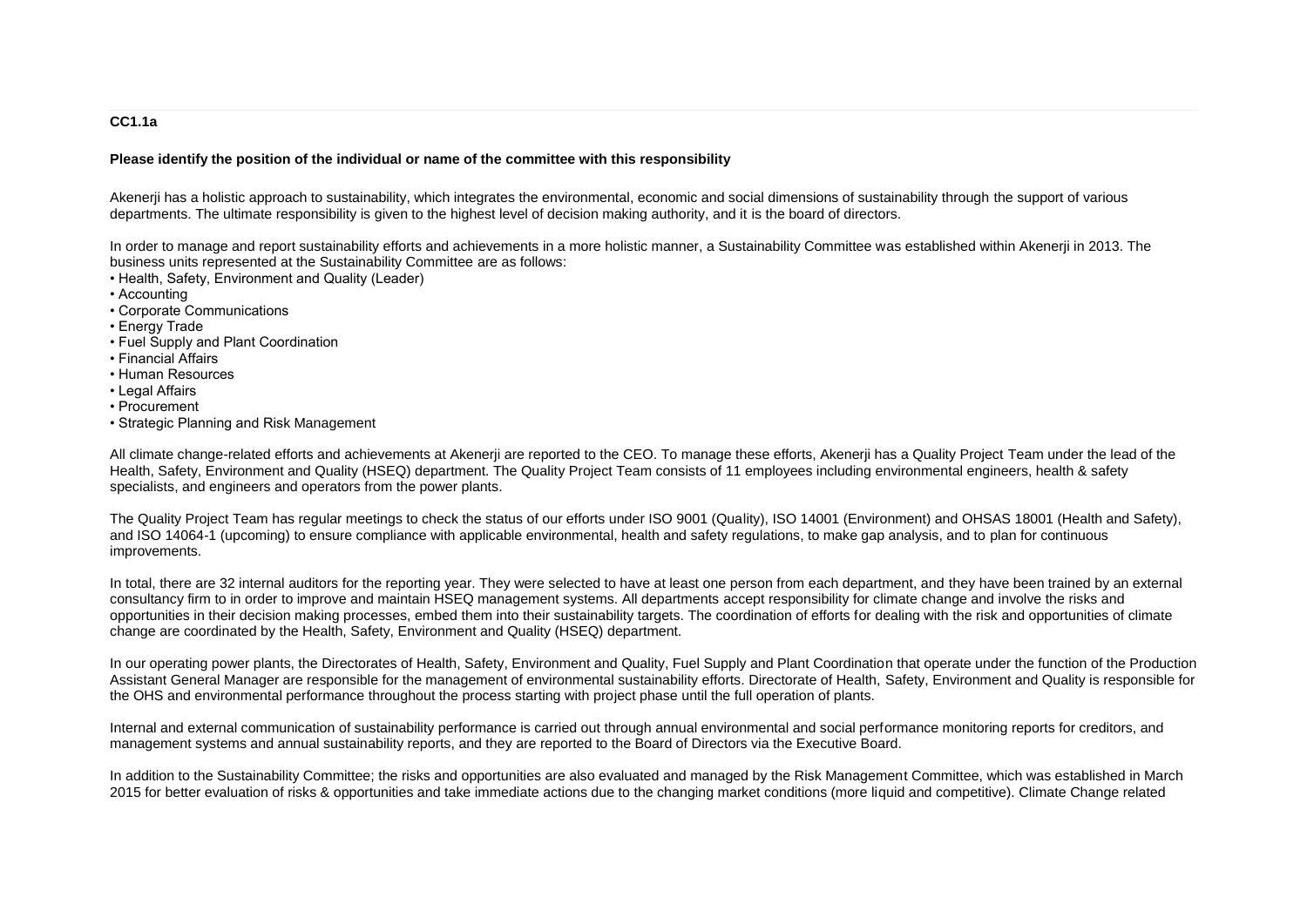risks & opportunities could also be evaluated and managed by the Risk Management Committee. The Committee members are General Manager, Deputy General Managers, Directors, and Strategic Planning and Risk Manager. The Committee convenes on a monthly basis, and it is ensured that the necessary actions are taken by discussing the risks that the company incurs/may incur in the changing market conditions.

### **CC1.2**

**Do you provide incentives for the management of climate change issues, including the attainment of targets?**

Yes

## **CC1.2a**

#### **Please provide further details on the incentives provided for the management of climate change issues**

| Who is entitled to benefit<br>from these incentives? | The type of<br>incentives         | Incentivized<br>performance indicator                                            | <b>Comment</b>                                                                                                                                                                                                                                                                                                                                                                                                                                                                                                                                                                                                       |
|------------------------------------------------------|-----------------------------------|----------------------------------------------------------------------------------|----------------------------------------------------------------------------------------------------------------------------------------------------------------------------------------------------------------------------------------------------------------------------------------------------------------------------------------------------------------------------------------------------------------------------------------------------------------------------------------------------------------------------------------------------------------------------------------------------------------------|
| Board/Executive board                                | Recognition<br>(non-<br>monetary) | Other: Sustainability<br>performance                                             | Board of Directors has the ultimate responsibility about the overall sustainability performance<br>of Akenerji. The pioneer role of Akenerji in Turkish energy sector could be realized with the<br>vision of the Board.                                                                                                                                                                                                                                                                                                                                                                                             |
| Business unit managers                               | Monetary<br>reward                | Emissions reduction<br>project                                                   | One of the Sustainability targets is generating electricity with solar panels under 1 MW<br>capacity within the boundaries of Adiyaman Burc HEPP. The target is reflected in the bonus<br>system of the managers of the project.                                                                                                                                                                                                                                                                                                                                                                                     |
| Environment/Sustainability<br>managers               | Monetary<br>reward                | Other: Successful<br>implementation of carbon<br>management project              | A performance based compensation is available for HSEQ Department staff based on the<br>pre-determined targets. In terms of carbon management performance, Carbon Management<br>Project is one of the key considerations for bonus determination for the Health, Safety,<br>Environment and Quality (HSEQ) Manager and environmental engineers in the HSEQ<br>Department.                                                                                                                                                                                                                                            |
| All employees                                        | Monetary<br>reward                | Emissions reduction<br>project<br>Energy reduction project<br>Efficiency project | All employees have personal performance indicators as well and are rewarded when they<br>reached the target. All employees can suggest improvements to reduce the environmental<br>footprint of the company through filling out questionnaires to be submitted to their supervisors<br>and to HSEQ directly. There is an opportunity for the employees especially for the ones<br>working at the power plants to receive monetary reward, in case their suggestions are<br>considered to have a significant improvement in the company's environmental performance,<br>and are implemented following the evaluation. |
| Board/Executive board                                | Monetary<br>reward                | Energy reduction target<br>Efficiency target                                     | Board of Directors has the ultimate responsibility about the overall performance of Akenerji<br>and bonus is delivered inline with the achievements of the targets at the year end.<br>Particularly, achievement of energy reduction target and increase of efficiency are of<br>important targets for the Board.                                                                                                                                                                                                                                                                                                    |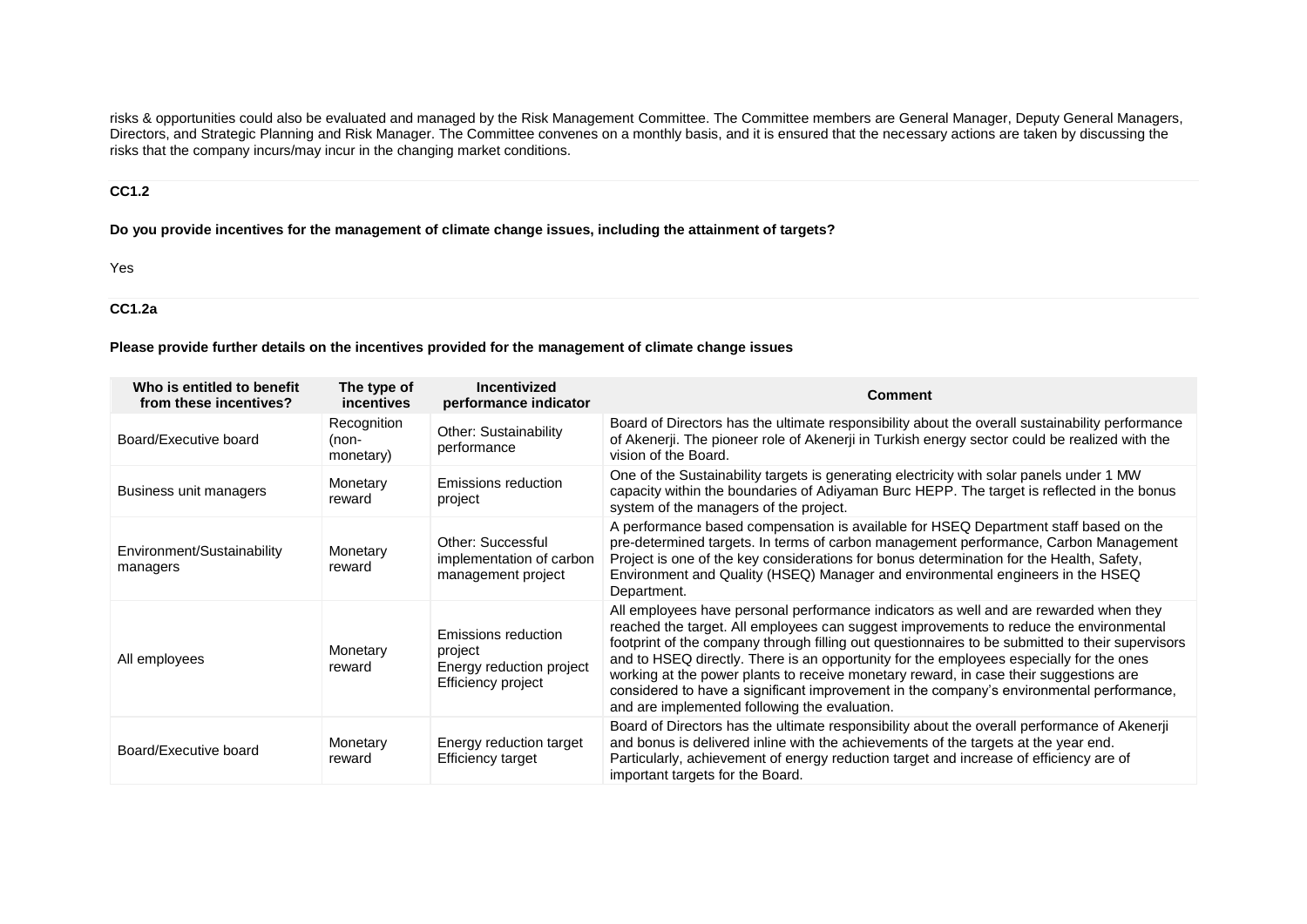| Who is entitled to benefit             | The type of                       | Incentivized                                                                                                                                                                                               | <b>Comment</b>                                                                                                                                                                                                                                                                                                                                                                                                                                                  |
|----------------------------------------|-----------------------------------|------------------------------------------------------------------------------------------------------------------------------------------------------------------------------------------------------------|-----------------------------------------------------------------------------------------------------------------------------------------------------------------------------------------------------------------------------------------------------------------------------------------------------------------------------------------------------------------------------------------------------------------------------------------------------------------|
| from these incentives?                 | incentives                        | performance indicator                                                                                                                                                                                      |                                                                                                                                                                                                                                                                                                                                                                                                                                                                 |
| Environment/Sustainability<br>managers | Recognition<br>(non-<br>monetary) | Emissions reduction<br>project<br>Emissions reduction<br>target<br>Energy reduction project<br>Energy reduction target<br>Efficiency project<br>Efficiency target<br>Behaviour change<br>related indicator | HSEQ Manager leads the Sustainability Team of Akenerji and encourages all employees for<br>reduction of emissions, energy used and improvement of efficiency. Beyond achievement of<br>KPIs and monetary rewards; recognition among Akenerji, Akkök Group, ČEZ Group, Turkish<br>energy sector, and energy sector, and worldwide via energy, emission, sustainability<br>dimensions have great importance especially for Environment & Sustainability Managers. |

### **Further Information**

### **Page: CC2. Strategy**

**CC2.1**

**Please select the option that best describes your risk management procedures with regard to climate change risks and opportunities**

Integrated into multi-disciplinary company wide risk management processes

## **CC2.1a**

### **Please provide further details on your risk management procedures with regard to climate change risks and opportunities**

| <b>Frequency of</b><br>monitoring | To whom are results<br>reported?                                                   | Geographical areas considered                                                                                                  |  | Comment                                                                                                                                                                                                                        |  |
|-----------------------------------|------------------------------------------------------------------------------------|--------------------------------------------------------------------------------------------------------------------------------|--|--------------------------------------------------------------------------------------------------------------------------------------------------------------------------------------------------------------------------------|--|
| Six-monthly or<br>more frequently | Board or individual/sub-set<br>of the Board or committee<br>appointed by the Board | Risks are assessed at both country-<br>level (Turkey) and the local facility-<br>level (for our plants across the<br>country). |  | Key risks are reported bimonthly to the Early Determination<br>of Risk Committee and, then, to the BoD. Key risks could<br>include risks and opportunities related to climate change and<br>climate change associated impacts. |  |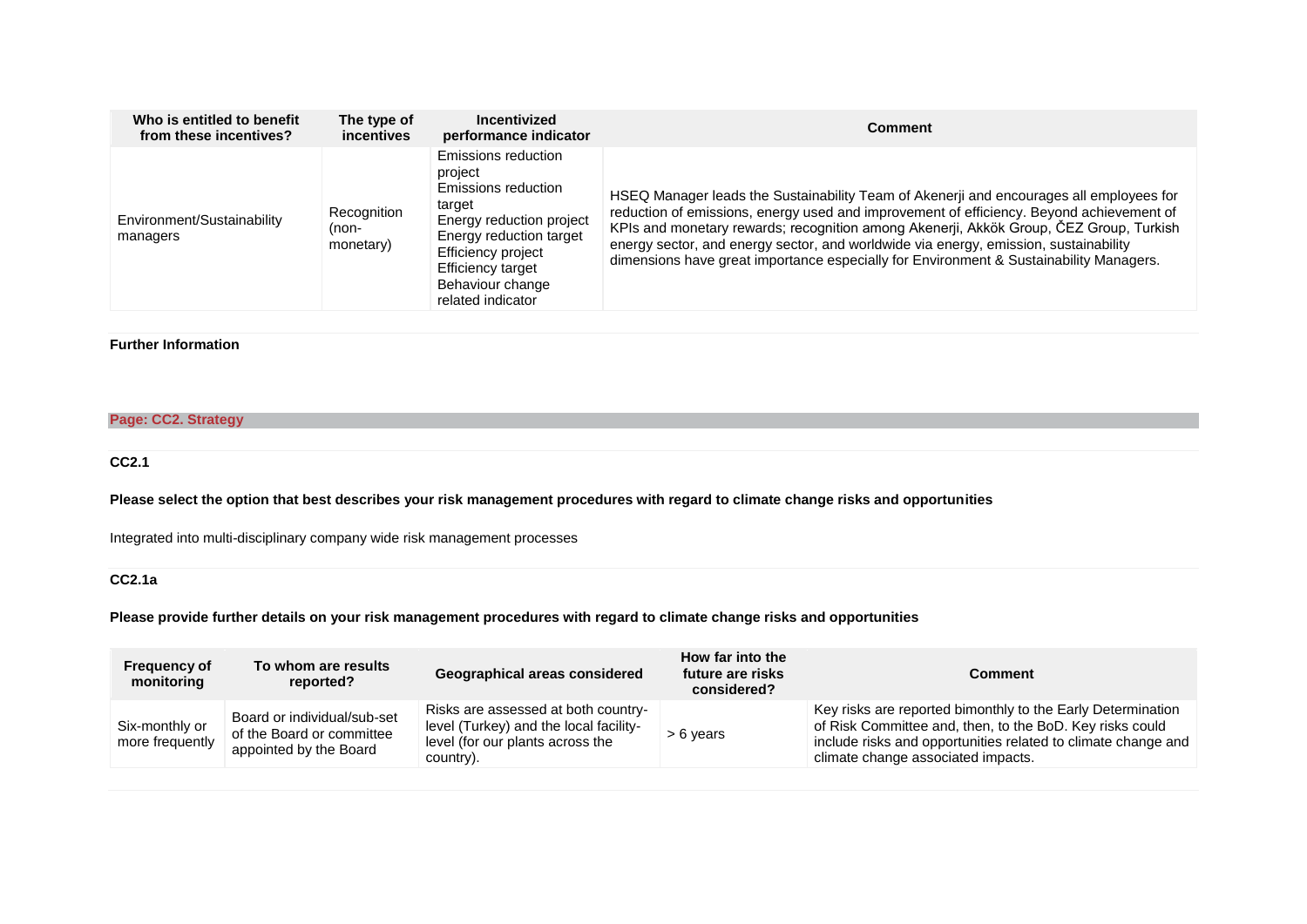#### **CC2.1b**

**Please describe how your risk and opportunity identification processes are applied at both company and asset level**

(Please see the attached document for detailed identification process)

For effective management of risks and opportunities; Akenerji establishes systems and monitors actions to define and assess risks and opportunities that could impact the Company's targets. It ensures that they are managed according to the policies set by the Board of Directors.

At company level; in order to manage the risks and opportunities rises by the impacts of climate change, both global and national risks are defined, and responsibilities to manage them are shared among different levels of decision making and implementation bodies within Akenerji.

The Akenerji Strategic Planning and Risk Management Department determines and evaluates the risks in accordance with Company risk procedure and limits, and in coordination with the Unit Risk Responsibles, assigned for each unit. The Management prioritizes and monitors the risks in line with the Risk Appetite. While the risks are managed within the framework of Corporate Risk Management, the Risk Management Committee was established in March 2015 to take quicker decisions and take immediate actions due to the changing market conditions (more liquid and competitive). The Committee members are composed of the General Manager, Deputy General Managers, Directors, and Strategic Planning and Risk Manager. The Committee convenes on a monthly basis, and it is ensured that the necessary actions are taken by discussing the risks that the company incurs/may incur in the changing market conditions.

At asset level: risks are assessed and followed up under 5 main headings: Reputational, Compliance, Strategic, Operational, Financial.

Risks associated with climate change are evaluated by related departments in its own risk registers. Risk registers of climate change such as risk of drought, flood and landslide are assessed in each power plant and from head quarters in a holistic approach.

#### **CC2.1c**

**How do you prioritize the risks and opportunities identified?**

Risks and opportunities are defined within the framework of company's risk procedure. Risk procedure is reviewed, updated and published by Strategic Planning and Risk Management department each year.

The risk/opportunity identification stage within the risk management process aims to identify a comprehensive list of risks/opportunities, including their root causes and their owners. The risks are documented on functional based risk registers within the company. Risk registers are reviewed and updated for new, revised and obsolete risks/opportunities under the supervision of Business Unit as a part of the identification stage.

During the risk identification stage, Risk Responsible identifies specific risks that would prevent their business units from achieving their stated objectives. Importance is placed on covering the risks related to the key assumptions for core business activities and the strategy. Risks at both the company level and asset level are prioritized regarding net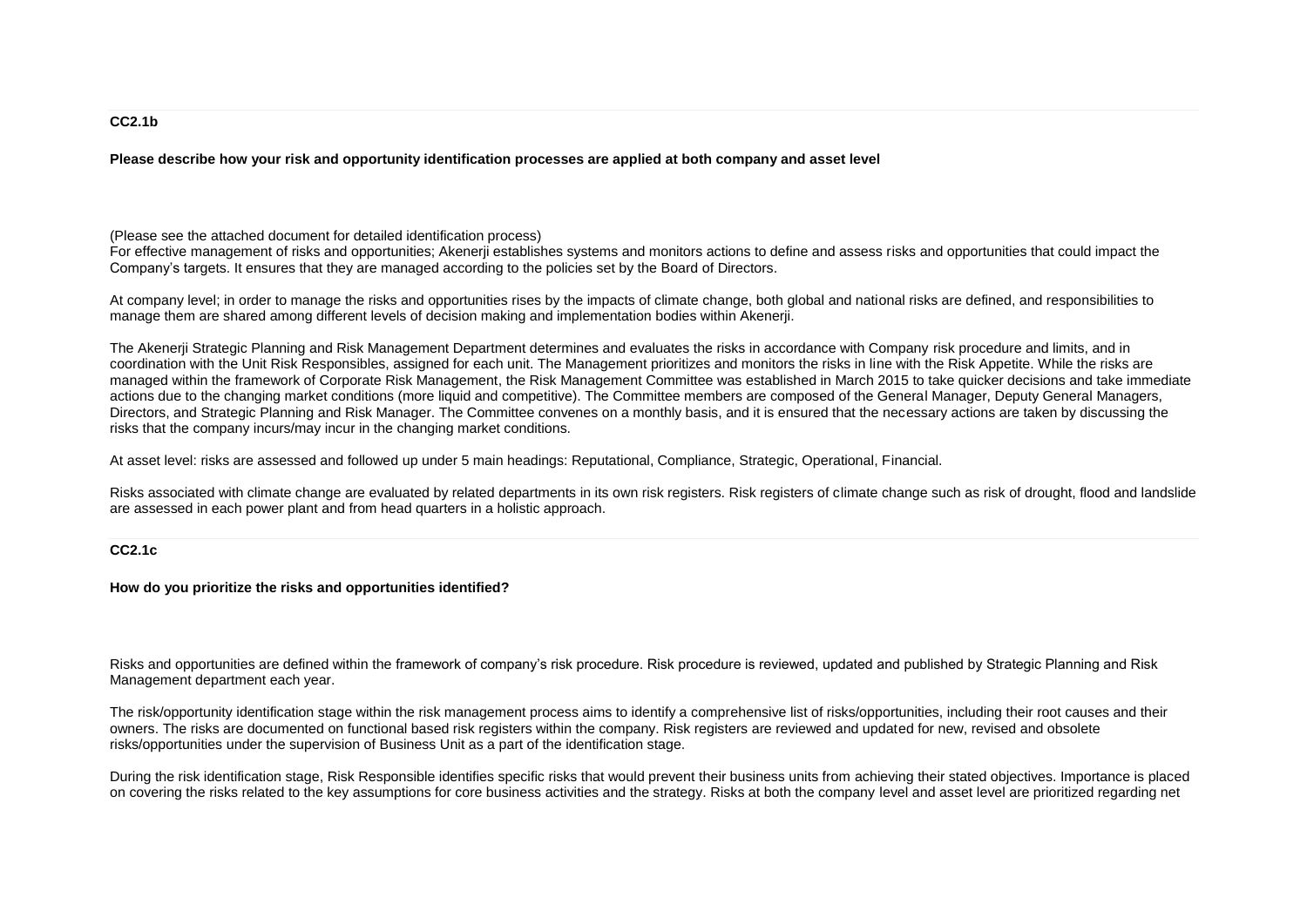risk score (risk score is after current controls) which is the multiplication of net risk likelihood and impact value. Risks with net risk score higher than 15 are reported bimonthly to Early Determination of Risk Committee and Board of Directors. Early Determination of Risk Committee meets at least 4 times a year and independent Board members, top management are of its members.

In addition to this approach, those risks with a high impact value can be monitored more frequently even though the net risk score is lower than the determined threshold for reporting.

Each risk has its own risk response such as "accept", "mitigate", "avoid" or "transfer". For the risks with the risk response "mitigate", action plans and action dates are identified by the Unit Risk Responsible and the action plans are also monitored and reported to Risk Management Committee bimonthly by Strategic Planning and Risk Department.

\*Please see the enclosed document for the rest of the answer.

**CC2.2**

**Is climate change integrated into your business strategy?**

Yes

**CC2.2a**

#### **Please describe the process of how climate change is integrated into your business strategy and any outcomes of this process**

As an energy generating firm climate change is deeply integrated into our business strategy to mitigate the negative both direct and indirect effects of climate change. Our strategies and outcomes of these processes are as follows:

Akenerji has a holistic approach for sustainability, where climate change has its share as a source of risk and opportunity. Within the framework of Akenerji's mission; risks and opportunities sourced from climate change, are integrated in the business strategy in several ways. Akenerji has a long term (10 years) strategy which is supported by short and middle term (5 years) targets and strategies. We invest in renewable energy, monitor our operational performance continuously and improve the points where efficiency is the least satisfactory.

Quality Project Team under HSEQ leads the efforts of ensuring that the business strategy is influenced by climate change within Akenerji. The team implements projects to monitor GHG emissions both on corporate level and installation level, , leads CDP participation and prepares external and internal reports to senior management and relevant departments.

The Strategic Planning and Risk Department considers environmental and climate change concerns in determining the company´s energy portfolio. For short-term, Akenerji is focused on energy-efficient production and maintaining a position of sustainability leadership in the sector.

For the long-term, Akenerji seeks to stay ahead of expected regulations, which may include a possible cap and trade system or carbon tax for Turkey. This primarily involves further developing renewable capacity and gaining greater sophistication for management under regulations.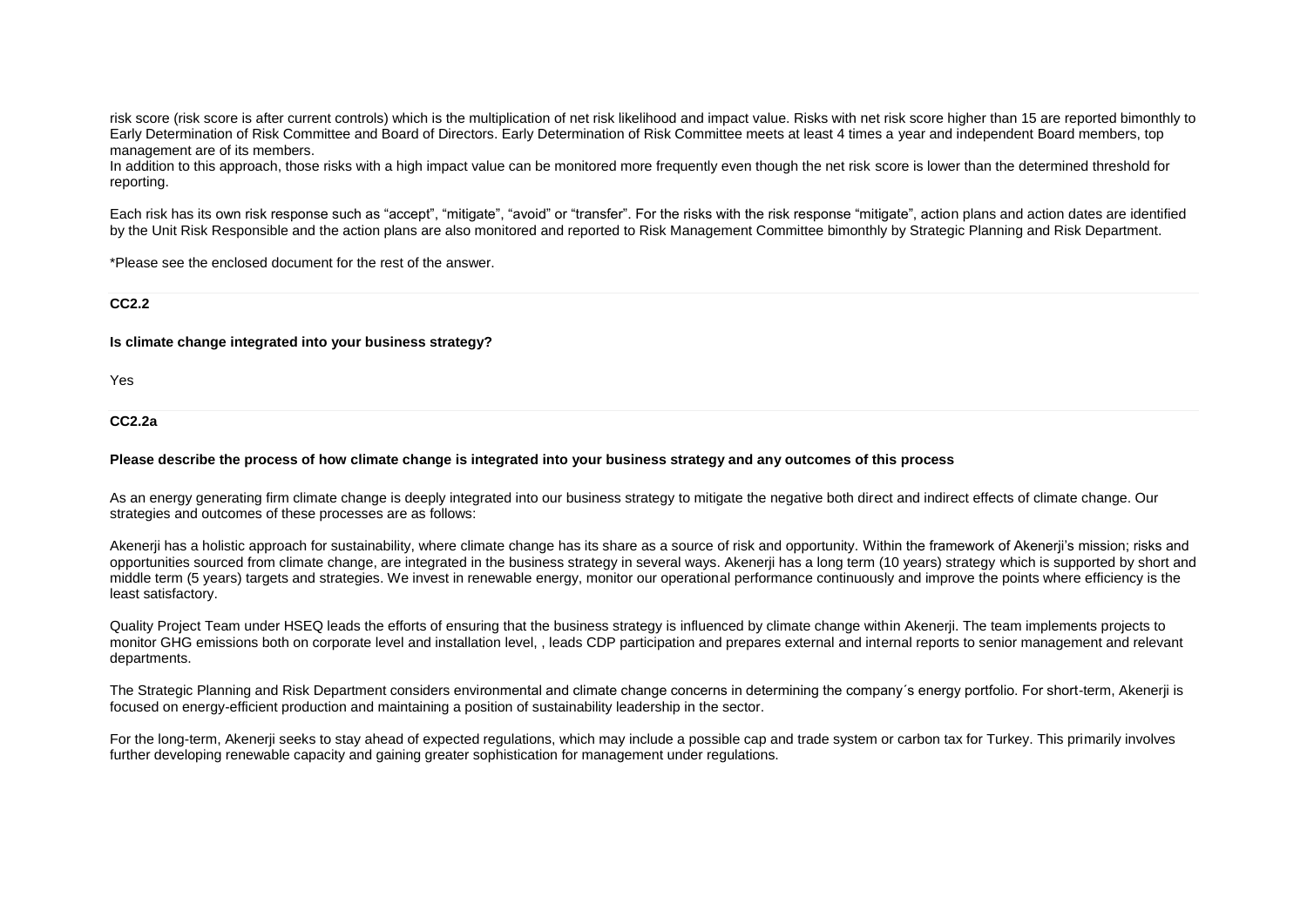#### Please find the key strategic priorities of our business influenced by climate change adaptation and mitigation activities:

a. Decreasing emissions and increasing operational efficiency: We do not have any coal thermal power plant. We have 1 Natural Gas Combined Cycled Power Plant, 8 Hydro and 1 Wind Power Plant. , Akenerji seeks continuous improvement at all power plants to reduce costs and emissions. We closed the power plants with low energy and emission efficiency and invested in establishing a natural gas thermal power plant equipped with state of the art technology. For example; advanced technology control systems are used; its gas and steam turbines are able to run at the highest efficiency in their class. Besides; a team of experts continuously monitor the plant's chimney gas for carbon emissions data and keep it below thresholds mandated by EU environmental legislation. Therefore, the plant complies with the relevant EU Environmental Aquis beyond the Turkish Environmental legislation. We also took actions to increase the efficiency at HPPs such as decreasing the friction and heat in the turbines.

b. Tapping the growing market for green energy: Influenced by current and expected future actions to climate change of both consumers and regulators, Akenerji diversified its generation portfolio significantly starting from 2005. In 2005, the company's installed capacity consisted of only thermal power plants. With the aim of portfolio diversification, currently 30% of total installed power comes from renewable sources, both hydro and wind. Another Hydropower Plant is under construction in Kemah-Erzincan, which will have 198 MW of installed capacity. Besides, we are investing to increase the installed capacity of our Wind Power Plant, Ayyıldız, by 88%. We also evaluate new investment opportunities in the renewable energy market.

c. Capturing financial incentives associated with green energy: Influenced by the emergence of the voluntary market for emissions reduction, Akenerji is a pioneer in Turkey regarding certification of emission reductions and emissions trading. Akenerji has been the first company to take part in the National Carbon Registry when it was first established in 2011 in Turkey. Ayyıldız has been registered in the Greenhouse Gas Reduction Project Register as the first project in the Register. Akenerji conducts carbon certification process for all its renewable energy projects. The company has been trading GS (Gold Standard) and VCS (Voluntary Carbon Standard) credits for several years, making it also possible for its customers to offset their own carbon emissions Please see the attachment as an example for the use of Akenerji carbon credits on offsetting. c. Stakeholder engagement, capacity building and increasing public and employee awareness: To pioneer the sustainability in Turkey, Every year, all employees of Akenerji have trainings on environmental sustainability, sustainable energy and climate change. Also, over the recent years, Akenerji has been trying to increase awareness among its customers about energy efficiency and sustainable energy consumption through informative booklets and brochures.

Through sustainability reports, and events such as "Stakeholder Analysis and Prioritization" workshop, we interact with our stakeholders and receive feedbacks from them in order to put Akenerji into sustainability track.

d. Environmental sustainability projects: These projects aim at decreasing the environmental footprint of Akenerji. They include decreasing the impact of our hydroelectric projects with reservoirs on forests, recycling and reusing waste oil from power plants, phasing out some company cars that are used for commuting, and replacing them with service buses in order to decrease the company's Carbon footprint. And through the on-going Carbon Management Project, the company monitors, reports and discloses its CO2 emissions. Akenerji has received ISO 14001 certification with the power plants and its offices over the recent years.

Smart Electricity Solutions provided to our customers are of examples of indirect outcomes of our strategies. With Energy Efficiency Consultancy Services, we aim to decrease our customers' unit energy consumption. Thus lowering the energy consumption, its cost and emissions. Enterprises can receive consultancy services for their facilities in order to increase efficiency and decrease electricity consumption.

Another solution for our customers is the installation of remote monitoring systems that allow them to monitor and manage their reactive energy consumption. Customers using this system avoid reactive energy consumption hence related monetary penalties and increase the efficiency of the use of electricity.

#### **CC2.2c**

#### **Does your company use an internal price of carbon?**

No, but we anticipate doing so in the next 2 years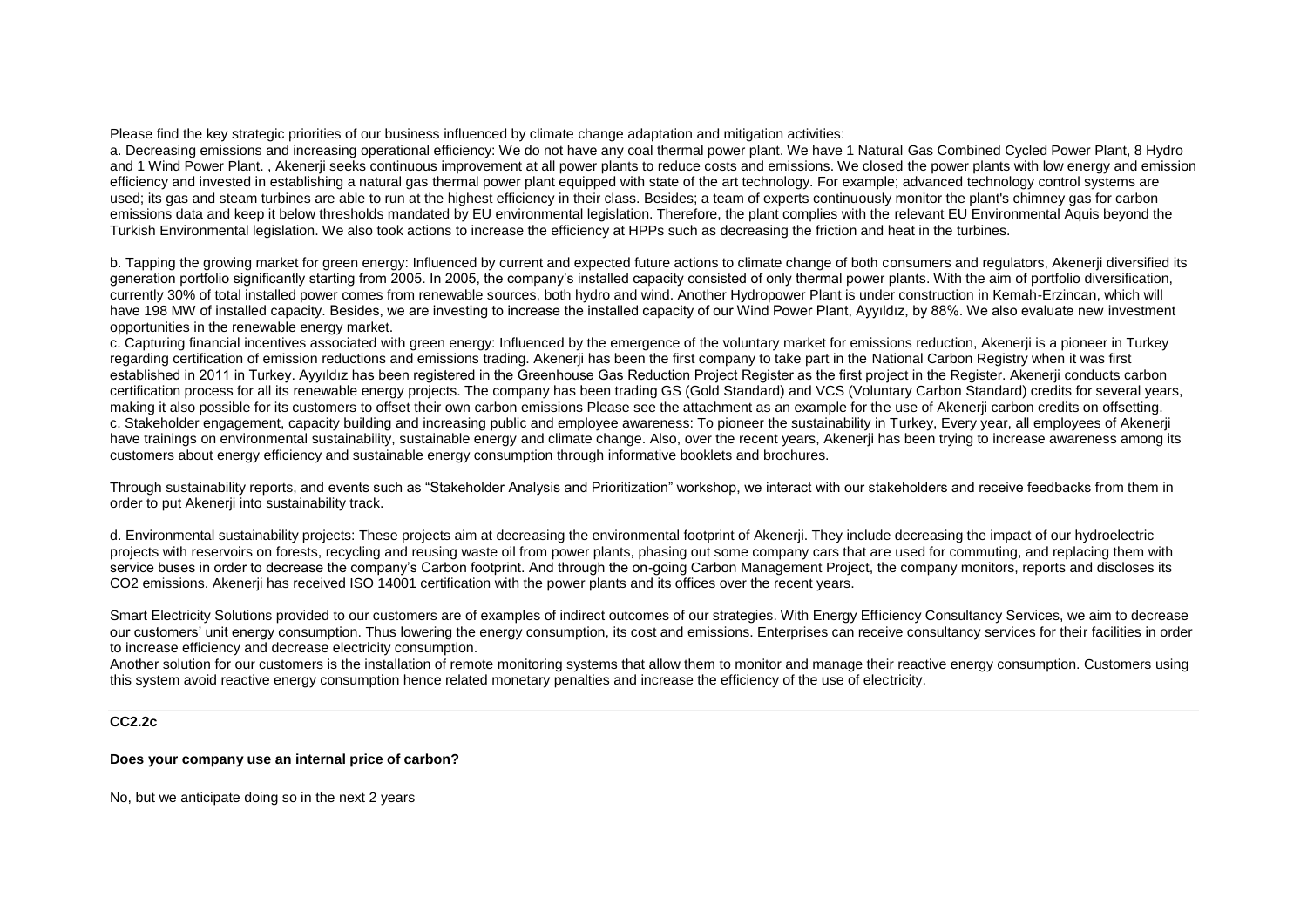## **CC2.3**

**Do you engage in activities that could either directly or indirectly influence public policy on climate change through any of the following? (tick all that apply)**

Direct engagement with policy makers Trade associations Other

## **CC2.3a**

**On what issues have you been engaging directly with policy makers?**

| <b>Focus of</b><br>legislation   | Corporate<br><b>Position</b>        | Details of engagement                                                                                                                                                                                                                                                                                                                                                                                                                                                           | <b>Proposed legislative solution</b>                                                                                                                                                                                                                                                                                                                                                                                                                                                |
|----------------------------------|-------------------------------------|---------------------------------------------------------------------------------------------------------------------------------------------------------------------------------------------------------------------------------------------------------------------------------------------------------------------------------------------------------------------------------------------------------------------------------------------------------------------------------|-------------------------------------------------------------------------------------------------------------------------------------------------------------------------------------------------------------------------------------------------------------------------------------------------------------------------------------------------------------------------------------------------------------------------------------------------------------------------------------|
| Mandatory<br>carbon<br>reporting | Support with<br>minor<br>exceptions | Inline with the studies on National regulation regarding GHG<br>emissions; a law put into force about Mandatory Carbon reporting in<br>Turkey. As Akenerji, we supported the law with minor exceptions.<br>According to law Carbon reporting became mandatory since 2015<br>and we fulfilled the requirements. The details of the implementation<br>phase will be clarified until 2019 and the report mentioned above will<br>be used as the base of implementation procedures. | We support the development of carbon cap & trade schemes and<br>mandatory carbon reporting in Turkey. We are open to put our best<br>effort and accumulated experiences to contribute to these<br>developments. We believe that ensuring a satisfying technical<br>capacity at all levels including governmental units and verifiers has a<br>crucial importance. The price of carbon credits has also vital<br>importance to run the system (market) successfully and effectively. |

## **CC2.3b**

**Are you on the Board of any trade associations or provide funding beyond membership?**

Yes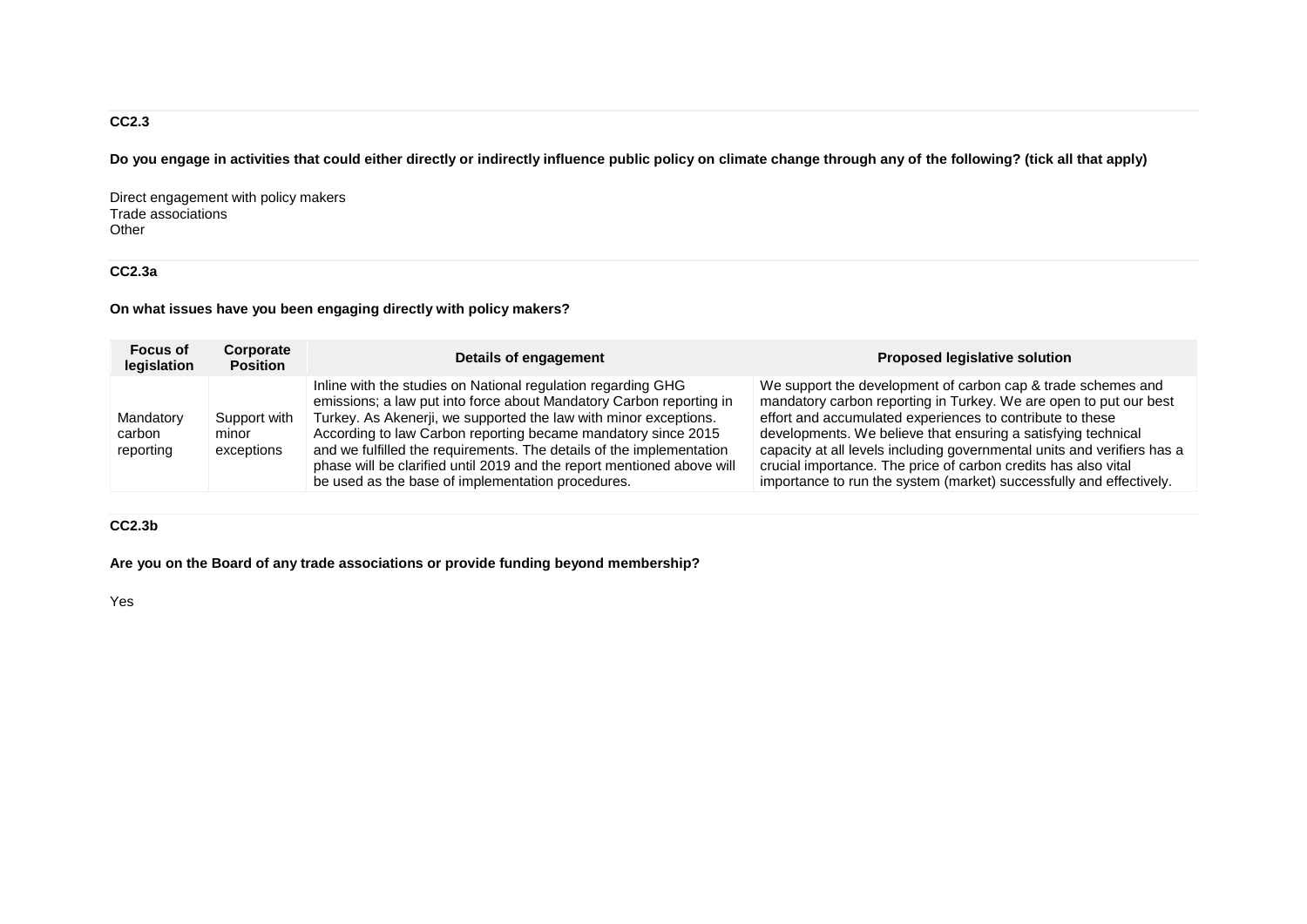**Please enter the details of those trade associations that are likely to take a position on climate change legislation**

| <b>Trade association</b>                                                                                                                                              | Is your position<br>on climate<br>change<br>consistent with<br>theirs? | Please explain the trade association's position                                                                                                                                                                                                                                                                                                                                                                                                                                                                                                                                 | How have you, or are you attempting to, influence the<br>position?                                                                                                                                                                                                                                                                                                                                                                                                                    |
|-----------------------------------------------------------------------------------------------------------------------------------------------------------------------|------------------------------------------------------------------------|---------------------------------------------------------------------------------------------------------------------------------------------------------------------------------------------------------------------------------------------------------------------------------------------------------------------------------------------------------------------------------------------------------------------------------------------------------------------------------------------------------------------------------------------------------------------------------|---------------------------------------------------------------------------------------------------------------------------------------------------------------------------------------------------------------------------------------------------------------------------------------------------------------------------------------------------------------------------------------------------------------------------------------------------------------------------------------|
| TUSIAD (Turkish Industry &<br><b>Business Association)</b>                                                                                                            | Consistent                                                             | TÜSİAD is a voluntary based civil society organization<br>established by Turkish industrialists and business owners<br>in 1971 in order to represent the business world. TUSIAD<br>aims to contribute to the formation and development of a<br>social order based on the adoption of the universal<br>principles of human rights, freedom of thought, belief and<br>action, a secular state of law, as well as the concepts of<br>participatory democracy, a liberal economy, the rules and<br>regulations of a competitive market economy and<br>environmental sustainability. | All of TÜSİAD's work is essentially carried out through<br>committees made up of TÜSİAD members. TÜSİAD's<br>positions are formed through the work of 11 committees<br>and, 36 working groups under the umbrella of these<br>committees, and special purpose ad-hoc "task force"<br>groups, all of which meet regularly. Akenerii, being a<br>member of the Environment Working Group and also<br>Energy Working Group, takes part in the formation of the<br>association's position. |
| <b>TÜREB (Turkish Wind Energy)</b><br>Association, RESSIAD (Wind<br>Power and Hydropower Plants<br>Businessmen's Association.<br>HESİAD (Hydro energy<br>Association) | Consistent                                                             | These associations are for the companies generating<br>energy from wind and hydropower and aims to foster the<br>development of renewable energy generation. Regulations<br>about renewable energy, tariffs are of the concerns of this<br>association.                                                                                                                                                                                                                                                                                                                         | We are member of these associations, we can rise any<br>point relevant to the concerns of these associations,<br>debate and also convey it to policy makers                                                                                                                                                                                                                                                                                                                           |

**CC2.3e**

### **Please provide details of the other engagement activities that you undertake**

#### Raising Awareness of Local Communities

In locations where Akenerii power plants operate, we aim to raise awareness and provide information to local communities about our operations. Through our video training on clean electricity generation via hydropower plants, environmental and OHS regulations, we inform contractors, visitors, or interns who come to visit our power plants. Since 2013, a total of 2,105 students and 122 teachers were given informative presentations. For the sake of informing the local communities living where the HEPPs are, HEPP informative presentations also including how clean energy is generated via Hydropower Plants were realized. Consequently, in November 2015, 859 students and 46 teachers in Adana; in December 2015, 220 teachers and 15 students in Bursa received these trainings.

#### **CC2.3c**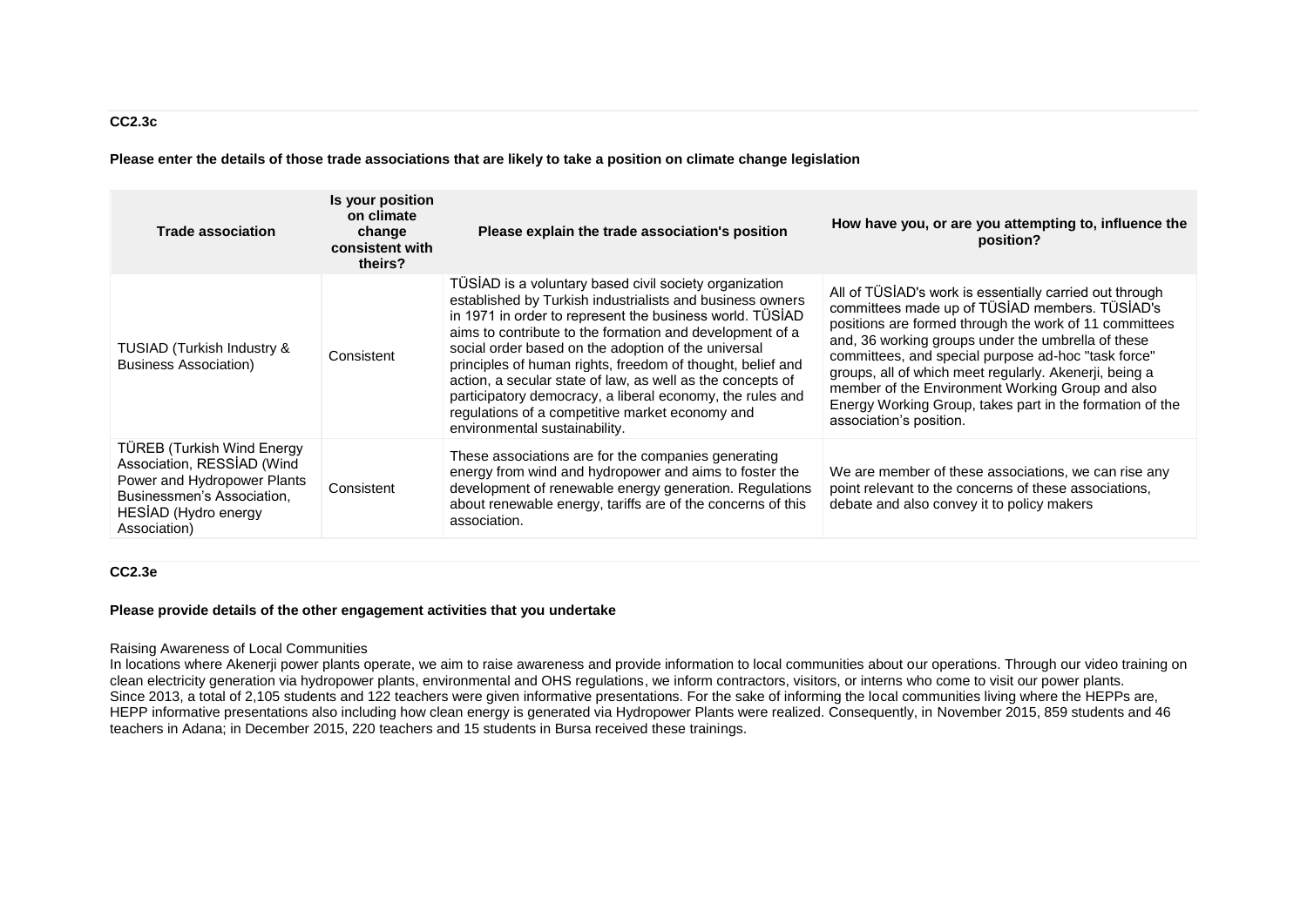#### **CC2.3f**

What processes do you have in place to ensure that all of your direct and indirect activities that influence policy are consistent with your overall climate change **strategy?**

Overall Climate Change Strategy is executed and integrated into our overall strategy by Akenerji Management Committee with the approval of Board of Directors which has the top level responsibility in Akenerji's overall sustainability. The activities are developed and executed by the approval of the Board of Directors, based on company policies and strategical decisions on corporate sustainability.

As an electricity generating company in Turkey; the particular policy making and regulating authorities relevant with our business and climate change strategies are Ministry of Energy and Natural Resources, Energy Market Regulatory Authority (EPDK), Ministry of Environment and Urbanization. Therefore, for Direct Activities; we are frequently in touch with these policy makers and convey our propositions or feedbacks. Supporting the development of renewable energy generation, development on cap and trade schemes, mandatory carbon reporting are some of these examples also mentioned above. Top management of Akenerji and experts from relevant departments are attending the meetings held by decision making authorities and/or sending their opinions where necessary.

For indirect activities; Akenerji is a member of diversified business and sectoral associations. TUSIAD (Turkish Industry & Business Association, TÜREB (Turkish Wind Energy Association, RESSİAD (Wind Power and Hydropower Plants Businessmen's Association, HESİAD (Hydro energy Association) are the most active ones to convey sectoral or industrial opinions to policy makers. Top management of Akenerji and experts from relevant departments are attending the meetings held by these associations and/or sending their opinions where necessary. Other associations and institutions Akenerji is member of and participates to their actions and activities are as follows:

- Foreign Economic Relations Board (DEİK) Energy Committee
- World Energy Council Turkish National Committee (DEK-TMK)
- Association of Electricity Distribution Services (ELDER)
- Electricity Producers Association (EÜD)
- Energy Traders Association (ETD)
- Petroleum Platform Association (PETFORM)
- Wind Power and Hydropower Plants Businessmen's Association (RESSİAD)
- Sabancı University İstanbul International Center for Energy and Climate (IICEC)
- Association of Turkish Electricity Industry (TESAB)
- International Investors Association (YASED)

#### **Further Information**

#### **Attachments**

[https://www.cdp.net/sites/2016/12/21112/Climate Change 2016/Shared Documents/Attachments/ClimateChange2016/CC2.Strategy/Akenerji CDP CC 2.1.b Answer of CC](https://www.cdp.net/sites/2016/12/21112/Climate%20Change%202016/Shared%20Documents/Attachments/ClimateChange2016/CC2.Strategy/Akenerji%20CDP%20CC%202.1.b%20Answer%20of%20CC%20Risk_Opportunity%20Identification.docx)  **Risk Opportunity Identification.docx** 

https://www.cdp.net/sites/2016/12/21112/Climate Change 2016/Shared Documents/Attachments/ClimateChange2016/CC2.Strategy/Akenerii CDP CC2.1c Prioritization of [Risks and Opportunities.docx](https://www.cdp.net/sites/2016/12/21112/Climate%20Change%202016/Shared%20Documents/Attachments/ClimateChange2016/CC2.Strategy/Akenerji%20CDP%20CC2.1c%20%20Prioritization%20of%20Risks%20and%20Opportunities.docx)

https://www.cdp.net/sites/2016/12/21112/Climate Change 2016/Shared Documents/Attachments/ClimateChange2016/CC2.Strategy/CDP CC 2.2a Carbon offset Akenerii -[TAV.JPG](https://www.cdp.net/sites/2016/12/21112/Climate%20Change%202016/Shared%20Documents/Attachments/ClimateChange2016/CC2.Strategy/CDP%20CC%202.2a%20Carbon%20offset%20Akenerji%20-%20TAV.JPG)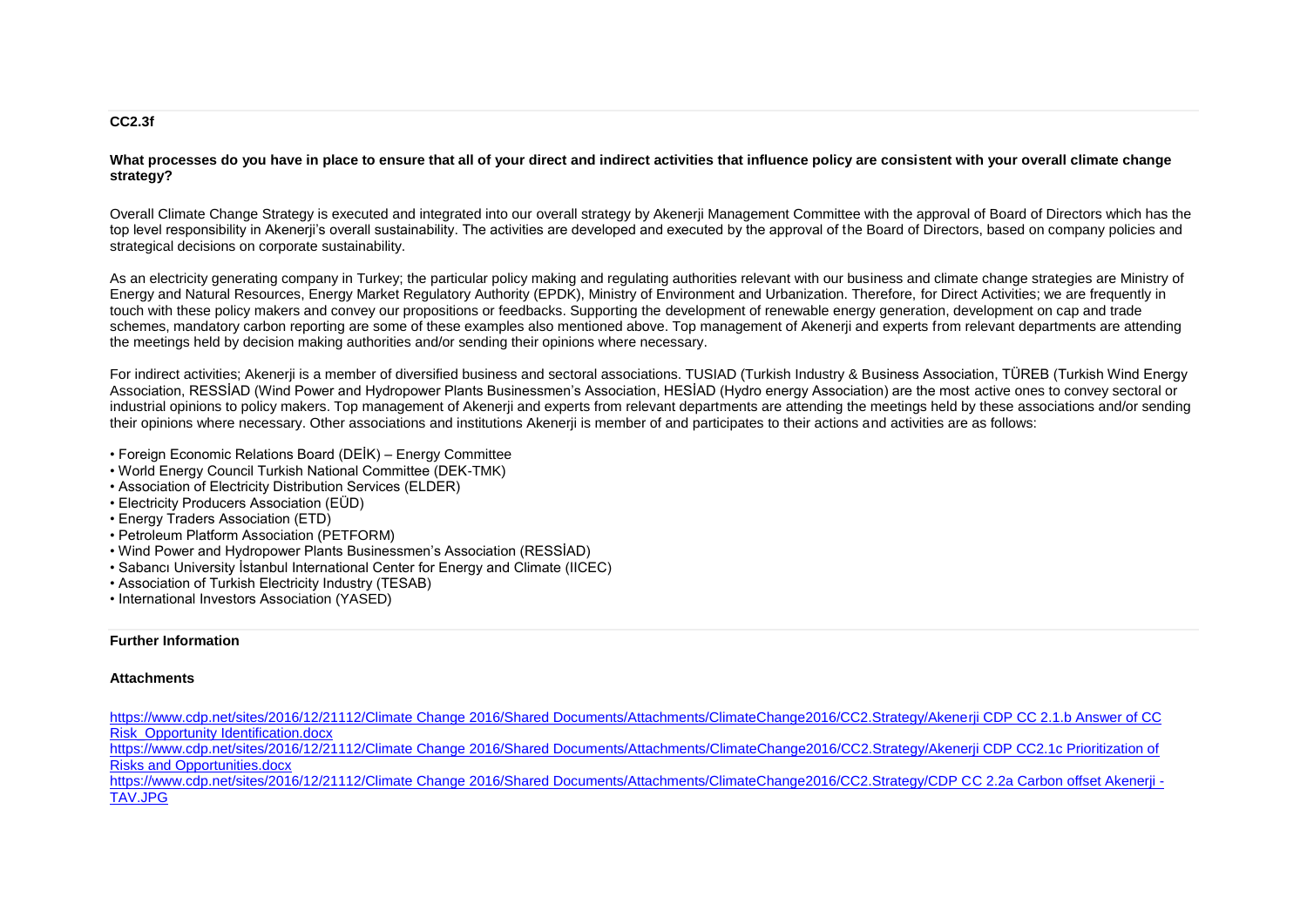### **CC3.1**

**Did you have an emissions reduction or renewable energy consumption or production target that was active (ongoing or reached completion) in the reporting year?**

## Intensity target

Renewable energy consumption and/or production target

### **CC3.1b**

**Please provide details of your intensity target**

|      | <b>Scope</b> | $%$ of<br>emissions<br>in scope | $\%$<br>reduction<br>from base<br>year | <b>Metric</b>                                                     | <b>Base</b><br>year | <b>Normalized</b><br>base year<br>emissions<br>covered by<br>target | <b>Target</b><br>year | Is this a<br>science-<br>based target?                            | Comment                                                                                                                                                                                                                                                                                                                                                     |
|------|--------------|---------------------------------|----------------------------------------|-------------------------------------------------------------------|---------------------|---------------------------------------------------------------------|-----------------------|-------------------------------------------------------------------|-------------------------------------------------------------------------------------------------------------------------------------------------------------------------------------------------------------------------------------------------------------------------------------------------------------------------------------------------------------|
| Int1 | Scope        | 99%                             | 5%                                     | Metric tonnes<br>CO <sub>2</sub> e per<br>megawatt<br>hour (MWh)* | 2015                | 0.4095                                                              | 2016                  | No. but we<br>anticipate<br>setting one in<br>the next 2<br>years | We are an electricity generation company which<br>operates both thermal and renewable power plants.<br>Our 99% of our overall emissions are sourced from<br>Scope 1 emissions from thermal power plants and this<br>intensity figure target is given to reduce these<br>emissions. Our target is to make this intensity target<br>0.3890 tCO2e/MWh or less. |

### **CC3.1c**

**Please also indicate what change in absolute emissions this intensity target reflects**

| ID   | Direction of change<br>anticipated in absolute<br>Scope 1+2 emissions at<br>target completion? | $%$ change<br>anticipated in<br>absolute Scope 1+2<br>emissions | Direction of change<br>anticipated in absolute<br>Scope 3 emissions at target<br>completion? | $%$ change<br>anticipated in<br>absolute Scope 3<br>emissions | Comment                                                                                                                                                   |
|------|------------------------------------------------------------------------------------------------|-----------------------------------------------------------------|----------------------------------------------------------------------------------------------|---------------------------------------------------------------|-----------------------------------------------------------------------------------------------------------------------------------------------------------|
| Int1 | Decrease                                                                                       | 3.81                                                            | No change                                                                                    |                                                               | Our Scope 1 emissions sourced from our Thermal<br>Power Plants for 2015 is 1,316,045 tCO2e and our<br>target is to decreased relevant emissions by 50,641 |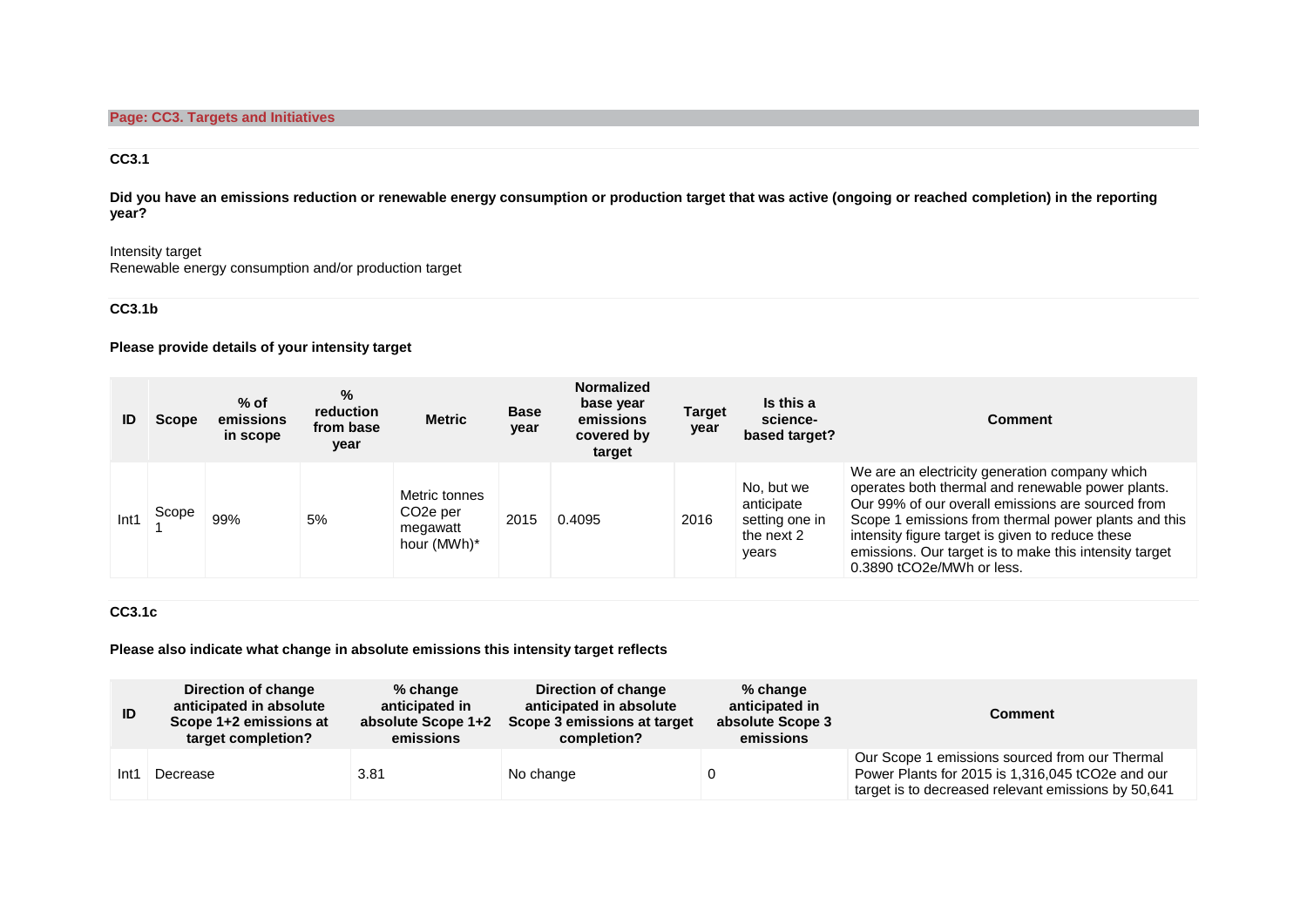| ID | Direction of change<br>anticipated in absolute<br>Scope 1+2 emissions at<br>target completion? | $%$ change<br>anticipated in<br>absolute Scope 1+2<br>emissions | Direction of change<br>anticipated in absolute<br>Scope 3 emissions at target<br>completion? | $%$ change<br>anticipated in<br>absolute Scope 3<br>emissions | <b>Comment</b>                                                            |
|----|------------------------------------------------------------------------------------------------|-----------------------------------------------------------------|----------------------------------------------------------------------------------------------|---------------------------------------------------------------|---------------------------------------------------------------------------|
|    |                                                                                                |                                                                 |                                                                                              |                                                               | tCO <sub>2</sub> e. It has no effect on Scope 2 and Scope 3<br>emissions. |

**CC3.1d**

**Please provide details of your renewable energy consumption and/or production target**

| ID              | <b>Energy types</b><br>covered by target                          | <b>Base</b><br>year | Base year<br>energy for<br>energy type<br>covered (MWh) | % renewable<br>energy in<br>base year | <b>Target</b><br>year | % renewable<br>energy in<br>target year | Comment                                                                                                                                                                                                                                                                                                                       |
|-----------------|-------------------------------------------------------------------|---------------------|---------------------------------------------------------|---------------------------------------|-----------------------|-----------------------------------------|-------------------------------------------------------------------------------------------------------------------------------------------------------------------------------------------------------------------------------------------------------------------------------------------------------------------------------|
| RE <sub>1</sub> | Electricity<br>production                                         | 2015                | 1397036                                                 | 29%                                   | 2016                  | 33%                                     | We aim to increase our renewable energy production. For 2015;<br>1397036 MWh electricity is produced from our renewable energy<br>power plants. According to our projections and production plans we<br>aim to increase the ratio of electricity generated by renewable energy<br>to overall energy produced to 33% for 2016. |
| RE <sub>2</sub> | Other: Installed<br>Capacity of<br>Renewable Energy<br>Generation | 2015                | 388                                                     | 30%                                   | 2020                  | 36%                                     | 388 MW of our installed capacity is from renewable energy<br>generation and we are investing on both hydro and wind power<br>plants. We aim to increase our renewable energy generation installed<br>capacity to 599,2 MW. 198 MW of increase will come from Kemah<br>HPP and 13,2 MW increase will come from Ayyıldız WPP.   |

## **CC3.1e**

**For all of your targets, please provide details on the progress made in the reporting year**

|                  |       | % complete (time) % complete (emissions or renewable energy) | <b>Comment</b>                        |
|------------------|-------|--------------------------------------------------------------|---------------------------------------|
| Int <sub>1</sub> | $0\%$ | 0%                                                           | This is the first year of our target. |
| RE1              | $0\%$ | 0%                                                           | This is the first year of our target. |
| RE <sub>2</sub>  | 0%    | 0%                                                           | This is the first year of our target. |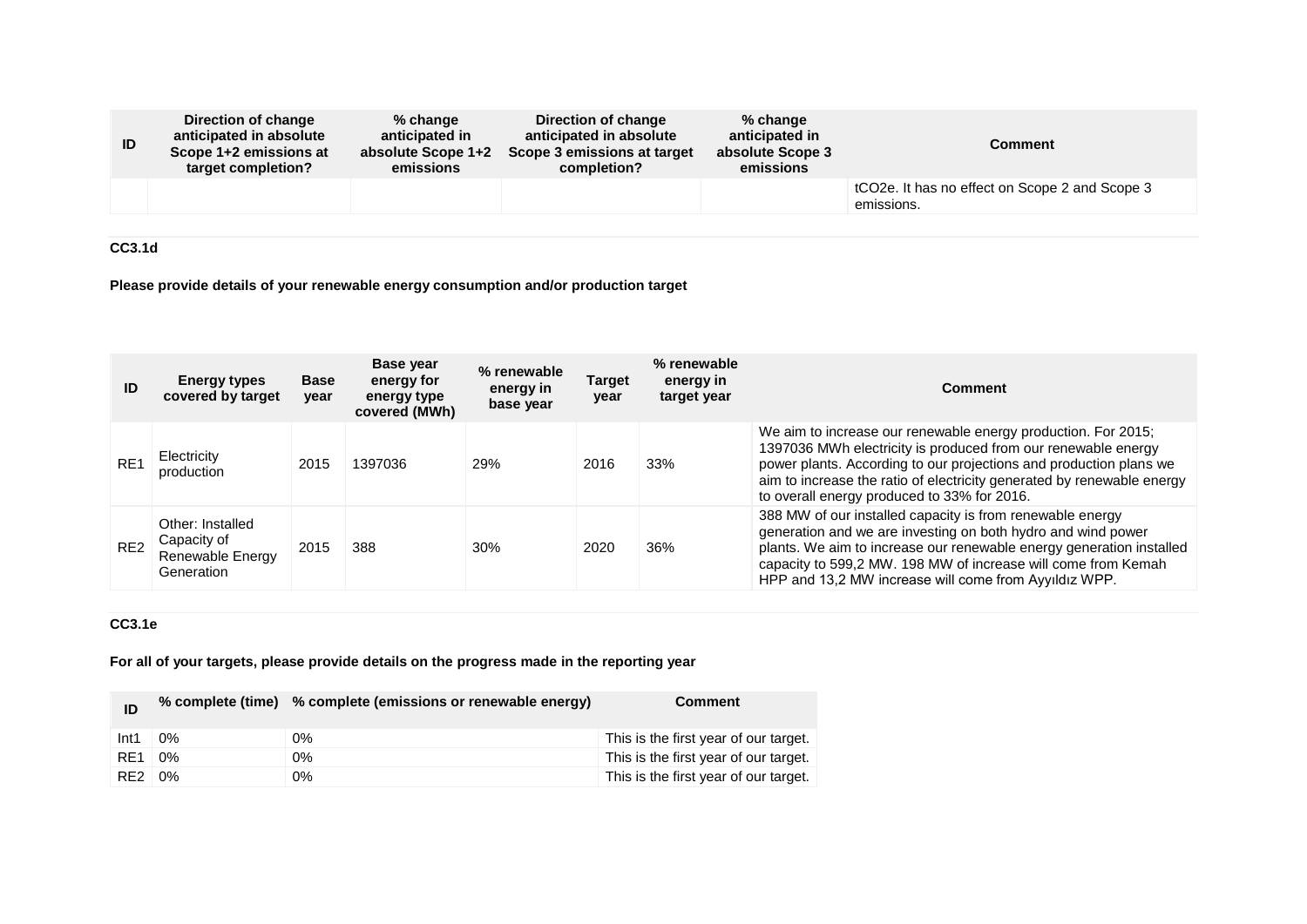## **CC3.2**

**Do you classify any of your existing goods and/or services as low carbon products or do they enable a third party to avoid GHG emissions?**

Yes

### **CC3.2a**

**Please provide details of your products and/or services that you classify as low carbon products or that enable a third party to avoid GHG emissions**

| Level of<br>aggregation | Description of product/Group of<br>products                                                                                                                                                                                                                                                                                                                                                                                                                                                  | Are you<br>reporting low<br>carbon<br>product/s or<br>avoided<br>emissions? | Taxonomy, project<br>or methodology<br>used to classify<br>product/s as low<br>carbon or to<br>calculate avoided<br>emissions | % revenue<br>from low<br>carbon<br>product/s in<br>the reporting<br>year | $%$ R&D in<br>low carbon<br>product/s in<br>the<br>reporting<br>year | <b>Comment</b>                                                                                                                                                                                                                                                                                                                                                                                                                                              |
|-------------------------|----------------------------------------------------------------------------------------------------------------------------------------------------------------------------------------------------------------------------------------------------------------------------------------------------------------------------------------------------------------------------------------------------------------------------------------------------------------------------------------------|-----------------------------------------------------------------------------|-------------------------------------------------------------------------------------------------------------------------------|--------------------------------------------------------------------------|----------------------------------------------------------------------|-------------------------------------------------------------------------------------------------------------------------------------------------------------------------------------------------------------------------------------------------------------------------------------------------------------------------------------------------------------------------------------------------------------------------------------------------------------|
| Product                 | Carbon-neutral Certifications: We offer<br>internationally-approved emission<br>reduction certifications to customers<br>through our renewable energy<br>investments. These certifications enable<br>companies to become carbon-neutral in<br>terms of the electricity they consume.<br>This solution helps environmentally<br>responsive companies that would like to<br>mitigate or diminish to "zero" carbon<br>footprints resulting from electricity<br>consumption and other processes. | Low carbon<br>product                                                       | Other: Verified<br>Carbon Standard<br>(VCS and Gold<br>Standard (GS)                                                          | 0.01%                                                                    | Less than or<br>equal to 10%                                         | We register certificates from the<br>energy we generate from renewable<br>sources. They are our low carbon<br>products. We have been the first<br>company to register to the National<br>Carbon Registry (2011) that was<br>launched by the Ministry of<br>Environment and Urbanization to<br>establish voluntary carbon markets<br>and register ongoing projects. They<br>are registered by Verified Carbon<br>Standard (VCS and Gold Standard<br>$(GS)$ . |

## **CC3.3**

**Did you have emissions reduction initiatives that were active within the reporting year (this can include those in the planning and/or implementation phases)**

Yes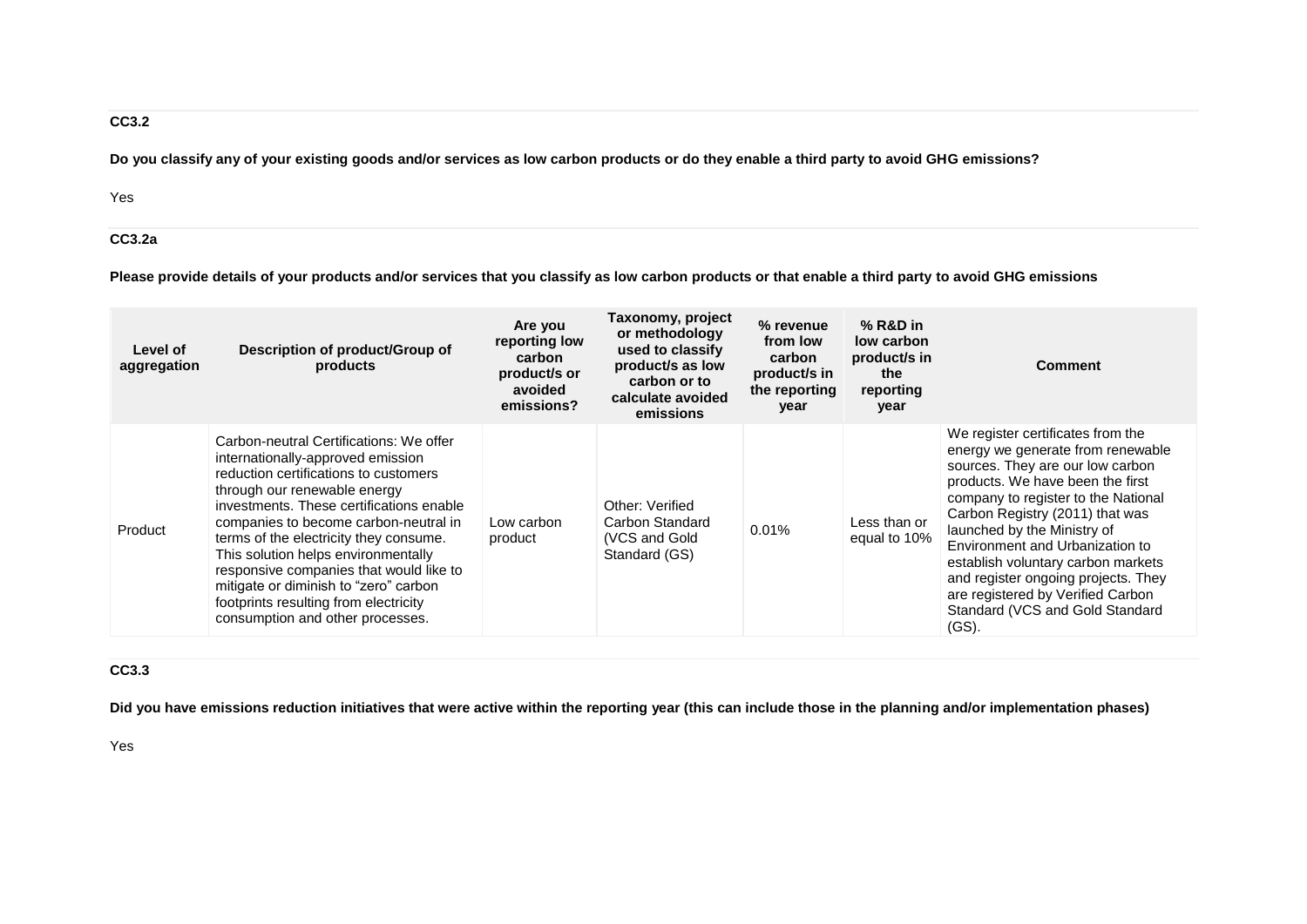# **CC3.3a**

**Please identify the total number of projects at each stage of development, and for those in the implementation stages, the estimated CO2e savings**

| Stage of development          | Number of projects Total estimated annual CO2e savings in metric tonnes CO2e (only for rows marked *) |
|-------------------------------|-------------------------------------------------------------------------------------------------------|
| Under investigation           |                                                                                                       |
| To be implemented*            | 50641                                                                                                 |
| Implementation commenced*   0 |                                                                                                       |
| Implemented*                  |                                                                                                       |
| Not to be implemented         |                                                                                                       |

### **CC3.3b**

**For those initiatives implemented in the reporting year, please provide details in the table below**

| <b>Activity</b><br>type                 | <b>Description of activity</b>                                                                                                                                                                                                                                                                                                                                                | <b>Estimated</b><br>annual<br>CO <sub>2</sub> e<br>savings<br>(metric<br>tonnes<br>CO <sub>2</sub> e) | <b>Scope</b> | <b>Voluntary/</b><br><b>Mandatory</b> | Annual<br>monetary<br>savings<br>(unit<br>currency -<br>as<br>specified in<br>CC0.4) | <b>Investment</b><br>required<br>(unit<br>currency - as<br>specified in<br>CC0.4) | Payback<br>period | <b>Estimated</b><br>lifetime of<br>the<br>initiative | <b>Comment</b>                                                                                                                                                                                                                                                                                                                                                                                                                                                     |
|-----------------------------------------|-------------------------------------------------------------------------------------------------------------------------------------------------------------------------------------------------------------------------------------------------------------------------------------------------------------------------------------------------------------------------------|-------------------------------------------------------------------------------------------------------|--------------|---------------------------------------|--------------------------------------------------------------------------------------|-----------------------------------------------------------------------------------|-------------------|------------------------------------------------------|--------------------------------------------------------------------------------------------------------------------------------------------------------------------------------------------------------------------------------------------------------------------------------------------------------------------------------------------------------------------------------------------------------------------------------------------------------------------|
| Low<br>carbon<br>energy<br>installation | Main source of both our<br>overall and Scope 1<br>emissions is our Erzin<br>NGCCPP. Even though our<br>plant is a new investment,<br>we updated it with a new<br>software named as "Opflex"<br>and developed by GE. This<br>software prevents the gas<br>tribunes tribes when gas<br>composition varies.<br>Consequently, it enhances<br>the fuel and emission<br>efficiency. | 50641                                                                                                 | Scope        | Voluntary                             | 7668000                                                                              | 20000                                                                             | <1 year           | 16-20 years                                          | Main source of both our overall<br>and Scope 1 emissions is our<br>Erzin NGCCPP. As Akenerii,<br>we put great importance on<br>emission reduction activities.<br>Therefore, even though our<br>plant is a new investment, we<br>updated it with a new software<br>named as "Opflex" and<br>developed by GE. This<br>software prevents the gas<br>tribunes tribes when gas<br>composition varies.<br>Consequently, it enhances the<br>fuel and emission efficiency. |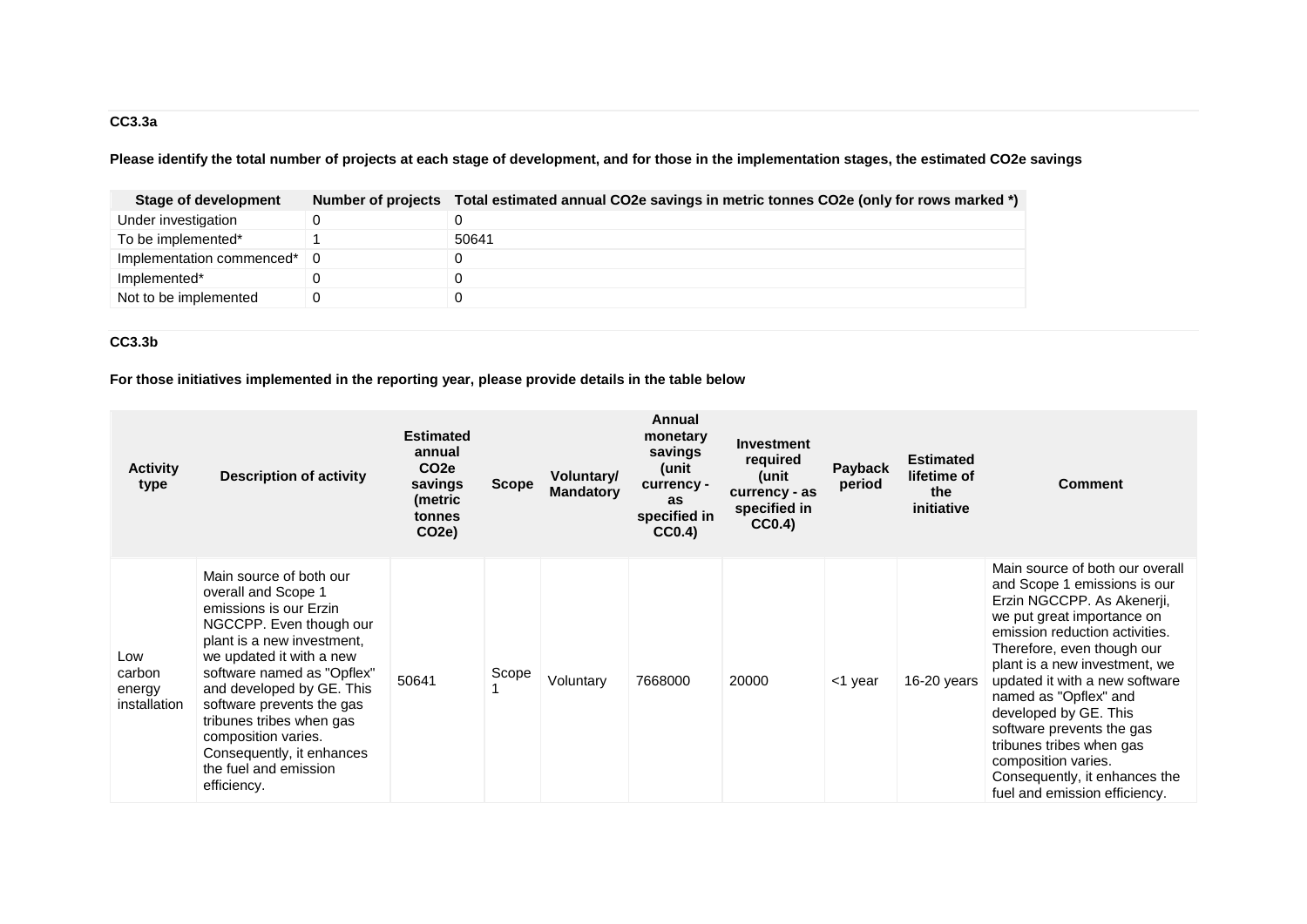| <b>Activity</b><br>type | <b>Description of activity</b> | <b>Estimated</b><br>annual<br>CO <sub>2</sub> e<br>savings<br>(metric<br>tonnes<br>CO <sub>2</sub> e) | <b>Scope</b> | Voluntary/<br><b>Mandatory</b> | Annual<br>monetary<br>savings<br>(unit<br>currency -<br>as<br>specified in<br>CC0.4) | Investment<br>required<br>(unit<br>currency - as<br>specified in<br>CC0.4) | Payback<br>period | <b>Estimated</b><br>lifetime of<br>the<br>initiative | Comment                                                       |
|-------------------------|--------------------------------|-------------------------------------------------------------------------------------------------------|--------------|--------------------------------|--------------------------------------------------------------------------------------|----------------------------------------------------------------------------|-------------------|------------------------------------------------------|---------------------------------------------------------------|
|                         |                                |                                                                                                       |              |                                |                                                                                      |                                                                            |                   |                                                      | Only cost of the project is the<br>man-days of our employees. |

### **CC3.3c**

### **What methods do you use to drive investment in emissions reduction activities?**

| <b>Method</b>                                        | <b>Comment</b>                                                                                                                                                                                                                                                                                                                                                                                 |
|------------------------------------------------------|------------------------------------------------------------------------------------------------------------------------------------------------------------------------------------------------------------------------------------------------------------------------------------------------------------------------------------------------------------------------------------------------|
| Financial optimization<br>calculations               | Many emissions reduction activities, especially those related to energy efficiency, (for example, our automatic lighting controls) can have a<br>strong ROI.                                                                                                                                                                                                                                   |
| Compliance with regulatory<br>requirements/standards | There are increasing numbers of regulations that Akenerji needs to comply with. We have to comply with current MRV Regulation in<br>Turkey (enforced in 2014), which involves monitoring and reporting GHG emissions from our thermal power plant. Also, we are required<br>by Turkish law to recycle waste oil from our power plants.                                                         |
| Employee engagement                                  | Akenerji runs capacity building and awareness raising activities among the employees regarding environmental sustainability, climate<br>change, energy efficiency and energy efficient office practices among all employees every year.                                                                                                                                                        |
| Internal incentives/recognition<br>programs          | Monetary based performance evaluations are available for relevant employees in charge of project development, project implementation<br>and corporate environmental sustainability. Also, environmental improvement suggestion system is implemented among the employees,<br>which allow them to have monetary awards for suggestions for increasing environmental performance of the company. |
| Dedicated budget for energy<br>efficiency            | Main source of both our overall and Scope 1 emissions is our Erzin NGCCPP. As Akenerii, we put great importance on energy and<br>emission reduction activities. Therefore, we invested in establishing a state of art high efficient natural gas combined cycle power plant<br>named as Erzin NGCCPP. Even though our plant are continously working to improve the efficiency.                 |

### **Further Information**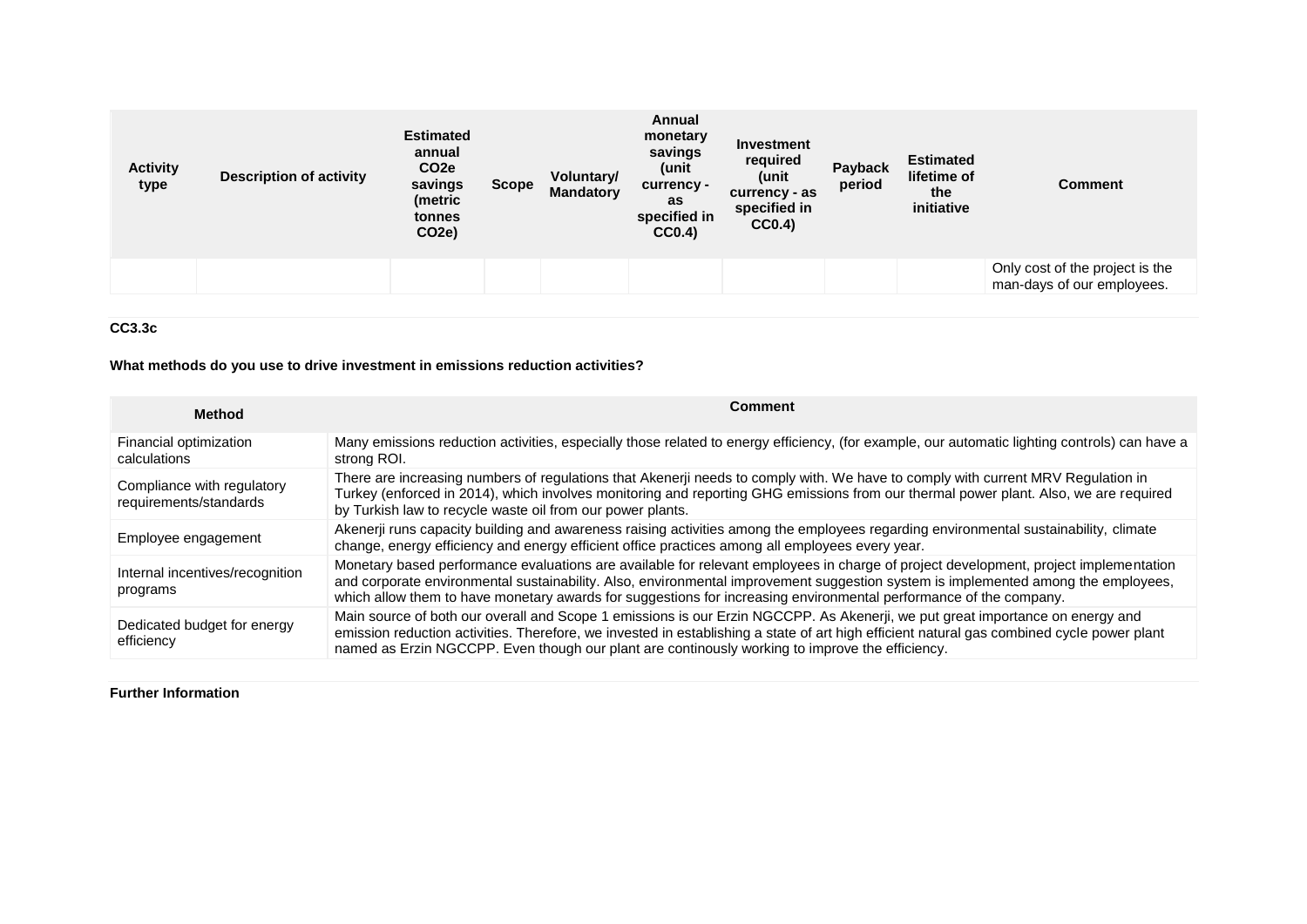## **CC4.1**

**Have you published information about your organization's response to climate change and GHG emissions performance for this reporting year in places other than in your CDP response? If so, please attach the publication(s)**

| <b>Publication</b>                                                                                      | <b>Status</b> | <b>Page/Section</b><br>reference | Attach the document                                                                                                                                   | <b>Comment</b>                                                                                                                                                                                                                                                                                                                                                                                                               |
|---------------------------------------------------------------------------------------------------------|---------------|----------------------------------|-------------------------------------------------------------------------------------------------------------------------------------------------------|------------------------------------------------------------------------------------------------------------------------------------------------------------------------------------------------------------------------------------------------------------------------------------------------------------------------------------------------------------------------------------------------------------------------------|
| In mainstream reports<br>(including an integrated<br>report) but have not<br>used the CDSB<br>Framework | Complete      | 42-53                            | https://www.cdp.net/sites/2016/12/21112/Climate Change<br>2016/Shared Documents/Attachments/CC4.1/AKENERJI-<br>AnnualReport-2015eng.pdf               | Environment and Climate Change is an important<br>topic for us. Therefore, there is also a chapter at<br>Akenerji Annual Report 2015.                                                                                                                                                                                                                                                                                        |
| In voluntary<br>communications                                                                          | Complete      | -85                              | https://www.cdp.net/sites/2016/12/21112/Climate Change<br>2016/Shared Documents/Attachments/CC4.1/AKENERJI-<br>Sustainability-Report-2015-ING-www.pdf | Akenerji is one the leading companies in Turkey in<br>terms of Sustainability Reporting and we disclose all<br>our Climate Change and GHG related emissions<br>performance at our Akenerji Sustainability Report<br>2015.                                                                                                                                                                                                    |
| In voluntary<br>communications                                                                          | Complete      |                                  | https://www.cdp.net/sites/2016/12/21112/Climate Change<br>2016/Shared Documents/Attachments/CC4.1/Akenerji CDP<br>CC 4.1 PRESS RELEASES ON CC.xls     | Akenerji put great importance on Climate Change<br>Adaptaion and Mitigation Activities and in parallel to<br>that Akenerji puts effort on communication on topic.<br>Please find the relevant press releases about Akenerji<br>from the Excel file attached. You can find the news<br>about Akenerji's Climate Change Adaptation and<br>Mitigation Activities. You can access to the news by<br>clicking on the news number. |

**Further Information**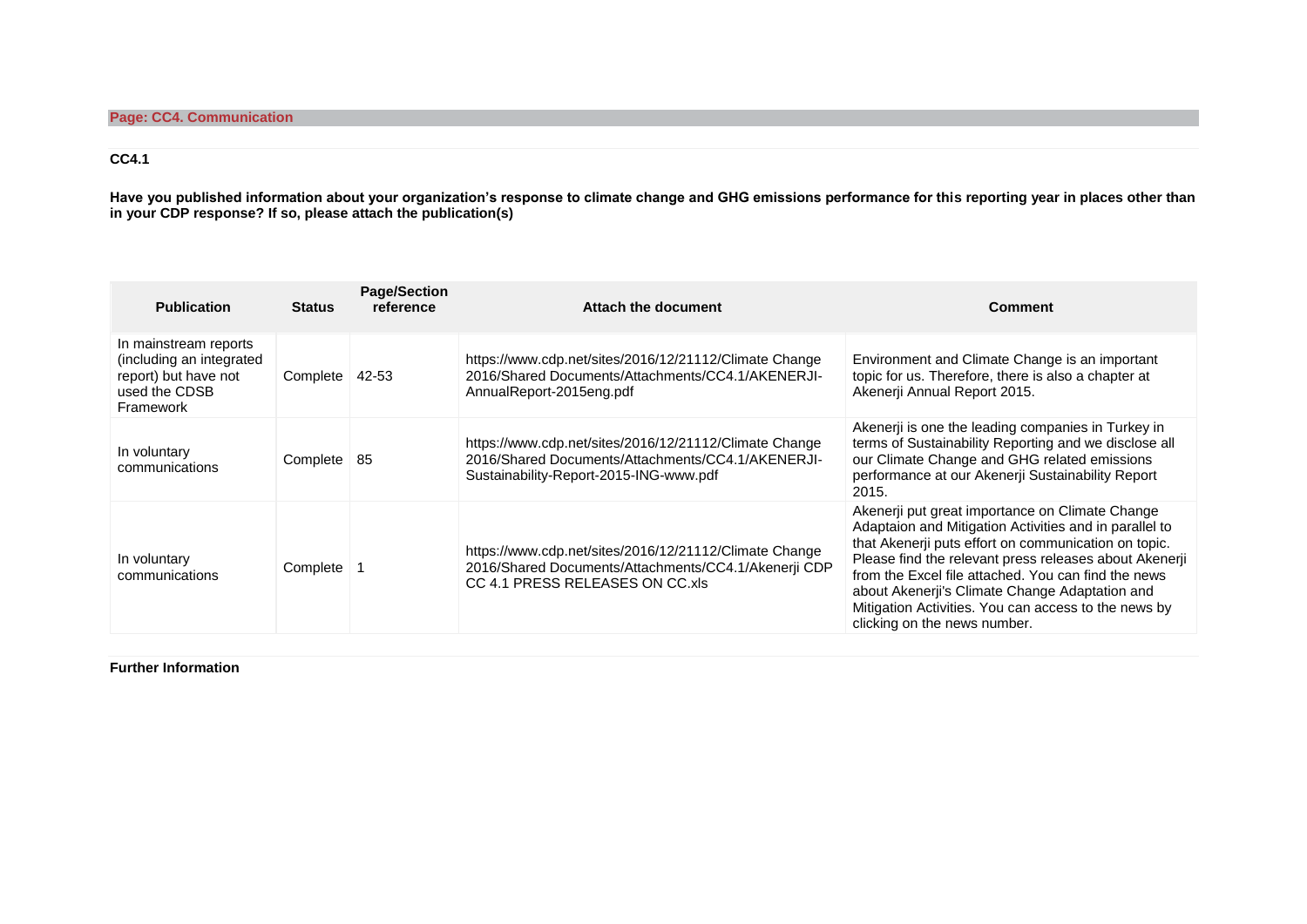### **Module: Risks and Opportunities**

### **Page: CC5. Climate Change Risks**

### **CC5.1**

**Have you identified any inherent climate change risks that have the potential to generate a substantive change in your business operations, revenue or expenditure? Tick all that apply**

Risks driven by changes in regulation Risks driven by changes in physical climate parameters Risks driven by changes in other climate-related developments

### **CC5.1a**

**Please describe your inherent risks that are driven by changes in regulation**

| <b>Risk driver</b> | <b>Description</b>                                                                                                                                                                                                                                                                                                                                               | <b>Potential</b><br>impact       | Timeframe       | Direct/<br><b>Indirect</b> | Likelihood | <b>Magnitude</b><br>of impact | <b>Estimated</b><br>financial<br><i>implications</i>                                                                                                                                                 | <b>Management method</b>                                                                                                                                                                                                                                                                                                                                 | Cost of<br>management                                                                                                                                                                                                                                                                                                                          |
|--------------------|------------------------------------------------------------------------------------------------------------------------------------------------------------------------------------------------------------------------------------------------------------------------------------------------------------------------------------------------------------------|----------------------------------|-----------------|----------------------------|------------|-------------------------------|------------------------------------------------------------------------------------------------------------------------------------------------------------------------------------------------------|----------------------------------------------------------------------------------------------------------------------------------------------------------------------------------------------------------------------------------------------------------------------------------------------------------------------------------------------------------|------------------------------------------------------------------------------------------------------------------------------------------------------------------------------------------------------------------------------------------------------------------------------------------------------------------------------------------------|
| Carbon<br>taxes    | Turkey develops<br>national emission<br>reduction plan within<br>the framework of<br><b>EU-ETS Acquis</b><br>approximation. If<br>Turkey commits to<br>make mitigation,<br>carbon taxes may be<br>introduced to energy<br>intensive sector at<br>the first attempt and<br>this could adversely<br>affect the operational<br>costs of our thermal<br>power plant. | Increased<br>operational<br>cost | 3 to 6<br>years | Direct                     | Likely     | Medium-<br>high               | If it is assumed that<br>a carbon tax of 1<br>US\$/tCO2e will be<br>introduced to the<br>Turkish market.<br>total tax associated<br>with Scope 1 of<br>Akenerji will be<br>around US\$<br>1,316,000. | Akenerji develops<br>middle and long term<br>plans for energy<br>generation with<br>reduced GHG<br>emissions per kWh of<br>energy produced. The<br>strategy involves<br>implementing high<br>efficiency gas turbines,<br>phasing out low<br>efficiency/old natural<br>gas power plants and<br>continued investment<br>in renewable energy<br>production. | Until to the end of<br>2015, Akenerji has<br>invested a total of<br>US\$ 700,000,000 in<br>renewable energy<br>production. This<br>includes high<br>technology Gas<br>Turbines with<br>emission limits<br>already satisfying the<br>European standards.<br>However.<br>estimations about<br>middle and long term<br>costs of<br>management and |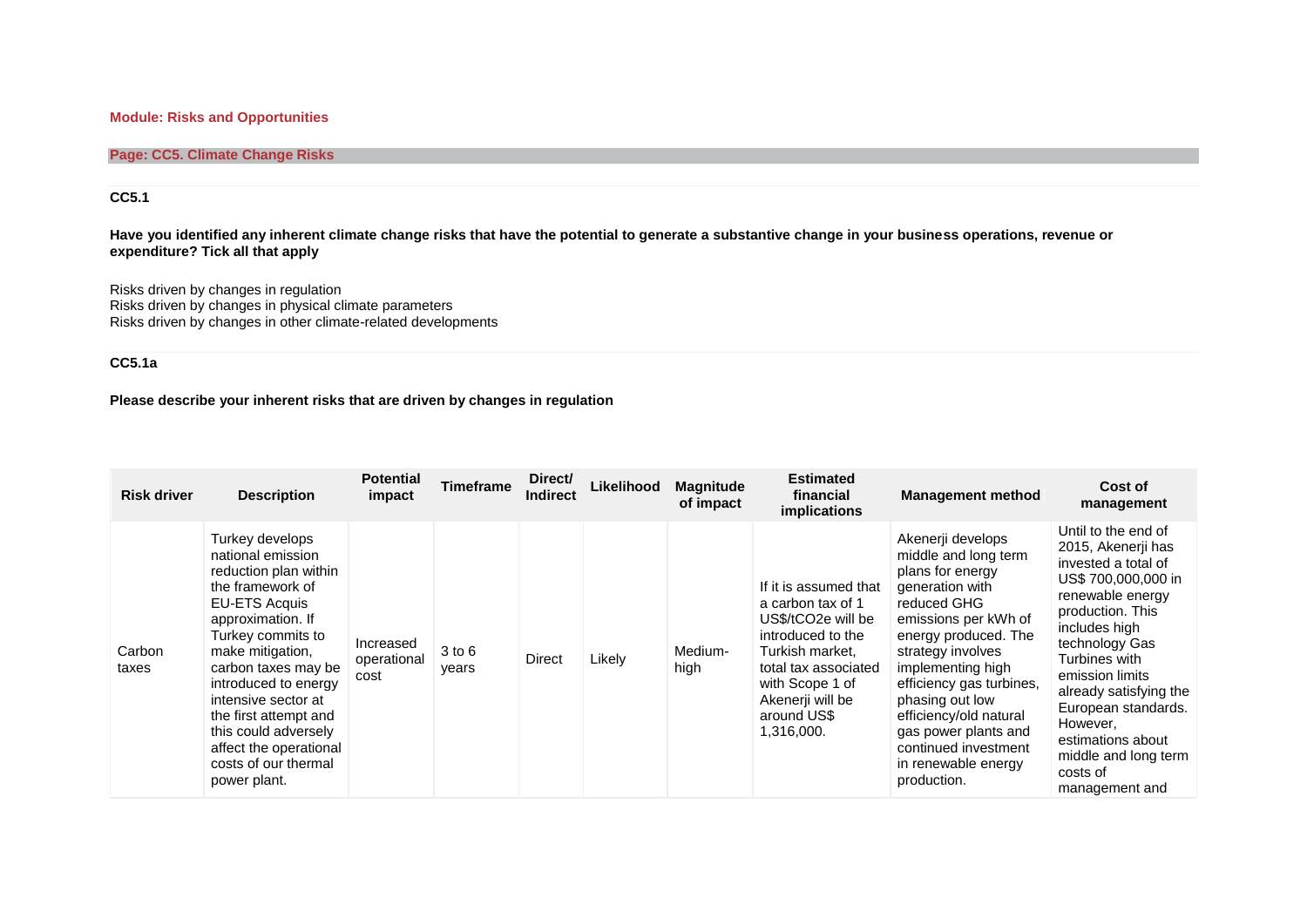| <b>Risk driver</b>                   | <b>Description</b>                                                                                                                                                                                                                                                                                                                          | <b>Potential</b><br>impact       | <b>Timeframe</b>    | Direct/<br><b>Indirect</b> | Likelihood           | <b>Magnitude</b><br>of impact | <b>Estimated</b><br>financial<br>implications                                                                                                                                                                                                                                                                                                                                                    | <b>Management method</b>                                                                                                                                                                                                                                                                                                                                                                                                                                              | Cost of<br>management                                                                                                                                                                                                                                                                                                                  |
|--------------------------------------|---------------------------------------------------------------------------------------------------------------------------------------------------------------------------------------------------------------------------------------------------------------------------------------------------------------------------------------------|----------------------------------|---------------------|----------------------------|----------------------|-------------------------------|--------------------------------------------------------------------------------------------------------------------------------------------------------------------------------------------------------------------------------------------------------------------------------------------------------------------------------------------------------------------------------------------------|-----------------------------------------------------------------------------------------------------------------------------------------------------------------------------------------------------------------------------------------------------------------------------------------------------------------------------------------------------------------------------------------------------------------------------------------------------------------------|----------------------------------------------------------------------------------------------------------------------------------------------------------------------------------------------------------------------------------------------------------------------------------------------------------------------------------------|
|                                      |                                                                                                                                                                                                                                                                                                                                             |                                  |                     |                            |                      |                               |                                                                                                                                                                                                                                                                                                                                                                                                  |                                                                                                                                                                                                                                                                                                                                                                                                                                                                       | our investment plan<br>could not be shared<br>here.                                                                                                                                                                                                                                                                                    |
| International<br>agreements          | Turkey develops<br>national emission<br>reduction plan within<br>the framework of<br><b>EU-ETS Acquis</b><br>approximation. If<br>Turkey commits to<br>make mitigation at<br>COP meetings and<br>takes measures to<br>limit the emissions<br>from industry,<br>reduction targets<br>may be enforced<br>with a cap system<br>for each plant. | Increased<br>capital cost        | $3$ to $6$<br>years | <b>Direct</b>              | Likely               | Medium-<br>high               | If it is assumed that<br>a carbon tax of 1<br>US\$/tCO2e will be<br>introduced to the<br>Turkish market,<br>total tax associated<br>with Scope 1 of<br>Akenerji will be<br>around US\$<br>1,316,000.<br>Besides; the<br>financial<br>implications will<br>very much depend<br>on the structure of<br>the system.<br>Therefore, making<br>a clear estimation<br>at this stage is not<br>possible. | Akenerji closely<br>monitors regulatory<br>changes and seeks<br>ways for adaption<br>before any new<br>regulations get into<br>force. Akenerji<br>develops middle and<br>long term plans for<br>energy generation with<br>reduced GHG<br>emissions per kWh of<br>energy produced. The<br>strategy involves<br>implementing high<br>efficiency gas turbines,<br>phasing out low<br>efficiency/old natural<br>gas power plants and<br>investing in renewable<br>energy. | It is not possible to<br>make any<br>calculations before<br>there is any change<br>in the regulations.<br>However, so far total<br>investment cost of<br>high efficient Natural<br>Gas Power Plant<br>project costed<br>approximately US\$<br>900,000,000, and<br>Akenerji has<br>invested US\$<br>700,000,000 in<br>renewable energy. |
| Emission<br>reporting<br>obligations | Inline with the<br>studies on National<br>regulation regarding<br>GHG emissions; a<br>law put into force<br>about Mandatory<br>Carbon reporting in<br>Turkey. (Turkish<br>Regulation for<br>Monitoring,<br>Reporting and<br>Verification of<br>Greenhouse Gas<br>Emissions - official<br>journal 28.12.2014                                 | Increased<br>operational<br>cost | $1$ to $3$<br>years | Direct                     | Virtually<br>certain | Low                           | Failure to meet<br>obligations under<br>the Regulation for<br>Monitoring,<br>Reporting and<br>Verification of<br>Greenhouse Gas<br>Emissions could<br>result in a penalty<br>of up to TL 98,198<br>annually per<br>applicable facility<br>according to the<br>regulation.                                                                                                                        | According to law<br>Carbon reporting<br>became mandatory<br>since 2015 and we<br>fulfilled the<br>requirements. The<br>details of the<br>implementation phase<br>will be clarified until<br>2019 and the report<br>mentioned above will<br>be used as the base of<br>implementation<br>procedures. We<br>prepared our report                                                                                                                                          | The cost of the<br>required emission<br>monitoring system<br>has been US\$<br>814,150 for Erzin<br>power plant due to<br>installed GHG and<br>exhaust gas<br>monitoring systems                                                                                                                                                        |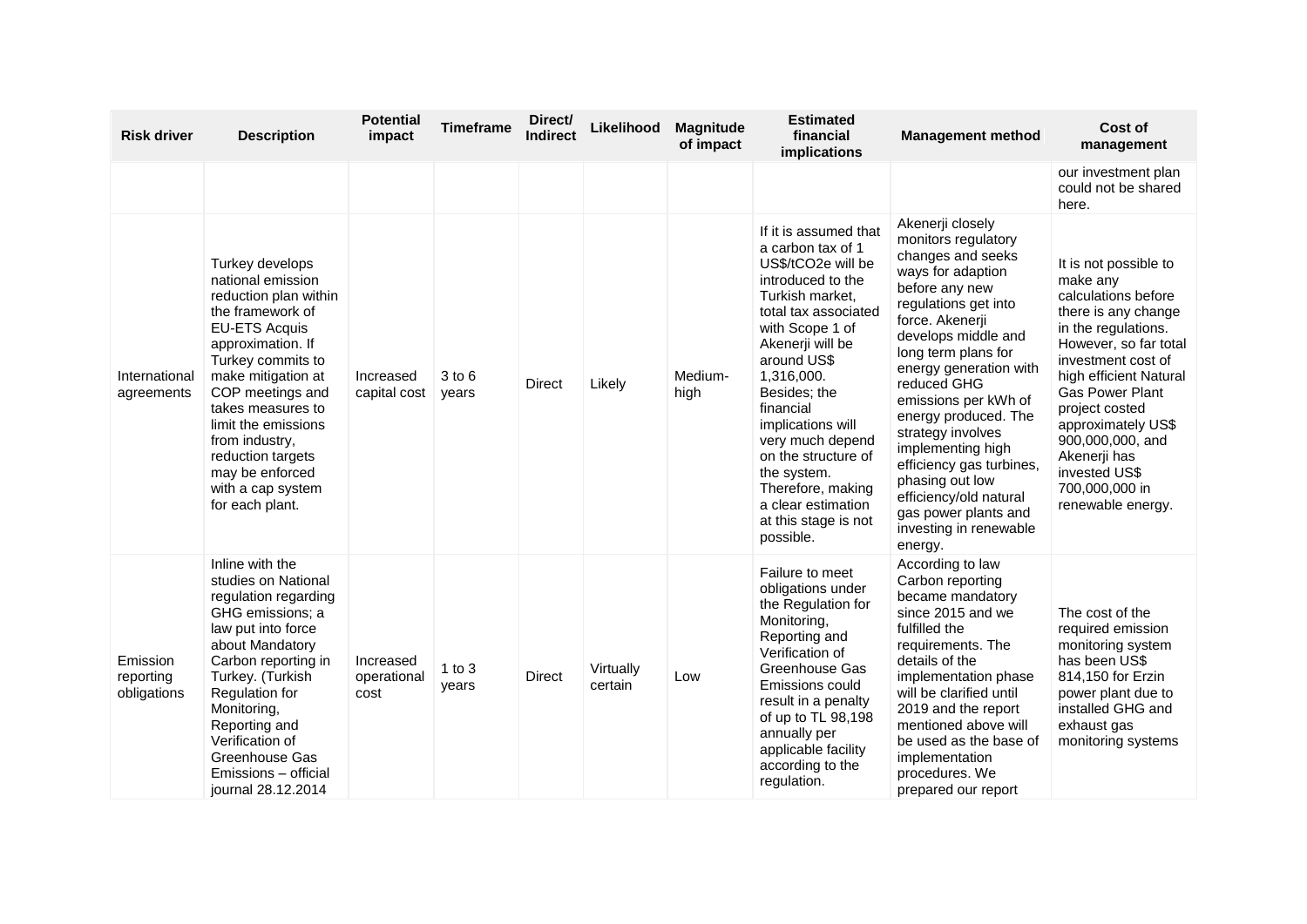| <b>Risk driver</b> | <b>Description</b>            | <b>Potential</b><br>impact | <b>Timeframe</b> | Direct/<br><b>Indirect</b> | Likelihood | <b>Magnitude</b><br>of impact | <b>Estimated</b><br>financial<br><i>implications</i> | <b>Management method</b>                              | Cost of<br>management |
|--------------------|-------------------------------|----------------------------|------------------|----------------------------|------------|-------------------------------|------------------------------------------------------|-------------------------------------------------------|-----------------------|
|                    | dated and 29219<br>numbered.) |                            |                  |                            |            |                               |                                                      | properly in time and<br>submitted to the<br>Ministry. |                       |

## **CC5.1b**

# **Please describe your inherent risks that are driven by changes in physical climate parameters**

| <b>Risk driver</b>                              | <b>Description</b>                                                                                                                                                                                                                                                                                   | <b>Potential impact</b>                           | <b>Timeframe</b> | Direct/<br><b>Indirect</b> | Likelihood              | <b>Magnitude</b><br>of impact | <b>Estimated</b><br>financial<br><i>implications</i>                                                                                                                                                                                                                                                                                                                                                                                                                                                                                                                        | <b>Management</b><br>method                                                                                                                                                                                                                                                                                                                                                                                                                                                                                                                  | Cost of<br>management                                                                                                                                                                                                                                                                                                                                                                      |
|-------------------------------------------------|------------------------------------------------------------------------------------------------------------------------------------------------------------------------------------------------------------------------------------------------------------------------------------------------------|---------------------------------------------------|------------------|----------------------------|-------------------------|-------------------------------|-----------------------------------------------------------------------------------------------------------------------------------------------------------------------------------------------------------------------------------------------------------------------------------------------------------------------------------------------------------------------------------------------------------------------------------------------------------------------------------------------------------------------------------------------------------------------------|----------------------------------------------------------------------------------------------------------------------------------------------------------------------------------------------------------------------------------------------------------------------------------------------------------------------------------------------------------------------------------------------------------------------------------------------------------------------------------------------------------------------------------------------|--------------------------------------------------------------------------------------------------------------------------------------------------------------------------------------------------------------------------------------------------------------------------------------------------------------------------------------------------------------------------------------------|
| Change in<br>mean<br>(average)<br>precipitation | Decrease in<br>average<br>precipitation may<br>cause reduced<br>access to water<br>for electricity<br>generation from<br>the hydropower<br>plants.<br>Consequently this<br>will affect our<br>renewable energy<br>generation<br>targets, costs and<br>the overall energy<br>production and<br>costs. | Reduction/disruption<br>in production<br>capacity | Up to 1<br>year  | Direct                     | More likely<br>than not | Medium-<br>high               | Financial<br>implications may<br>change according<br>to the magnitude of<br>the drought, so the<br>effect can not be<br>clearly calculated.<br>However, the<br>revenue loss due to<br>drought for the first<br>3 months of 2014<br>was roughly US\$<br>38,000,000 when it<br>was compared to<br>the same period of<br>the previous year.<br>(Calculation is<br>based on the<br>differences in hydro<br>generation values<br>for the first three<br>months of 2013 and<br>2014. The average<br>market price for the<br>first three months is<br>used in the<br>calculation.) | Energy is a vital<br>source for the<br>development of<br>our country and to<br>maintain the<br>modern life style of<br>human beings.<br>Our prior goal is to<br>provide continuous<br>power supply on<br>that purpose. For<br>that reason, we<br>diversify the<br>electricity<br>generation<br>sources by<br>investing in a state<br>of art natural gas<br>combined cycle<br>power plant, which<br>are considered as<br>base load plants<br>for security of<br>supply. Besides, it<br>provides electricity<br>in high emission<br>efficiency | We prioritized to<br>generate electricity<br>from our<br>renewable energy<br>sources. To<br>provide base load<br>capacity we did not<br>invest on coal<br>plants. Instead of<br>that; approximately<br>US\$ 900,000,000<br>has been invested<br>to establish our<br>state of art Natural<br><b>Gas Combined</b><br><b>Cycle Power Plant</b><br>to generate high<br>emission<br>efficiency. |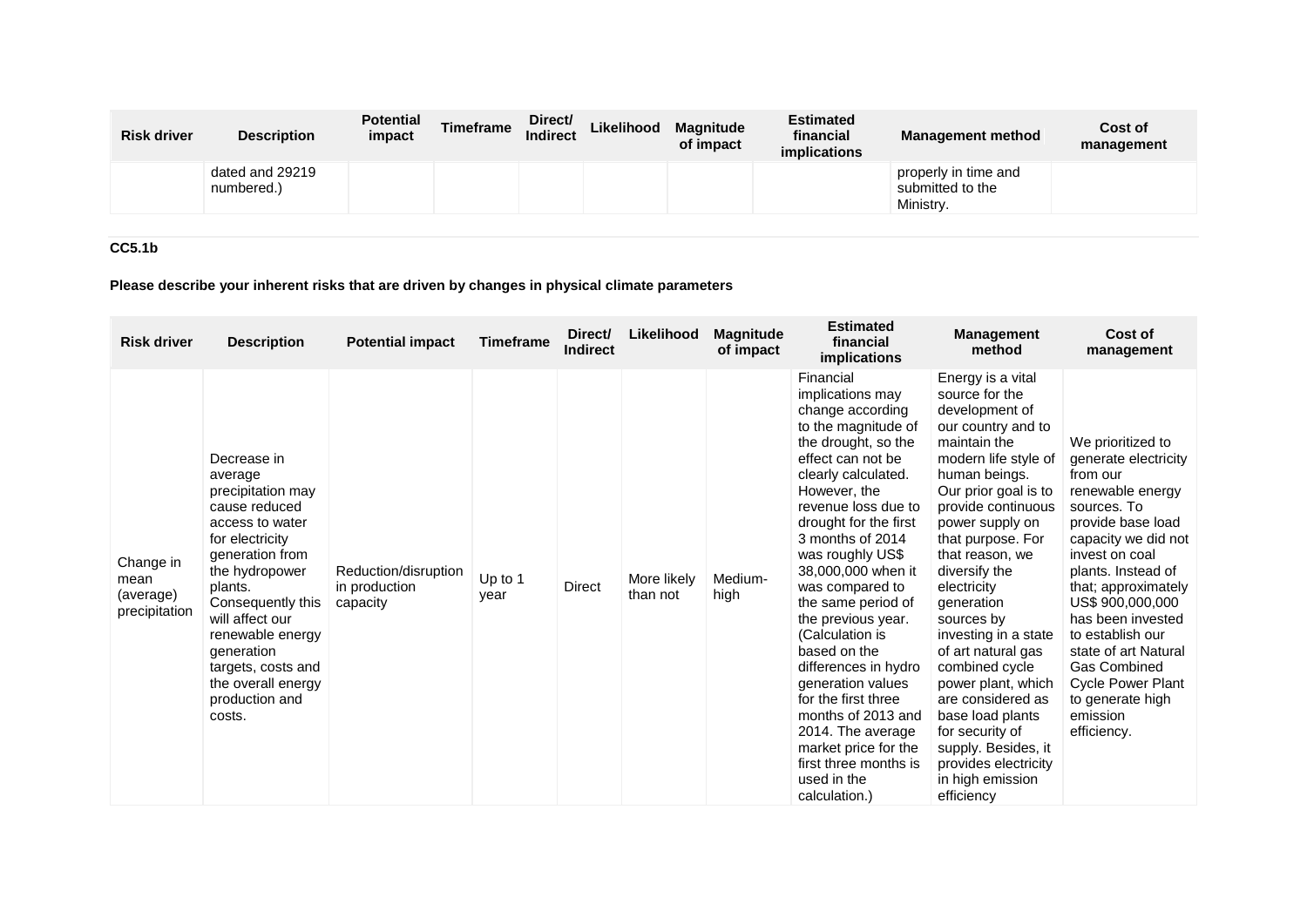| <b>Risk driver</b>                            | <b>Description</b>                                                                                                                                                                                                                                                                                                                                                                                            | <b>Potential impact</b>       | <b>Timeframe</b> | Direct/<br><b>Indirect</b> | Likelihood | <b>Magnitude</b><br>of impact | <b>Estimated</b><br>financial<br>implications                                                                                                                                                                                                                                                                 | <b>Management</b><br>method                                                                                                                                                                                                     | Cost of<br>management                                                                                                                                                                                                                                  |
|-----------------------------------------------|---------------------------------------------------------------------------------------------------------------------------------------------------------------------------------------------------------------------------------------------------------------------------------------------------------------------------------------------------------------------------------------------------------------|-------------------------------|------------------|----------------------------|------------|-------------------------------|---------------------------------------------------------------------------------------------------------------------------------------------------------------------------------------------------------------------------------------------------------------------------------------------------------------|---------------------------------------------------------------------------------------------------------------------------------------------------------------------------------------------------------------------------------|--------------------------------------------------------------------------------------------------------------------------------------------------------------------------------------------------------------------------------------------------------|
|                                               |                                                                                                                                                                                                                                                                                                                                                                                                               |                               |                  |                            |            |                               |                                                                                                                                                                                                                                                                                                               | according to most<br>of the natural gas<br>power plants.                                                                                                                                                                        |                                                                                                                                                                                                                                                        |
| Change in<br>mean<br>(average)<br>temperature | If summer heat is<br>higher than<br>expected, this<br>would likely<br>increase<br>electricity<br>demand. In such<br>a case Akenerji<br>may need to buy<br>additional<br>electricity from<br>the market to<br>make up for any<br>shortfall in<br>generation. In<br>addition to that<br>we could increase<br>the energy<br>generated from<br>thermal power<br>plants will<br>increase our<br>overall emissions. | Increased<br>operational cost | Up to 1<br>year  | Direct                     | Likely     | Medium-<br>high               | If the difference<br>between the market<br>price and the<br>contract of the<br>customer is 5<br>TL/MWh, then costs<br>would rise by TL<br>6,500,000.<br>(Typically, a 1<br>degree increase in<br>the temperature<br>results in an 11,000<br>MWh increase in<br>the daily demand<br>for the summer<br>months.) | This can be<br>overcome by<br>planning the<br>generation based<br>on the weather<br>forecasts and by<br>diversifying the<br>portfolio by<br>investing in gas,<br>hydro and wind in<br>order to decrease<br>the fuel price risk. | Akenerji spends<br>roughly US\$<br>15,000 per year on<br>weather reports.<br><b>Besides</b><br>employees of<br>Akenerji spends<br>their working days<br>on this purpose.                                                                               |
| Other<br>physical<br>climate<br>drivers       | Storm, strong<br>wind and strong<br>rain due to<br>climate change<br>may have<br>impacts on all<br>power plants,<br>particularly to<br>hydropower<br>plants. It can<br>damage power<br>generation units<br>and distribution                                                                                                                                                                                   | Increased capital<br>cost     | Up to 1<br>year  | <b>Direct</b>              | Likely     | Medium-<br>high               | Financial<br>implications have a<br>broad scale of<br>possibilities<br>depending on the<br>impact. Therefore,<br>both the impact and<br>its financial<br>implication can<br>differ according to<br>the magnitude of<br>the damage. As of<br>the end of year                                                   | We take<br>precautions by<br>evaluating weather<br>forecasts and<br>maximum flow<br>expectations.<br>Besides;<br>continuous<br>maintenance and<br>repairments are<br>driven in the<br>plants.                                   | If we consider the<br>annual average<br>electricity<br>generated by<br>HPPs of Akenerji,<br>the revenue from<br>the daily electricity<br>generation is<br>roughly TL<br>510,580 according<br>to the average<br>market spot price<br>of 2015. Therefore |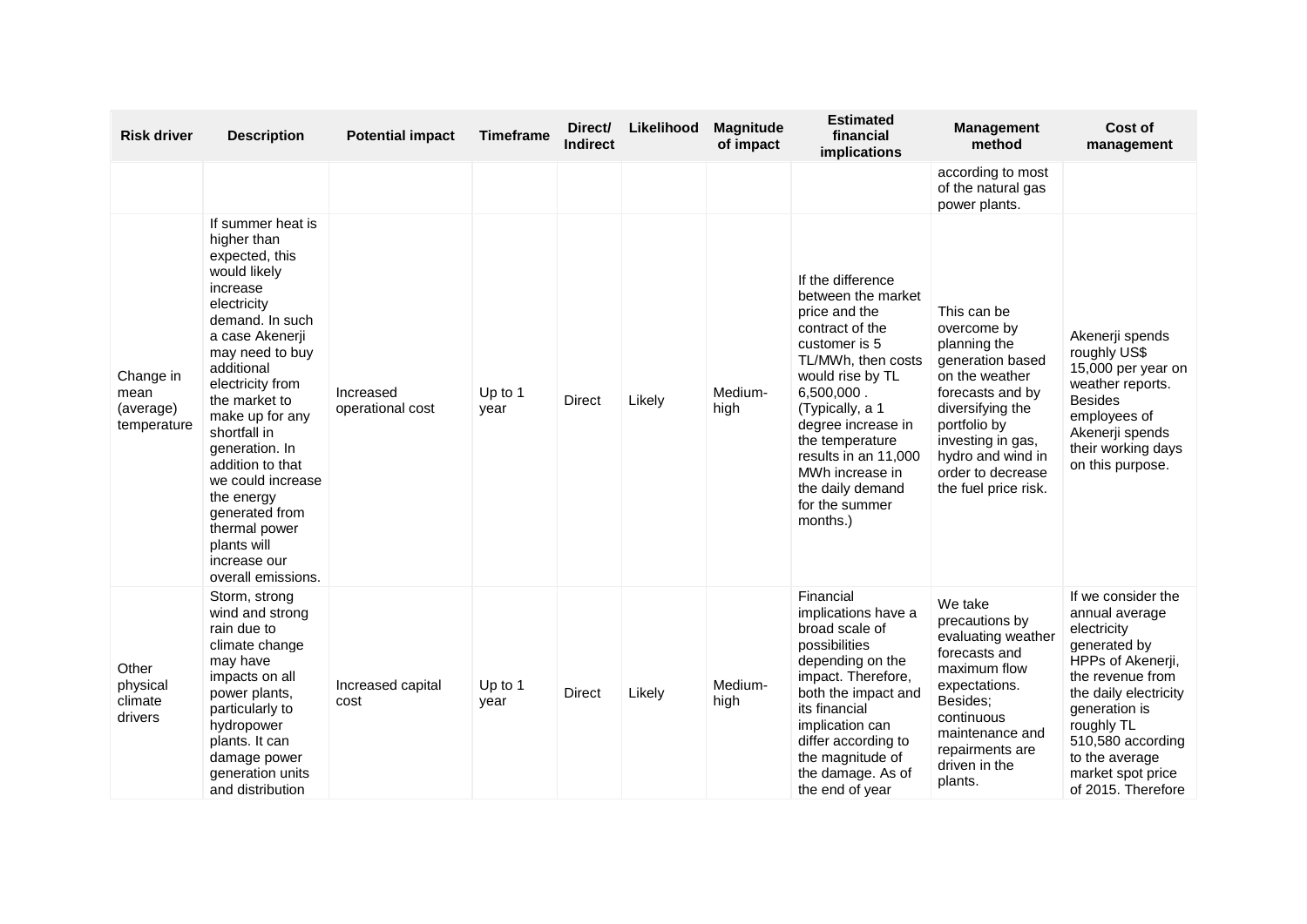|                                          | <b>Risk driver</b> | <b>Description</b>                                                                                                                                                                                                                                                                     | <b>Potential impact</b>   | <b>Timeframe</b> | Direct/<br><b>Indirect</b> | Likelihood                   | <b>Magnitude</b><br>of impact | <b>Estimated</b><br>financial<br>implications                                                                                                                                                                                                                                                                                                                                                                                                          | <b>Management</b><br>method                                                                                                                                                                                                                                                                                                       | Cost of<br>management                                                                                                                                                                                                                                                                                |
|------------------------------------------|--------------------|----------------------------------------------------------------------------------------------------------------------------------------------------------------------------------------------------------------------------------------------------------------------------------------|---------------------------|------------------|----------------------------|------------------------------|-------------------------------|--------------------------------------------------------------------------------------------------------------------------------------------------------------------------------------------------------------------------------------------------------------------------------------------------------------------------------------------------------------------------------------------------------------------------------------------------------|-----------------------------------------------------------------------------------------------------------------------------------------------------------------------------------------------------------------------------------------------------------------------------------------------------------------------------------|------------------------------------------------------------------------------------------------------------------------------------------------------------------------------------------------------------------------------------------------------------------------------------------------------|
|                                          |                    | lines of<br>Hydropower<br>plants (HPP)                                                                                                                                                                                                                                                 |                           |                  |                            |                              |                               | 2015; Akenerji's<br>Buildings,<br>machinery and<br>equipment, motor<br>vehicles, furniture<br>and fixtures and<br>construction in<br>progress for Erzin<br>NGCCPP have a<br>total value of TL<br>2,008,712,578.<br>Besides; Akenerji's<br>2015 year-end<br>market value is TL<br>692,705,800<br>(calculated based<br>on the share<br>prices). Therefore,<br>we can assume that<br>the maximum<br>financial<br>implications could<br>go to that extend. |                                                                                                                                                                                                                                                                                                                                   | we can assume<br>that if electricity<br>generation at all<br>HPPs stop for 1<br>day, that means a<br>loss of TL 510,580.                                                                                                                                                                             |
| Change in<br>extremes<br>and<br>droughts | precipitation      | There might be<br>flash floods due<br>to sudden melting<br>of snow in<br>mountains or<br>strong rain.<br>Access to<br>operational<br>centers<br>(regulators and<br>valves) may delay<br>which may end<br>with delayed<br>management and<br>increased<br>damage<br>particularly for the | Increased capital<br>cost | Up to 1<br>year  | <b>Direct</b>              | About as<br>likely as<br>not | Medium                        | Financial<br>implications have a<br>broad scale of<br>possibilities<br>depending on the<br>impact. Therefore,<br>both the impact and<br>its financial<br>implication can<br>differ according to<br>the magnitude of<br>the damage. As of<br>the end of year<br>2015; Akenerji's<br>Buildings,<br>machinery and<br>equipment, motor                                                                                                                     | We take<br>precautions by<br>evaluating weather<br>forecasts and<br>maximum flow<br>expectations. We<br>have our Natural<br>Disaster Plans, In<br>addition to them<br>we took some<br>solid actions to be<br>prevented against<br>the detrimental<br>effects of floods<br>especially at our<br>HPPs. Examples<br>of these actions | Until now, Akenerji<br>has invested US\$<br>700,000,000 in<br>renewable energy.<br>The investment<br>done to be<br>prevented from<br>detrimental effects<br>of the floods are in<br>that figure,<br>however it is not<br>possible to<br>separate the<br>relevant amount<br>spend on that<br>purpose. |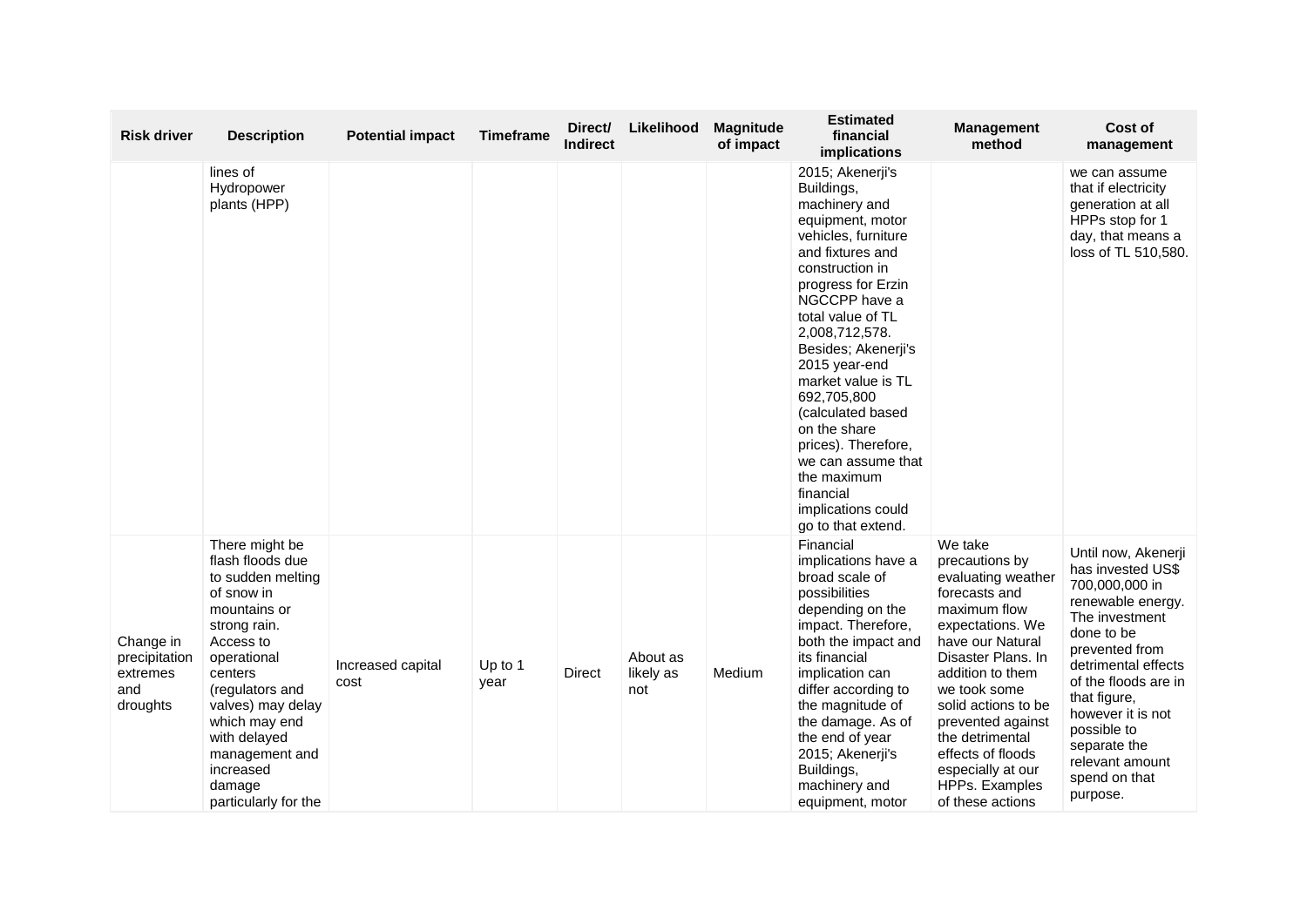| <b>Risk driver</b>                      | <b>Description</b>                                                                                                                                                                                                              | <b>Potential impact</b>   | <b>Timeframe</b> | Direct/<br><b>Indirect</b> | Likelihood                   | <b>Magnitude</b><br>of impact | <b>Estimated</b><br>financial<br><b>implications</b>                                                                                                                                                                                                                                                                                                                                                                   | <b>Management</b><br>method                                                                                                                                                                                                                | Cost of<br>management                                                                                                                                                                                                                                                                                                                                                                                   |
|-----------------------------------------|---------------------------------------------------------------------------------------------------------------------------------------------------------------------------------------------------------------------------------|---------------------------|------------------|----------------------------|------------------------------|-------------------------------|------------------------------------------------------------------------------------------------------------------------------------------------------------------------------------------------------------------------------------------------------------------------------------------------------------------------------------------------------------------------------------------------------------------------|--------------------------------------------------------------------------------------------------------------------------------------------------------------------------------------------------------------------------------------------|---------------------------------------------------------------------------------------------------------------------------------------------------------------------------------------------------------------------------------------------------------------------------------------------------------------------------------------------------------------------------------------------------------|
|                                         | <b>Hydropower Plant</b><br>(HPP) facilities.                                                                                                                                                                                    |                           |                  |                            |                              |                               | vehicles, furniture<br>and fixtures and<br>construction in<br>progress for Erzin<br>NGCCPP have a<br>total value of TL<br>2,008,712,578.<br>Besides; Akenerji's<br>2015 year-end<br>market value is TL<br>692,705,800<br>(calculated based<br>on the share<br>prices). Therefore,<br>we can assume that<br>the maximum<br>financial<br>implications could<br>go to that extend.                                        | are as follows; i.<br>Activating the<br>regulatory pool at<br>the HPP ii.<br>Building a bypass<br>system to direct<br>the excess water<br>to the river basin                                                                               |                                                                                                                                                                                                                                                                                                                                                                                                         |
| Other<br>physical<br>climate<br>drivers | Akenerji also<br>operates a wind<br>power plant.<br>Storms and<br>strong winds may<br>damage Ayyıldız<br>WPP. Damage in<br>power generation<br>units and<br>distribution lines<br>of Ayyıldız Wind<br>Power plant may<br>occur. | Increased capital<br>cost | Up to 1<br>year  | <b>Direct</b>              | About as<br>likely as<br>not | Low                           | Financial<br>implications have a<br>broad scale of<br>possibilities<br>depending on the<br>impact. Therefore,<br>both the impact and<br>its financial<br>implication can<br>differ according to<br>the magnitude of<br>the damage. As of<br>the end of year<br>2015; Akenerji's<br>Buildings,<br>machinery and<br>equipment, motor<br>vehicles, furniture<br>and fixtures and<br>construction in<br>progress for Erzin | i. Akenerji receives<br>weather forecasts<br>for Ayyıldız Power<br>plant from external<br>consultancies in<br>order to manage<br>the risks ii. In case<br>of wind storm.<br>operation may<br>cease in order to<br>protect the<br>equipment | i. The annual cost<br>of forecast<br>service, for the<br>region where<br>Ayyıldız WPP<br>operates, is<br>approximately<br>3000 US\$/year. ii.<br>An opportunity cost<br>occurs during the<br>time when there is<br>no electricity<br>generation. If we<br>consider the<br>annual average<br>electricity<br>generation by<br>Ayyıldız WPP, the<br>revenue from the<br>daily electricity<br>generation is |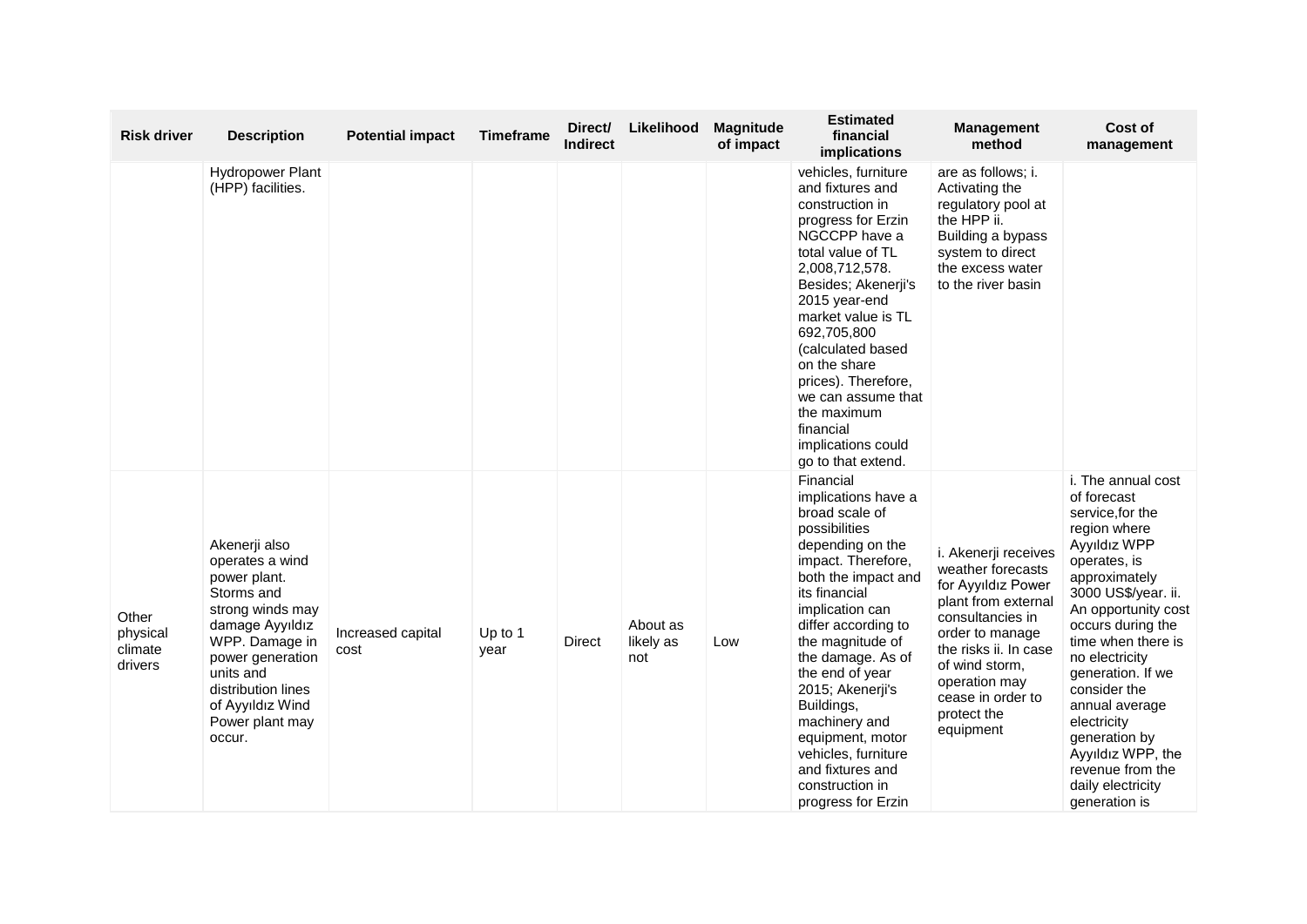| <b>Risk driver</b> | <b>Description</b> | <b>Potential impact</b> | <b>Timeframe</b> | Direct/<br><b>Indirect</b> | Likelihood | <b>Magnitude</b><br>of impact | <b>Estimated</b><br>financial<br>implications                                                                                                                                                                                                                                                | <b>Management</b><br>method | Cost of<br>management                                                                                                                                                                                                          |
|--------------------|--------------------|-------------------------|------------------|----------------------------|------------|-------------------------------|----------------------------------------------------------------------------------------------------------------------------------------------------------------------------------------------------------------------------------------------------------------------------------------------|-----------------------------|--------------------------------------------------------------------------------------------------------------------------------------------------------------------------------------------------------------------------------|
|                    |                    |                         |                  |                            |            |                               | NGCCPP have a<br>total value of TL<br>2,008,712,578.<br>Besides; Akenerji's<br>2015 year-end<br>market value is TL<br>692,705,800<br>(calculated based)<br>on the share<br>prices). Therefore,<br>we can assume that<br>the maximum<br>financial<br>implications could<br>go to that extend. |                             | roughly TL 17,500<br>according to the<br>average market<br>spot price of 2015.<br>Therefore we can<br>assume that if<br>electricity<br>generation at<br>Ayyıldız WPP<br>stops for 1 day,<br>that means a loss<br>of TL 17,500. |

# **CC5.1c**

# **Please describe your inherent risks that are driven by changes in other climate-related developments**

| <b>Risk</b><br>driver                           | <b>Description</b>                                                                                                                                                                                                                                                   | <b>Potential</b><br>impact              | <b>Timeframe</b>    | Direct/<br><b>Indirect</b> | Likelihood                   | <b>Magnitude</b><br>of impact | <b>Estimated</b><br>financial<br>implications                                                                                                                                                                                                                               | <b>Management</b><br>method                                                                                                                                                                                                                                                                       | <b>Cost of management</b>                                                                                                                                                                                                                                                                                                                                                                                                             |
|-------------------------------------------------|----------------------------------------------------------------------------------------------------------------------------------------------------------------------------------------------------------------------------------------------------------------------|-----------------------------------------|---------------------|----------------------------|------------------------------|-------------------------------|-----------------------------------------------------------------------------------------------------------------------------------------------------------------------------------------------------------------------------------------------------------------------------|---------------------------------------------------------------------------------------------------------------------------------------------------------------------------------------------------------------------------------------------------------------------------------------------------|---------------------------------------------------------------------------------------------------------------------------------------------------------------------------------------------------------------------------------------------------------------------------------------------------------------------------------------------------------------------------------------------------------------------------------------|
| Fluctuating<br>socio-<br>economic<br>conditions | Economic<br>slowdown can<br>cause reduced<br>demand for<br>electricity, which<br>is our product.<br>Consumers with<br>in low economic<br>standards or<br>consumers who<br>has difficulties in<br>affording their<br>energy needs<br>could decrease<br>their demands. | Reduced<br>demand for<br>goods/services | $3$ to $6$<br>years | Indirect<br>(Client)       | About as<br>likely as<br>not | Medium-<br>high               | Akenerji not only<br>generates<br>electricity but also<br>trades electricity.<br>Its total revenue<br>from both items<br>are roughly TL<br>1,803,000,000 for<br>2015. If we<br>assume that its<br>revenue<br>decreases 1% due<br>to decrease in<br>demand, this<br>means TL | Management of<br>this risk driver is<br>not under the<br>direct control of<br>Akenerji, we<br>manage it by<br>closely monitoring<br>the economic<br>developments and<br>making our plans<br>accordingly. In<br>addition to them.<br>we engage directly<br>and indirectly with<br>policy makers to | Akenerii engages directly<br>and indirectly with policy<br>makers to convey its<br>accumulated experiences<br>and evaluations. Therefore,<br>the cost of management is<br>the working hours spend<br>on this purpose particularly<br>by our Top Management;<br>Strategic Planning and<br><b>Risk Management</b><br>Directorate; Health, Safety,<br><b>Environment and Quality</b><br>Directorate, and Energy<br>Trade Directorate. In |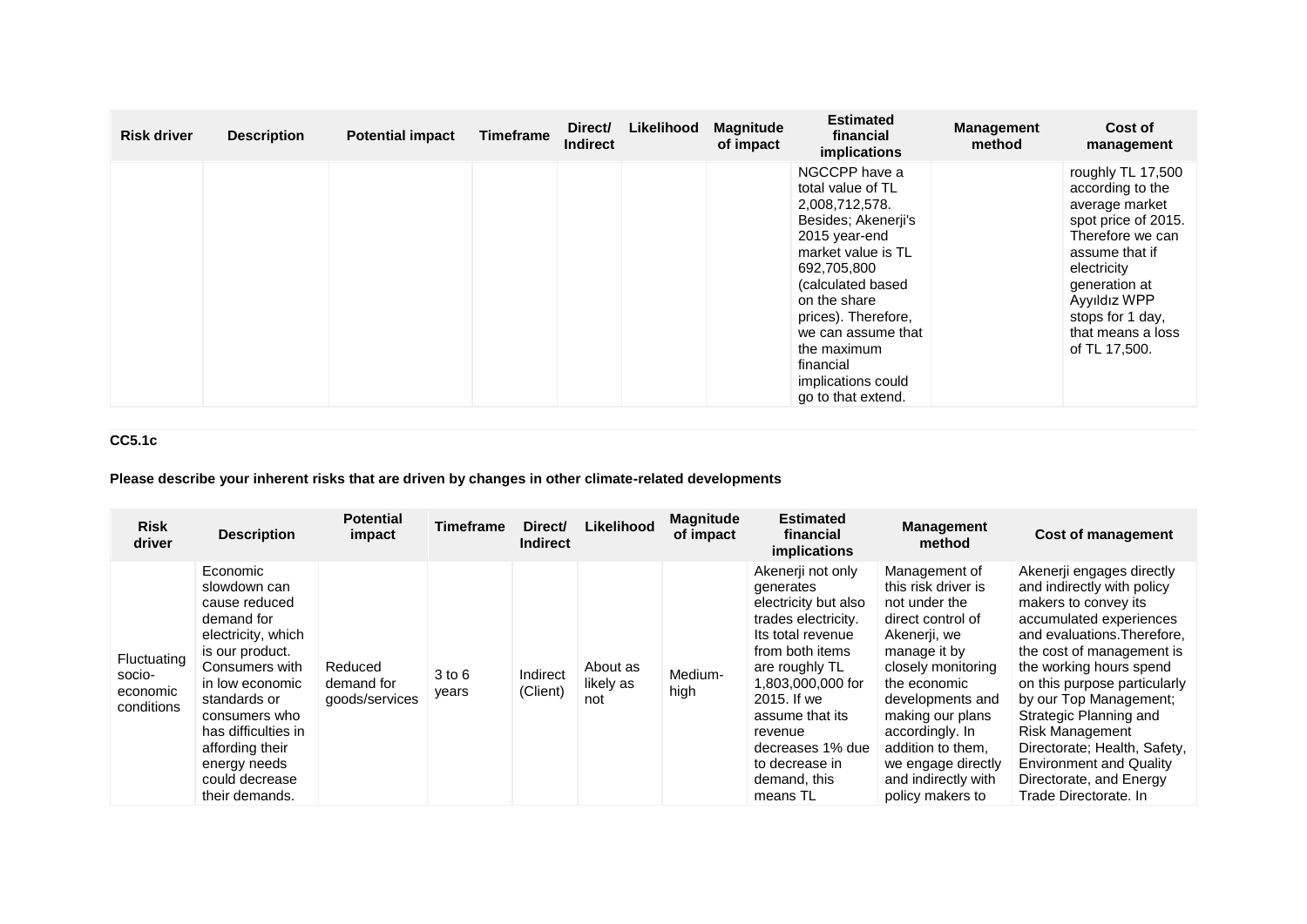| <b>Risk</b><br>driver | <b>Description</b>                                                                                                                                                                                                                                                                                                                                                                                                                                                                                                                                                               | <b>Potential</b><br>impact                   | Timeframe       | Direct/<br><b>Indirect</b> | Likelihood       | <b>Magnitude</b><br>of impact | <b>Estimated</b><br>financial<br>implications                                                                                                                                                                        | <b>Management</b><br>method                                                                                                                                                                                                                                                                                                                                                                                                                                                                                                                                                                                     | <b>Cost of management</b>                                                                                                                                                                                                                                                                                                                                                                                                                                                                                                     |
|-----------------------|----------------------------------------------------------------------------------------------------------------------------------------------------------------------------------------------------------------------------------------------------------------------------------------------------------------------------------------------------------------------------------------------------------------------------------------------------------------------------------------------------------------------------------------------------------------------------------|----------------------------------------------|-----------------|----------------------------|------------------|-------------------------------|----------------------------------------------------------------------------------------------------------------------------------------------------------------------------------------------------------------------|-----------------------------------------------------------------------------------------------------------------------------------------------------------------------------------------------------------------------------------------------------------------------------------------------------------------------------------------------------------------------------------------------------------------------------------------------------------------------------------------------------------------------------------------------------------------------------------------------------------------|-------------------------------------------------------------------------------------------------------------------------------------------------------------------------------------------------------------------------------------------------------------------------------------------------------------------------------------------------------------------------------------------------------------------------------------------------------------------------------------------------------------------------------|
|                       |                                                                                                                                                                                                                                                                                                                                                                                                                                                                                                                                                                                  |                                              |                 |                            |                  |                               | 18,030,000 lost in<br>revenue.<br>Therefore we can<br>say that change in<br>the demand has a<br>considerable<br>effect on Akenerji.                                                                                  | convey our<br>accumulated<br>experiences and<br>evaluations.                                                                                                                                                                                                                                                                                                                                                                                                                                                                                                                                                    | addition to that, Akenerji is<br>member of many<br>associations and NGOs to<br>engage indirectly with<br>policy makers. The overall<br>roughly cost as<br>membership fees for these<br>organizations is US\$<br>20.000.                                                                                                                                                                                                                                                                                                       |
| Reputation            | According to the<br>shareholder<br>structure of<br>Akenerji; main<br>investors are<br>Akkök Group and<br>ČEZ a.s. Akkök<br>Group is a well-<br>known holding in<br>Turkey with high<br>brand value and<br>ČEZ a.s. is also<br>a global brand<br>head quartered<br>in Czech<br>Republic. Both<br>parent<br>companies are<br>willing to pioneer<br>in climate change<br>mitigation and<br>adaptation<br>activities. In<br>addition to that,<br>Akenerji has also<br>shares in free-<br>float. Therefore,<br>realization of any<br>climate change<br>related risk may<br>affect the | Reduced stock<br>price (market<br>valuation) | Up to 1<br>year | <b>Direct</b>              | Very<br>unlikely | High                          | Akenerji's 2015<br>year-end market<br>value is<br>692,705,800 TL<br>(calculated based<br>on the share<br>prices). If there will<br>be a 10 %<br>decrease in its<br>market value, it<br>will lead a<br>69,270,580 TL. | According to its<br>vision; Akenerji is<br>willing to be one of<br>the pioneering<br>companies in the<br>framework of<br>climate change<br>mitigation and<br>adaptation efforts<br>in Turkey.<br>Therefore, it took<br>may leading steps<br>in Turkey such as;<br>establishing a<br>Sustainability<br>Management<br>Team,<br>Sustainability<br>Reporting in GRI<br>Standards, first<br>company to take<br>part in the National<br>Carbon Registry,<br>responding to CDP<br><b>Turkey Climate</b><br>Change<br>Programme, first<br>energy company<br>responding to CDP<br><b>Turkey Water</b><br>Programme, etc. | The cost consists of many<br>items such as the wages of<br>the relevant employees,<br>consultancy fees, services<br>taken on that purposes, PR<br>budget, community<br>investment budget. It is not<br>possible to say the exact<br>cost of management due to<br>confidentiality policy and<br>the difficulty to separate<br>the relevant budget items<br>for these services.<br>However, we can provide<br>an example with the help of<br>a publicly disclosed figure.<br>The community investment<br>in 2015 is TL 800.000. |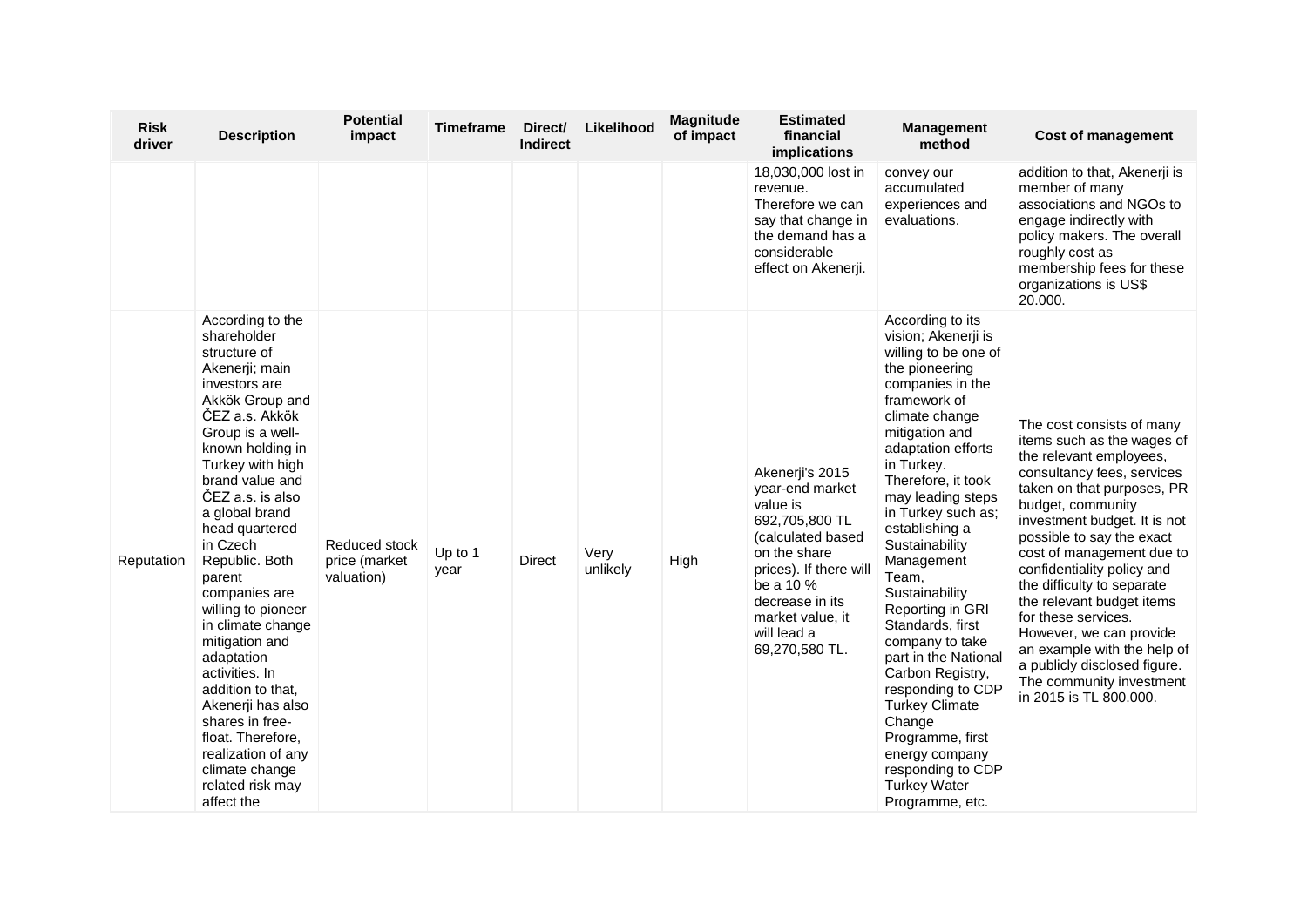| <b>Risk</b><br>driver | <b>Description</b>                                                                     | <b>Potential</b><br>impact | Timeframe | Direct/<br><b>Indirect</b> | Likelihood | <b>Magnitude</b><br>of impact | <b>Estimated</b><br>financial<br>implications | <b>Management</b><br>method                                                                                                                                                | <b>Cost of management</b> |
|-----------------------|----------------------------------------------------------------------------------------|----------------------------|-----------|----------------------------|------------|-------------------------------|-----------------------------------------------|----------------------------------------------------------------------------------------------------------------------------------------------------------------------------|---------------------------|
|                       | reputation and<br>market value of<br>the company and<br>its main investors<br>as well. |                            |           |                            |            |                               |                                               | Risks and<br>opportunities<br>relevant to climate<br>change are<br>evaluated by<br>diversified<br>methods as<br>mentioned in the<br>related part of this<br>questionnaire. |                           |

### **Further Information**

### **Page: CC6. Climate Change Opportunities**

## **CC6.1**

**Have you identified any inherent climate change opportunities that have the potential to generate a substantive change in your business operations, revenue or expenditure? Tick all that apply**

Opportunities driven by changes in regulation Opportunities driven by changes in physical climate parameters Opportunities driven by changes in other climate-related developments

### **CC6.1a**

**Please describe your inherent opportunities that are driven by changes in regulation**

| <b>Opportunity</b><br>driver | <b>Description</b>                   | <b>Potential impact</b> | <b>Timeframe</b> | Direct/Indirect | Likelihood | <b>Magnitude</b><br>of impact | <b>Estimated</b><br>financial<br><i>implications</i> | <b>Management</b><br>method | Cost of<br>management        |
|------------------------------|--------------------------------------|-------------------------|------------------|-----------------|------------|-------------------------------|------------------------------------------------------|-----------------------------|------------------------------|
| International<br>agreements  | Turkev develops<br>national emission | Increased<br>demand for | 3 to 6<br>vears  | Direct          | ∟ikelv     | LOW-<br>medium                | In case of<br>realization of the                     | We have been<br>the first   | Until to the end<br>of 2015. |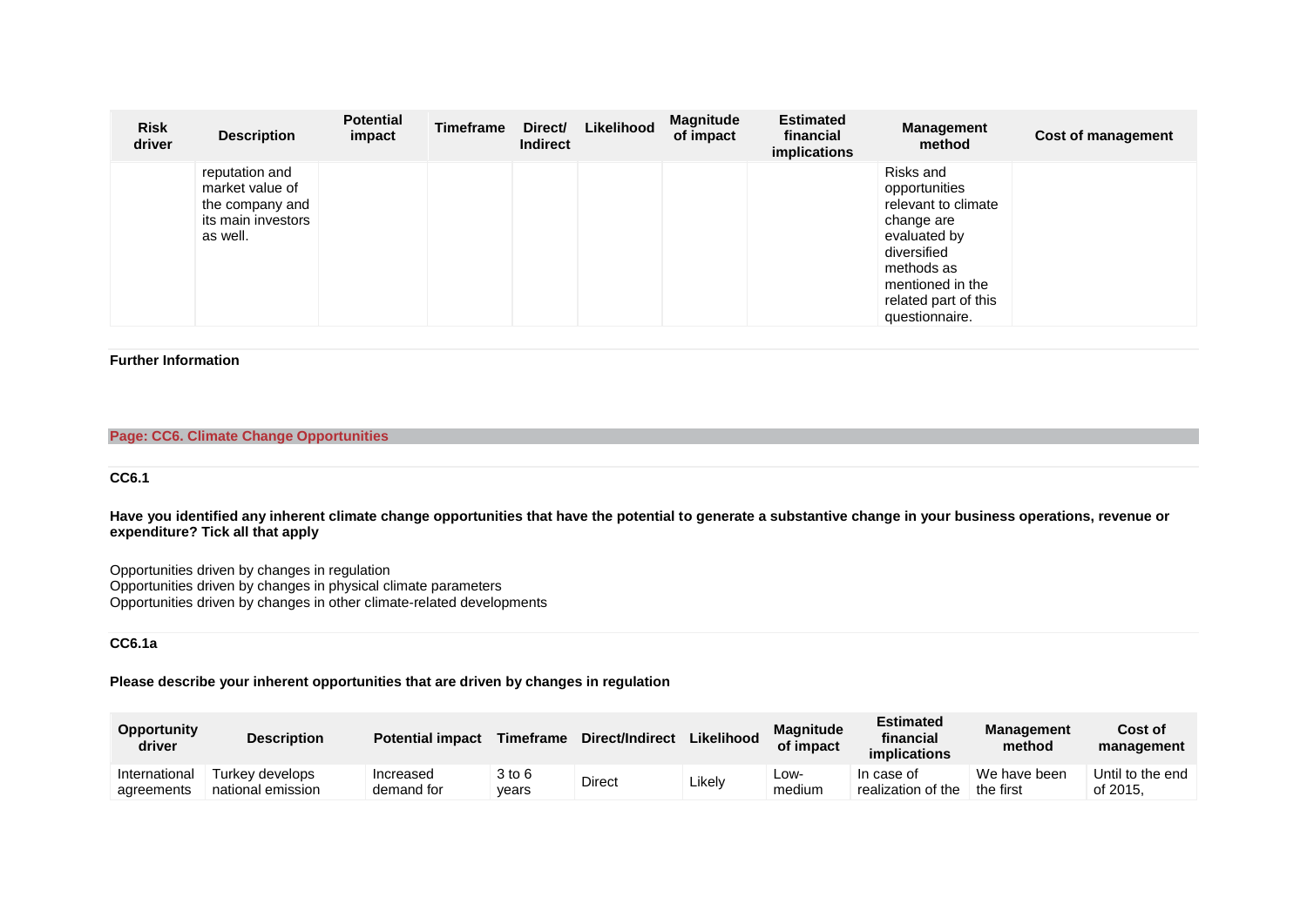| <b>Opportunity</b><br>driver | <b>Description</b>                                                                                                                                                                                                                                                                                                                                                                                                                               | Potential impact Timeframe Direct/Indirect Likelihood    |                     |        |        | <b>Magnitude</b><br>of impact | <b>Estimated</b><br>financial<br><b>implications</b>                                                                                                                                                                                                                                                                                                                                                                                                                                                                                                                        | <b>Management</b><br>method                                                                                                                                                                                                                                                                                                                                                                                                                 | Cost of<br>management                                                                                                                                                                                                                           |
|------------------------------|--------------------------------------------------------------------------------------------------------------------------------------------------------------------------------------------------------------------------------------------------------------------------------------------------------------------------------------------------------------------------------------------------------------------------------------------------|----------------------------------------------------------|---------------------|--------|--------|-------------------------------|-----------------------------------------------------------------------------------------------------------------------------------------------------------------------------------------------------------------------------------------------------------------------------------------------------------------------------------------------------------------------------------------------------------------------------------------------------------------------------------------------------------------------------------------------------------------------------|---------------------------------------------------------------------------------------------------------------------------------------------------------------------------------------------------------------------------------------------------------------------------------------------------------------------------------------------------------------------------------------------------------------------------------------------|-------------------------------------------------------------------------------------------------------------------------------------------------------------------------------------------------------------------------------------------------|
|                              | reduction plan within<br>the framework of EU-<br><b>ETS Acquis</b><br>approximation. If<br>Turkey commits to<br>make mitigation,<br>sectoral emission<br>reduction targets may<br>be enforced with a cap<br>system for each plant.<br>Akenerji is in the<br>Carbon registry.<br>Therefore in this case;<br>existing and future<br>carbon assets (credits)<br>developed from<br>renewable energy<br>sources could be a<br>source of extra income. | existing<br>products/services                            |                     |        |        |                               | opportunity, an<br>additional<br>income will be<br>generated for<br>Akenerji.<br>According to<br>feasibility<br>reports, the<br>renewable<br>power plants<br>could produce<br>approximately<br>52,000 tCO2e<br><b>Gold Standard</b><br>certificates and<br>848,000 tCO2e<br>VCS certificates.<br>The revenue<br>from the sale of<br>renewable<br>certificates could<br>total<br>approximately<br>EUR 476,000<br>(assuming 0,5)<br>Euro for VCS.<br>1,5 Euro for GS)<br>The amount<br>could be more<br>clear when the<br>carbon price in<br>the new market<br>is more clear. | company to<br>register to the<br><b>National Carbon</b><br>Registry (2011)<br>that was<br>launched by the<br>Ministry of<br>Environment<br>and<br>Urbanization to<br>establish<br>voluntary<br>carbon markets<br>and register<br>ongoing<br>projects. They<br>are registered<br>by Verified<br>Carbon<br>Standard (VCS<br>and Gold<br>Standard (GS).<br>The carbon<br>assets are sold<br>to customers for<br>offsetting their<br>emissions. | Akenerji<br>invested US\$<br>700,000,000 in<br>renewable<br>energy<br>generation.<br>Management<br>cost includes<br>the verification<br>and the<br>issuance costs<br>for the<br>certificates,<br>which amounts<br>to a total of<br>EUR 153,000. |
| Cap and<br>trade<br>schemes  | Within the framework<br>of approximation to EU<br>Aquis, Turkey<br>considers integrating to<br>EU ETS system. If so,<br>Akenerji is already in<br>the Carbon registry and                                                                                                                                                                                                                                                                        | Increased<br>demand for<br>existing<br>products/services | $3$ to $6$<br>years | Direct | Likely | Low-<br>medium                | In case of<br>realization of the<br>opportunity, an<br>additional<br>income will be<br>generated for<br>Akenerji.                                                                                                                                                                                                                                                                                                                                                                                                                                                           | We have been<br>the first<br>company to<br>register to the<br><b>National Carbon</b><br>Registry (2011)<br>that was                                                                                                                                                                                                                                                                                                                         | Until to the end<br>of 2015,<br>Akenerji<br>invested US\$<br>700,000,000 in<br>renewable<br>energy                                                                                                                                              |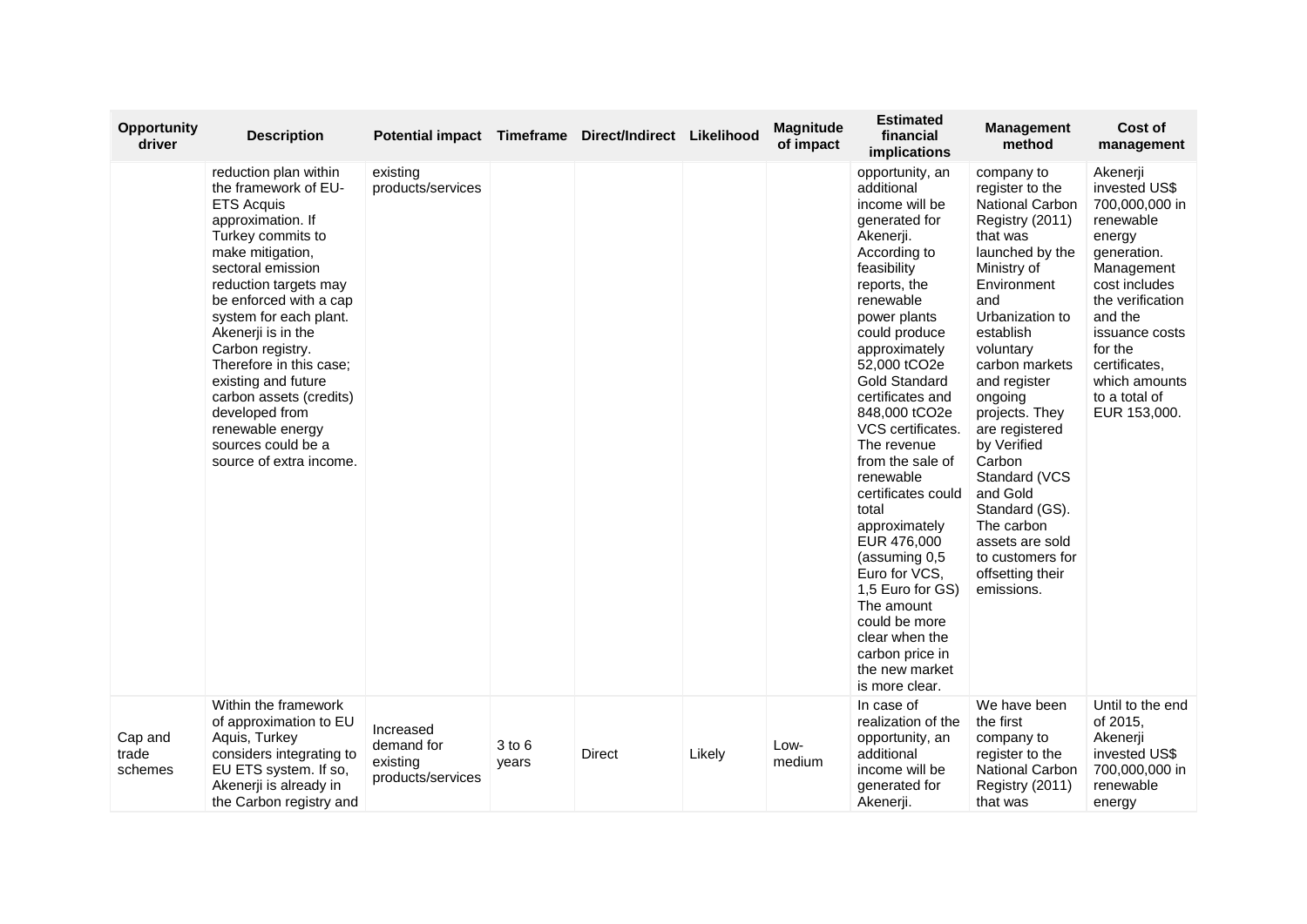| <b>Opportunity</b><br>driver | <b>Description</b>                                                                                                                                                                                                                                             | Potential impact Timeframe Direct/Indirect Likelihood |                 |        |        | <b>Magnitude</b><br>of impact | <b>Estimated</b><br>financial<br>implications                                                                                                                                                                                                                                                                                                                                                                                                                                                  | <b>Management</b><br>method                                                                                                                                                                                                                                                                                                                       | Cost of<br>management                                                                                                                                                     |
|------------------------------|----------------------------------------------------------------------------------------------------------------------------------------------------------------------------------------------------------------------------------------------------------------|-------------------------------------------------------|-----------------|--------|--------|-------------------------------|------------------------------------------------------------------------------------------------------------------------------------------------------------------------------------------------------------------------------------------------------------------------------------------------------------------------------------------------------------------------------------------------------------------------------------------------------------------------------------------------|---------------------------------------------------------------------------------------------------------------------------------------------------------------------------------------------------------------------------------------------------------------------------------------------------------------------------------------------------|---------------------------------------------------------------------------------------------------------------------------------------------------------------------------|
|                              | it will have carbon<br>allowances considering<br>power generation from<br>renewable sources and<br>high efficient thermal<br>plants.                                                                                                                           |                                                       |                 |        |        |                               | According to<br>feasibility<br>reports, the<br>renewable<br>power plants<br>could produce<br>approximately<br>52,000 tCO2e<br><b>Gold Standard</b><br>certificates and<br>848,000 tCO2e<br>VCS certificates.<br>The revenue<br>from the sale of<br>renewable<br>certificates could<br>total<br>approximately<br>EUR 476,000<br>(assuming 0,5)<br>Euro for VCS.<br>1,5 Euro for<br>GS). The<br>amount could be<br>more clear when<br>the carbon price<br>in the new<br>market is more<br>clear. | launched by the<br>Ministry of<br>Environment<br>and<br>Urbanization to<br>establish<br>voluntary<br>carbon markets<br>and register<br>ongoing<br>projects. They<br>are registered<br>by Verified<br>Carbon<br>Standard (VCS<br>and Gold<br>Standard (GS).<br>The carbon<br>assets are sold<br>to customers for<br>offsetting their<br>emissions. | generation.<br>Management<br>cost includes<br>the verification<br>and the<br>issuance costs<br>for the<br>certificates,<br>which amounts<br>to a total of<br>EUR 153,000. |
| Carbon<br>taxes              | When a carbon law is<br>enacted, the renewable<br>power plants in the<br>portfolio will have a<br>cost advantage<br>compared to thermal<br>power plants and, also,<br>emissions reduction<br>certificates from the<br>renewable power<br>plants can be sold in | Reduced<br>operational costs                          | 3 to 6<br>years | Direct | Likely | Medium                        | With its<br>renewable<br>portfolio,<br>Akenerji<br>currently avoids<br>about 500,000<br>tCO <sub>2e</sub><br>emissions.<br>(Calculated by<br>using the<br>feasibility annual                                                                                                                                                                                                                                                                                                                   | We have been<br>the first<br>company to<br>register to the<br><b>National Carbon</b><br>Registry (2011)<br>that was<br>launched by the<br>Ministry of<br>Environment<br>and                                                                                                                                                                       | Until to the end<br>of 2015,<br>Akenerji<br>invested US\$<br>700,000,000 in<br>renewable<br>energy<br>generation.<br>Management<br>cost includes<br>the verification      |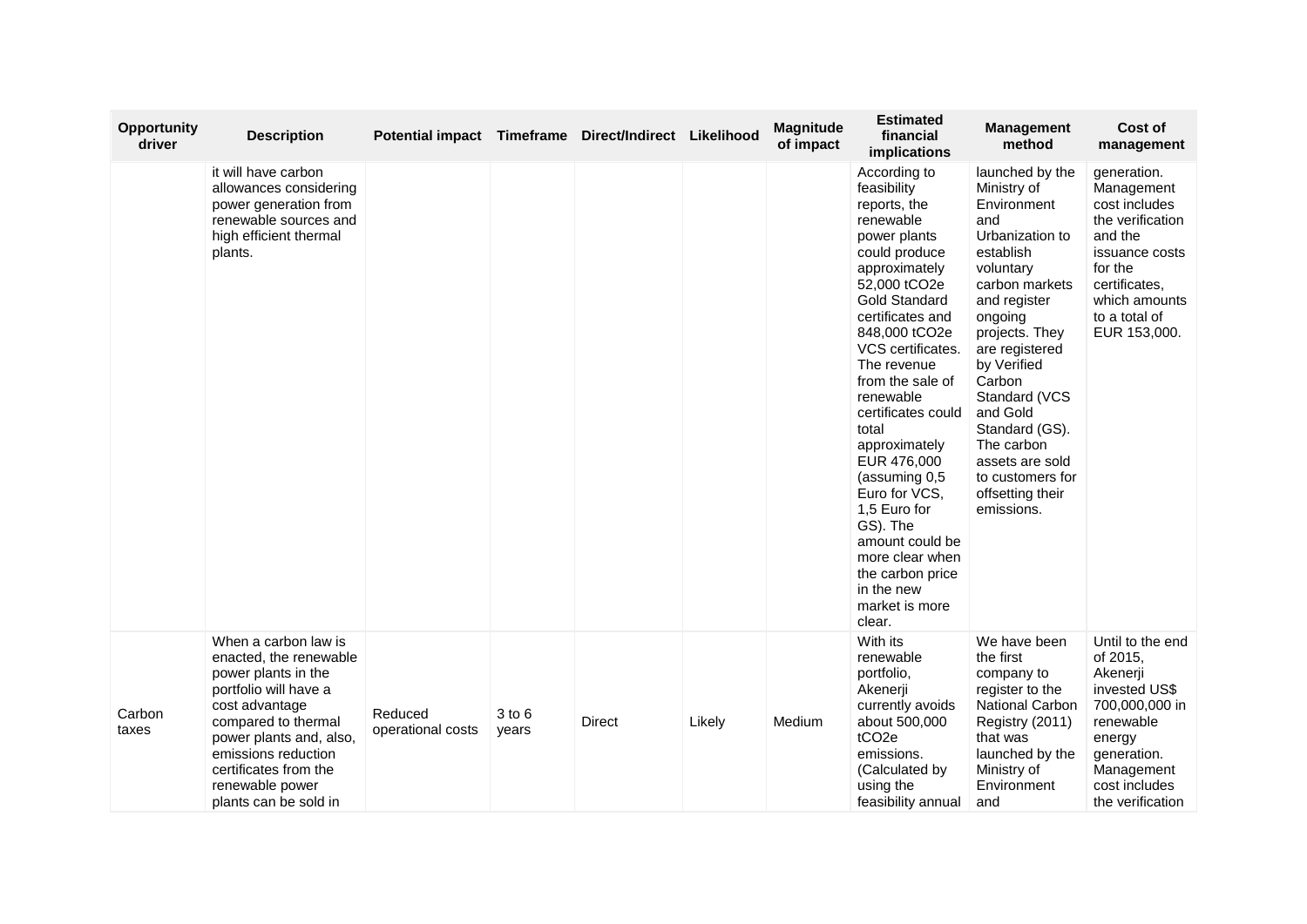| <b>Opportunity</b><br>driver | <b>Description</b>                                                                | <b>Potential impact</b> | Timeframe | <b>Direct/Indirect</b> | Likelihood | <b>Magnitude</b><br>of impact | <b>Estimated</b><br>financial<br>implications                                                                                                                                                                                                                                             | <b>Management</b><br>method                                                                                                                                                                                                                                                                                                                                | Cost of<br>management                                                                                   |
|------------------------------|-----------------------------------------------------------------------------------|-------------------------|-----------|------------------------|------------|-------------------------------|-------------------------------------------------------------------------------------------------------------------------------------------------------------------------------------------------------------------------------------------------------------------------------------------|------------------------------------------------------------------------------------------------------------------------------------------------------------------------------------------------------------------------------------------------------------------------------------------------------------------------------------------------------------|---------------------------------------------------------------------------------------------------------|
|                              | national/international<br>carbon markets at a<br>more valued price than<br>today. |                         |           |                        |            |                               | generation<br>values of the<br>renewable<br>power plants). If<br>this energy from<br>renewable<br>sources were<br>generated using<br>thermal sources,<br>then Akenerji<br>would pay about<br>US\$ 500,000 of<br>additional<br>carbon tax, if<br>US\$ 1 of carbon<br>tax is<br>introduced. | Urbanization to<br>establish<br>voluntary<br>carbon markets<br>and register<br>ongoing<br>projects. They<br>are registered<br>by Verified<br>Carbon<br>Standard (VCS<br>and Gold<br>Standard (GS).<br>The carbon<br>assets are sold<br>to customers for<br>offsetting their<br>emissions.<br>Besides we<br>invest in<br>renewable<br>energy<br>generation. | and the<br>issuance costs<br>for the<br>certificates,<br>which amounts<br>to a total of<br>EUR 153,000. |

## **CC6.1b**

**Please describe the inherent opportunities that are driven by changes in physical climate parameters**

| <b>Opportunity</b><br>driver                  | <b>Description</b>                                                                                                      | <b>Potential impact</b>                                  | <b>Timeframe</b> | Direct/<br><b>Indirect</b> | Likelihood | <b>Magnitude</b><br>of impact | <b>Estimated financial</b><br>implications                                                                                                                | <b>Management</b><br>method                                                                       | Cost of<br>management                                                                                                           |
|-----------------------------------------------|-------------------------------------------------------------------------------------------------------------------------|----------------------------------------------------------|------------------|----------------------------|------------|-------------------------------|-----------------------------------------------------------------------------------------------------------------------------------------------------------|---------------------------------------------------------------------------------------------------|---------------------------------------------------------------------------------------------------------------------------------|
| Change in<br>mean<br>(average)<br>temperature | If summer<br>temperature<br>increases by 1<br>degree, this<br>increases the daily<br>electricity demand<br>2%. Akenerji | Increased<br>demand for<br>existing<br>products/services | 3 to 6<br>vears  | <b>Direct</b>              | ∟ikelv     | Medium                        | Akenerji not only<br>generates electricity<br>but also trades<br>electricity. Its total<br>revenue from both<br>items are roughly TL<br>1,803,000,000 for | Akenerii<br>invested in<br>renewable<br>energy<br>generation.<br>Planning for<br>generation using | Our demand<br>forecast model<br>used in generation<br>planning was<br>developed in-<br>house, so there is<br>no additional cost |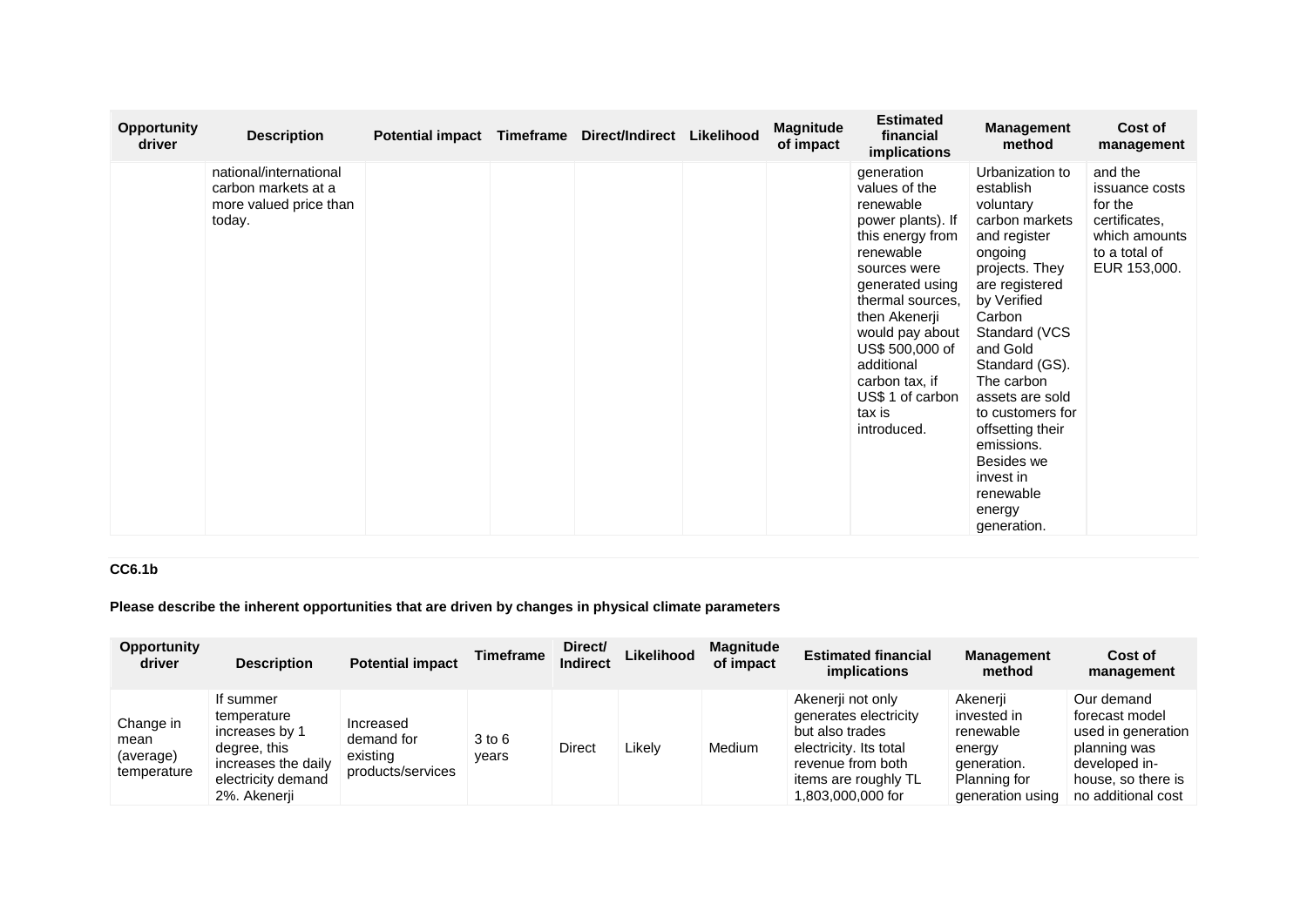| <b>Opportunity</b><br>driver         | <b>Description</b>                                                                                                                                                                                                              | <b>Potential impact</b>                                  | <b>Timeframe</b>  | Direct/<br><b>Indirect</b> | Likelihood | <b>Magnitude</b><br>of impact | <b>Estimated financial</b><br>implications                                                                                                                                                                                                                                                                                                                                                                                                                                                                          | <b>Management</b><br>method                                                                                                                                           | Cost of<br>management                                                                                         |
|--------------------------------------|---------------------------------------------------------------------------------------------------------------------------------------------------------------------------------------------------------------------------------|----------------------------------------------------------|-------------------|----------------------------|------------|-------------------------------|---------------------------------------------------------------------------------------------------------------------------------------------------------------------------------------------------------------------------------------------------------------------------------------------------------------------------------------------------------------------------------------------------------------------------------------------------------------------------------------------------------------------|-----------------------------------------------------------------------------------------------------------------------------------------------------------------------|---------------------------------------------------------------------------------------------------------------|
|                                      | generates more<br>electricity to meet<br>the increased<br>demand. With the<br>help of its<br>renewable energy<br>portfolio, it is also<br>possible for<br>Akenerji to<br>generate the extra<br>demand at low<br>cost.           |                                                          |                   |                            |            |                               | 2015. If summer<br>temperature increases<br>by 1 degree, this<br>increases the daily<br>electricity demand 2%.<br>If we assume that its<br>revenue increases 2%<br>due to increase in<br>demand, this means TL<br>36,060,000 additional<br>revenue. Therefore, we<br>can say that change in<br>the demand has a<br>considerable effect on<br>Akenerji.                                                                                                                                                              | demand forecast<br>modelling and<br>weather<br>forecasts.                                                                                                             | for demand<br>modelling. Also<br>Akenerji spends<br>roughly US\$<br>15,000 per year<br>on weather<br>reports. |
| Change in<br>temperature<br>extremes | Change in<br>temperature<br>extremes due to<br>global warming<br>causes electricity<br>demand<br>fluctuation. If<br>summer<br>temperature<br>increases by<br>1 degree, this<br>increases the daily<br>electricity demand<br>2%. | Increased<br>demand for<br>existing<br>products/services | 1 to $3$<br>years | Direct                     | Likely     | Medium                        | Akenerji not only<br>generates electricity<br>but also trades<br>electricity. Its total<br>revenue from both<br>items are roughly TL<br>1,803,000,000 for<br>2015. If summer<br>temperature increases<br>by 1 degree, this<br>increases the daily<br>electricity demand 2%.<br>If we assume that its<br>revenue increases 2%<br>due to increase in<br>demand, this means TL<br>36,060,000 additional<br>revenue. Therefore, we<br>can say that change in<br>the demand has a<br>considerable effect on<br>Akenerji. | Akenerji<br>invested in<br>renewable<br>energy<br>generation. This<br>is managed by<br>using demand<br>forecast<br>modelling and<br>flexible portfolio<br>management. | Akenerji spends<br>roughly US\$<br>15,000 per year<br>on weather<br>reports.                                  |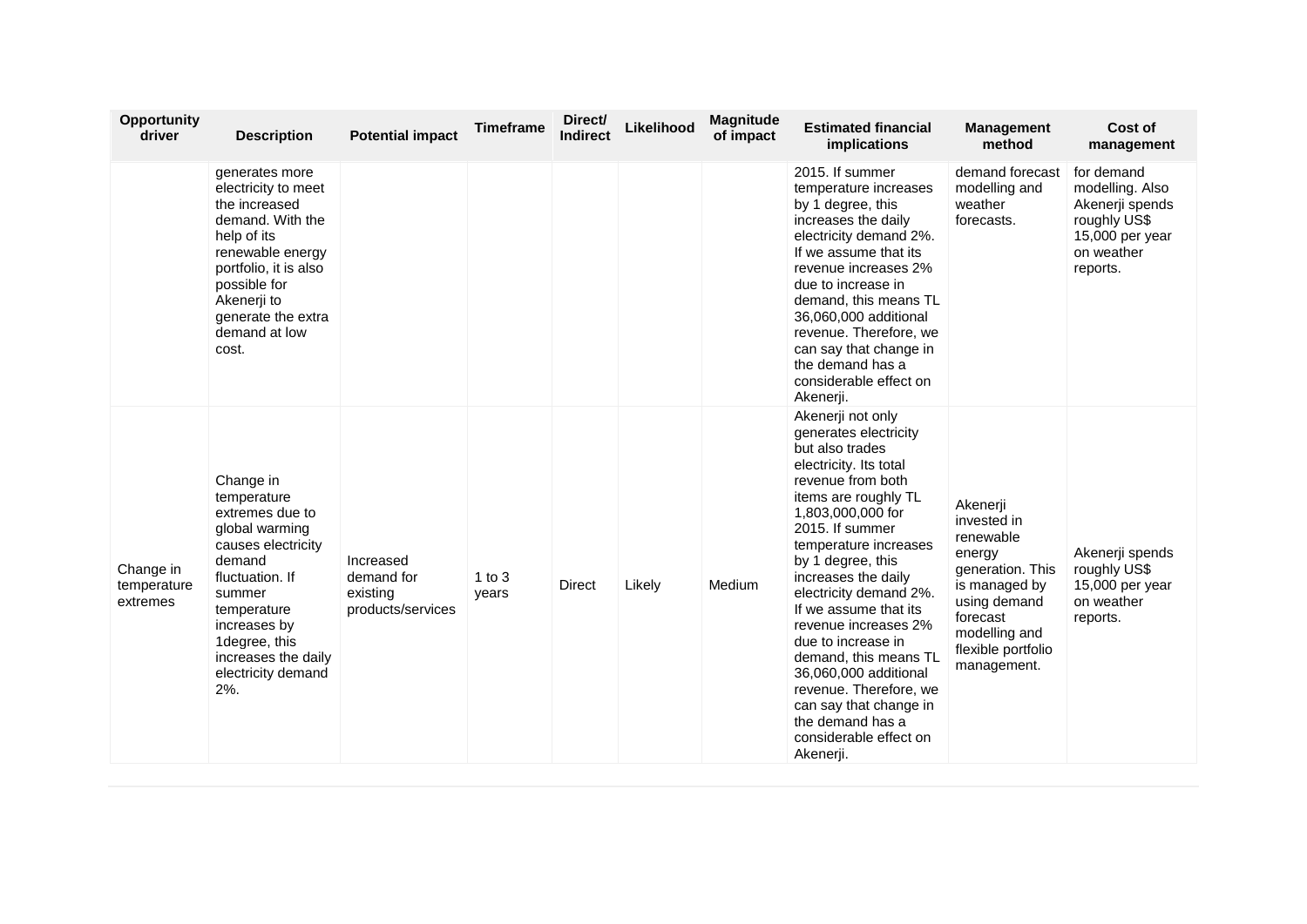# **CC6.1c**

**Please describe the inherent opportunities that are driven by changes in other climate-related developments**

| <b>Opportunity</b><br>driver      | <b>Description</b>                                                                                                                                                                                                                              | <b>Potential impact</b>                                  | <b>Timeframe</b>  | Direct/<br><b>Indirect</b> | Likelihood  | <b>Magnitude</b><br>of impact | <b>Estimated financial</b><br><i>implications</i>                                                                                                                                                                                                                                                                                                           | <b>Management</b><br>method                                                                                                                                                                                                                                                                                                                                                                                | Cost of<br>management                                                                                                                                      |
|-----------------------------------|-------------------------------------------------------------------------------------------------------------------------------------------------------------------------------------------------------------------------------------------------|----------------------------------------------------------|-------------------|----------------------------|-------------|-------------------------------|-------------------------------------------------------------------------------------------------------------------------------------------------------------------------------------------------------------------------------------------------------------------------------------------------------------------------------------------------------------|------------------------------------------------------------------------------------------------------------------------------------------------------------------------------------------------------------------------------------------------------------------------------------------------------------------------------------------------------------------------------------------------------------|------------------------------------------------------------------------------------------------------------------------------------------------------------|
| Changing<br>consumer<br>behaviour | Day by day the<br>effects of Climate<br>Change becomes<br>more clear and<br>obvious in our<br>daily life. In<br>parallel to this,<br>awareness is<br>raising. As a<br>consequence,<br>consumers started<br>to prefer cleaner<br>energy sources. | Increased<br>demand for<br>existing<br>products/services | 1 to $3$<br>years | Direct                     | Very likely | Medium                        | According to<br>feasibility reports,<br>the renewable power<br>plants could produce<br>approximately<br>52,000 tCO2e Gold<br>Standard certificates<br>and 848,000 tCO2e<br>VCS certificates. The<br>revenue from the<br>sale of renewable<br>certificates could<br>total approximately<br>EUR 476,000<br>(assuming 0,5 Euro<br>for VCS, 1,5 Euro for<br>GS) | Akenerji has invested<br>in renewable energy<br>generation and 30%<br>of its installed<br>capacity is from<br>renewable energy<br>sources. By providing<br>carbon neutral<br>electricity to<br>requesting<br>customers. Carbon<br>neutral electricity<br>involves the sale of<br>reduction certificates<br>in order to neutralize<br>the customer's<br>emissions from their<br>electricity<br>consumption. | Management<br>cost includes<br>the verification<br>and the<br>issuance costs<br>for the<br>certificates,<br>which amounts<br>to a total of EUR<br>153,000. |

**Further Information**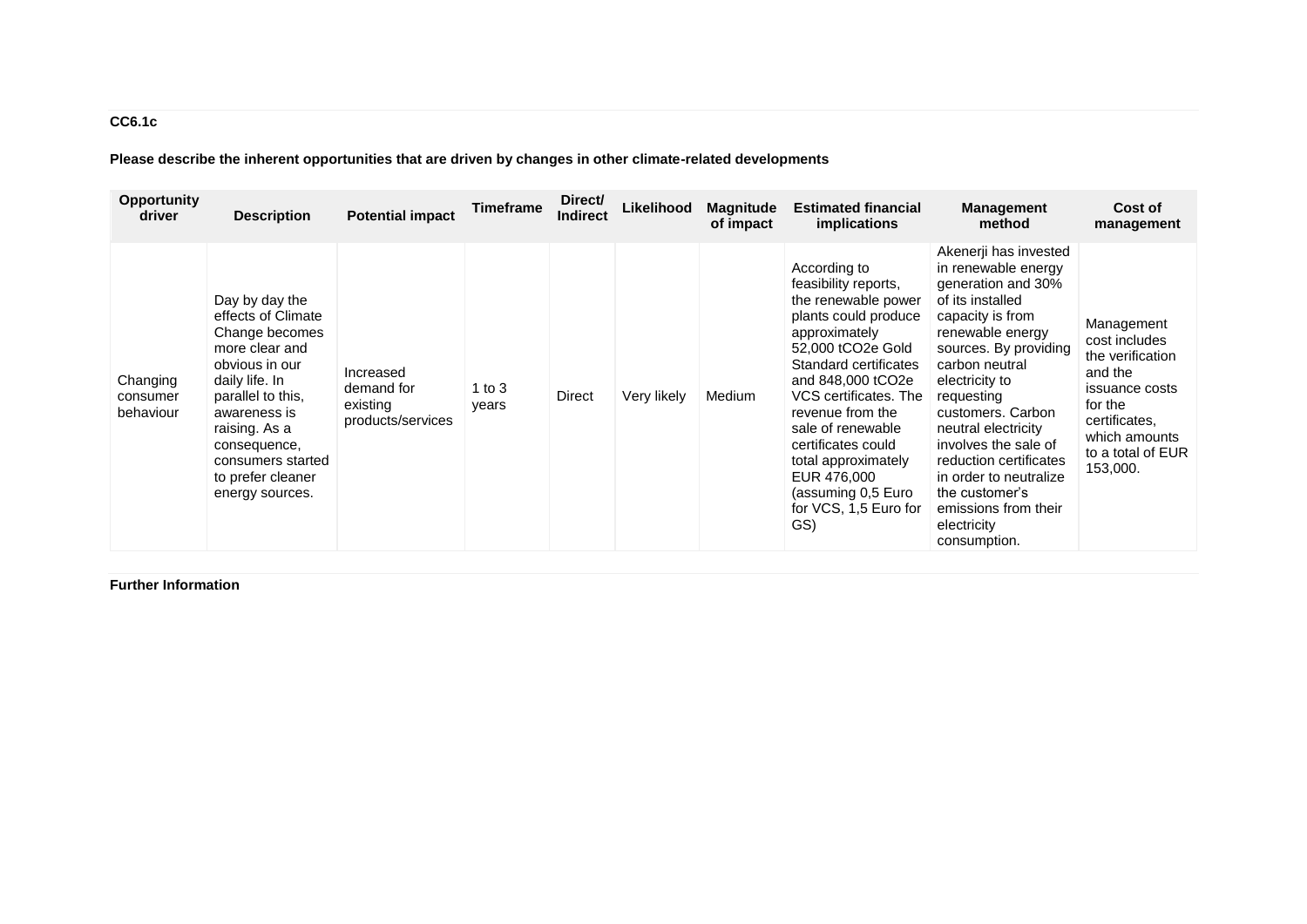### **Module: GHG Emissions Accounting, Energy and Fuel Use, and Trading**

#### **Page: CC7. Emissions Methodology**

#### **CC7.1**

#### **Please provide your base year and base year emissions (Scopes 1 and 2)**

| <b>Scope</b>           | <b>Base year</b>                                             | Base year emissions (metric tonnes CO2e) |
|------------------------|--------------------------------------------------------------|------------------------------------------|
| Scope 1                | Thu 01 Jan 2015 - Thu 31 Dec 2015   1316374                  |                                          |
|                        | Scope 2 (location-based)   Thu 01 Jan 2015 - Thu 31 Dec 2015 | 13556                                    |
| Scope 2 (market-based) | Thu 01 Jan 2015 - Thu 31 Dec 2015                            |                                          |

### **CC7.2**

**Please give the name of the standard, protocol or methodology you have used to collect activity data and calculate Scope 1 and Scope 2 emissions**

**Please select the published methodologies that you use**

The Greenhouse Gas Protocol: A Corporate Accounting and Reporting Standard (Revised Edition)

#### **CC7.2a**

**If you have selected "Other" in CC7.2 please provide details of the standard, protocol or methodology you have used to collect activity data and calculate Scope 1 and Scope 2 emissions**

#### **CC7.3**

**Please give the source for the global warming potentials you have used**

#### **Gas Reference**

- CO2 IPCC Fourth Assessment Report (AR4 100 year)
- CH4 IPCC Fourth Assessment Report (AR4 100 year)
- N2O | IPCC Fourth Assessment Report (AR4 100 year)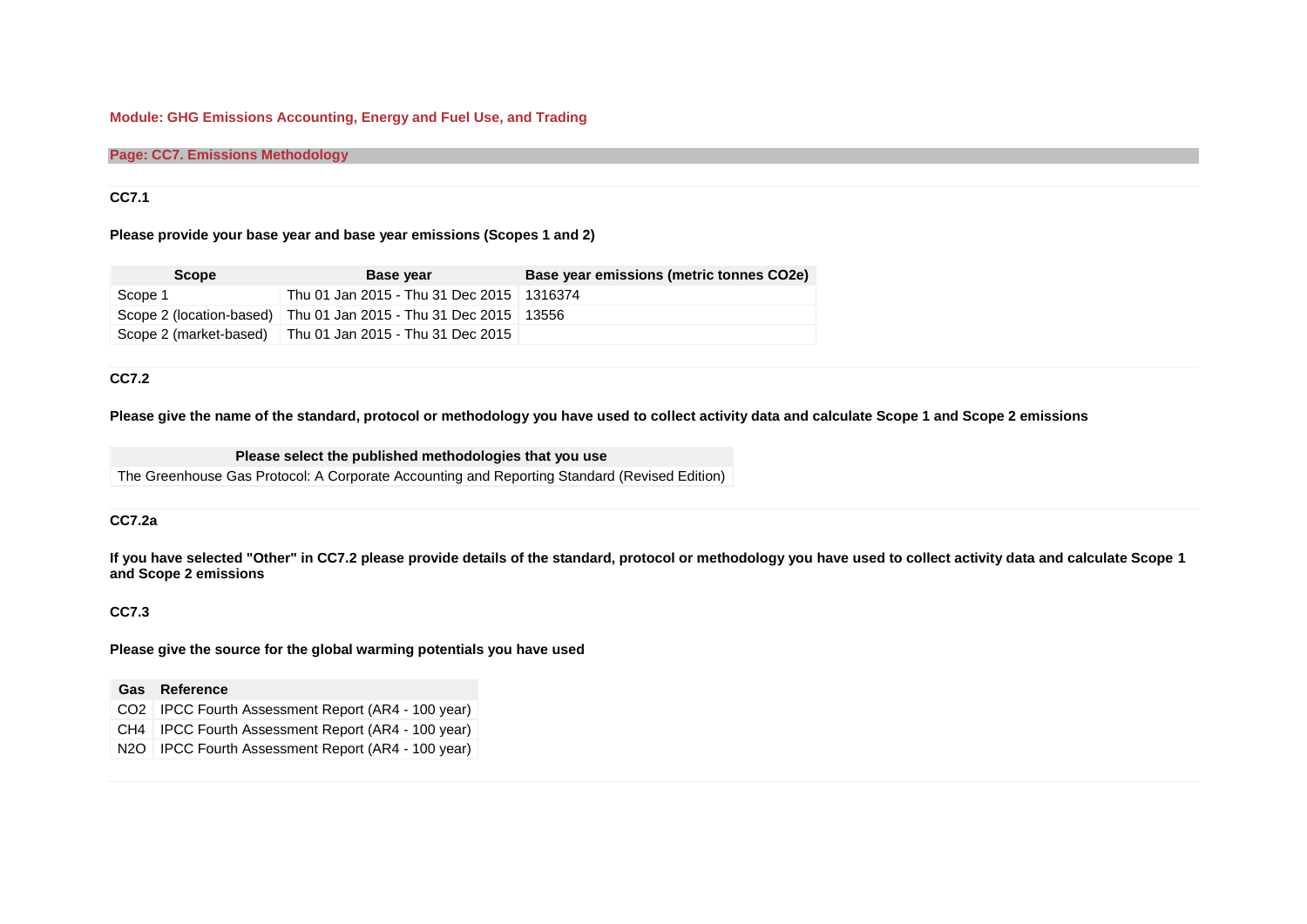# **CC7.4**

**Please give the emissions factors you have applied and their origin; alternatively, please attach an Excel spreadsheet with this data at the bottom of this page**

| <b>Fuel/Material/Energy</b>                | <b>Emission</b><br><b>Factor</b> | Unit                                            | <b>Reference</b>                                                                                                     |
|--------------------------------------------|----------------------------------|-------------------------------------------------|----------------------------------------------------------------------------------------------------------------------|
| Natural gas                                | 56152                            | metric tonnes CO <sub>2</sub> e per<br>GJ       | 2006 IPCC Guidelines for National Greenhouse Gas Inventories                                                         |
| Diesel/Gas oil                             | 75390.9                          | metric tonnes CO <sub>2</sub> e per<br>GJ       | 2006 IPCC Guidelines for National Greenhouse Gas Inventories                                                         |
| Electricity                                | 472                              | metric tonnes CO <sub>2</sub> e per<br>MWh      | International Energy Agency, CO2 EMISSIONS FROM FUEL COMBUSTION                                                      |
| Motor gasoline                             | 71146.8                          | metric tonnes CO <sub>2</sub> e per<br>GJ       | 2006 IPCC Guidelines for National Greenhouse Gas Inventories                                                         |
| Distillate fuel oil No 2                   | 77649                            | metric tonnes CO <sub>2</sub> e per<br>GJ       | 2006 IPCC Guidelines for National Greenhouse Gas Inventories                                                         |
| Other: Business Air Travel: Long-<br>haul  | 0.12                             | Other: kg CO <sub>2</sub> e per<br>passenger km | EPA Climate Leaders: Optional Emissions from Employee Commuting, Business Travel<br>and Product Transport. May 2008. |
| Other: Business Air Travel:<br>Medium-haul | 0.14                             | Other: kg CO <sub>2</sub> e per<br>passenger km | EPA Climate Leaders: Optional Emissions from Employee Commuting, Business Travel<br>and Product Transport. May 2008. |
| Other: Business Air Travel: Short-<br>haul | 0.17                             | Other: kg CO <sub>2</sub> e per<br>passenger km | EPA Climate Leaders: Optional Emissions from Employee Commuting, Business Travel<br>and Product Transport. May 2008. |
| Residual fuel oil                          | 77649                            | metric tonnes CO <sub>2</sub> e per<br>GJ       | 2006 IPCC Guidelines for National Greenhouse Gas Inventories                                                         |

## **Further Information**

### **Page: CC8. Emissions Data - (1 Jan 2015 - 31 Dec 2015)**

## **CC8.1**

**Please select the boundary you are using for your Scope 1 and 2 greenhouse gas inventory**

Operational control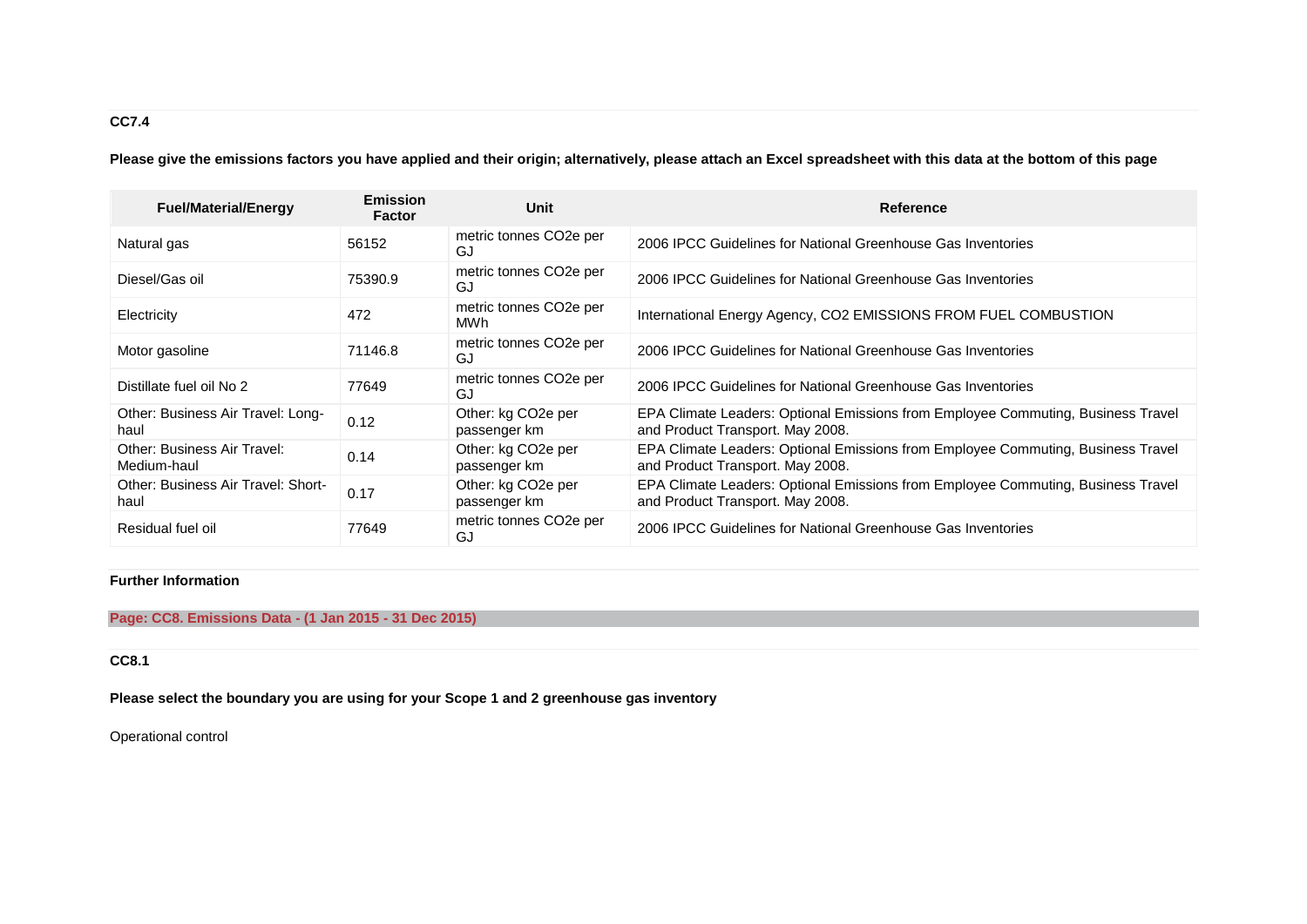### **CC8.2**

**Please provide your gross global Scope 1 emissions figures in metric tonnes CO2e**

1316374

**CC8.3**

**Does your company have any operations in markets providing product or supplier specific data in the form of contractual instruments?** No

### **CC8.3a**

### **Please provide your gross global Scope 2 emissions figures in metric tonnes CO2e**

| Scope 2.<br>location-based | Scope 2, market-based (if<br>applicable) | Comment                                                                                                                                                                                               |
|----------------------------|------------------------------------------|-------------------------------------------------------------------------------------------------------------------------------------------------------------------------------------------------------|
| 13556                      |                                          | Our location based Scope 2 emissions are 13556 tCO2e. The electricity energy used is taken from the grid therefore it is<br>stated in location based Scope 2 and the market based Scope 2 left blank. |

### **CC8.4**

**Are there are any sources (e.g. facilities, specific GHGs, activities, geographies, etc.) of Scope 1 and Scope 2 emissions that are within your selected reporting boundary which are not included in your disclosure?**

Yes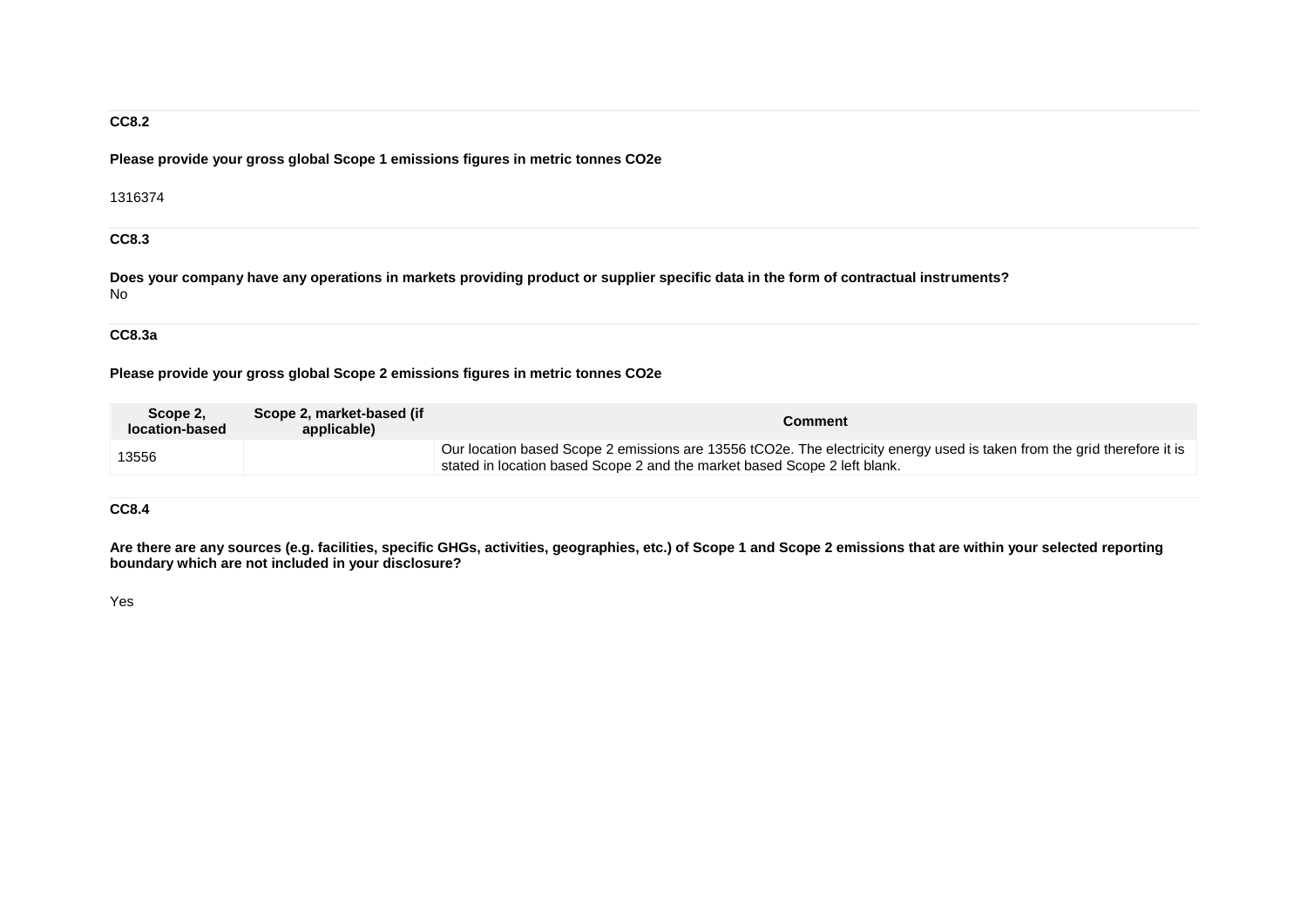## **CC8.4a**

**Please provide details of the sources of Scope 1 and Scope 2 emissions that are within your selected reporting boundary which are not included in your disclosure**

| <b>Source</b>                                                  | <b>Relevance of location-</b><br>Relevance of<br>based Scope 2<br><b>Scope 1 emissions</b><br>emissions from this<br>from this source<br>source |                               | <b>Relevance of market-</b><br>based Scope 2 emissions<br>from this source (if<br>applicable) | Explain why the source is excluded                                                                                                                                                                                                                                                                     |  |
|----------------------------------------------------------------|-------------------------------------------------------------------------------------------------------------------------------------------------|-------------------------------|-----------------------------------------------------------------------------------------------|--------------------------------------------------------------------------------------------------------------------------------------------------------------------------------------------------------------------------------------------------------------------------------------------------------|--|
| Fugitive emissions of<br>refrigerants from<br>cooling systems. | Emissions are<br>relevant but not yet<br>calculated                                                                                             | Emissions are not<br>relevant | No emissions excluded                                                                         | Emissions from this source are excluded for three reasons: (1) they<br>are not likely to be a significant source of total scope 1 emissions<br>(less than 1%), (2) there is no reliable method for obtaining accurate<br>activity data, and (3) estimation of this source is considered<br>inaccurate. |  |

## **CC8.5**

**Please estimate the level of uncertainty of the total gross global Scope 1 and 2 emissions figures that you have supplied and specify the sources of uncertainty in your data gathering, handling and calculations**

| <b>Scope</b>                 | <b>Uncertainty range</b>                      | Main sources of<br>uncertainty                                                      | Please expand on the uncertainty in your data                                                                                                   |
|------------------------------|-----------------------------------------------|-------------------------------------------------------------------------------------|-------------------------------------------------------------------------------------------------------------------------------------------------|
| Scope 1                      | More than 5% but less than or<br>equal to 10% | Data Gaps<br>Assumptions<br>Metering/ Measurement<br>Constraints<br>Data Management | Calculated with GHG Protocol Uncertainty analysis calculation tool. Includes Emission<br>factor uncertainties.                                  |
| Scope 2 (location-<br>based) | More than 5% but less than or<br>equal to 10% | Data Gaps<br>Assumptions<br>Metering/ Measurement<br>Constraints<br>Data Management | Calculated with GHG Protocol Uncertainty analysis calculation tool. Includes Emission<br>factor uncertainties.                                  |
| Scope 2 (market-<br>based)   | Less than or equal to 2%                      | No Sources of Uncertainty                                                           | The electricity energy used is taken from the grid therefore it is stated in location based<br>Scope 2 and the market based Scope 2 left blank. |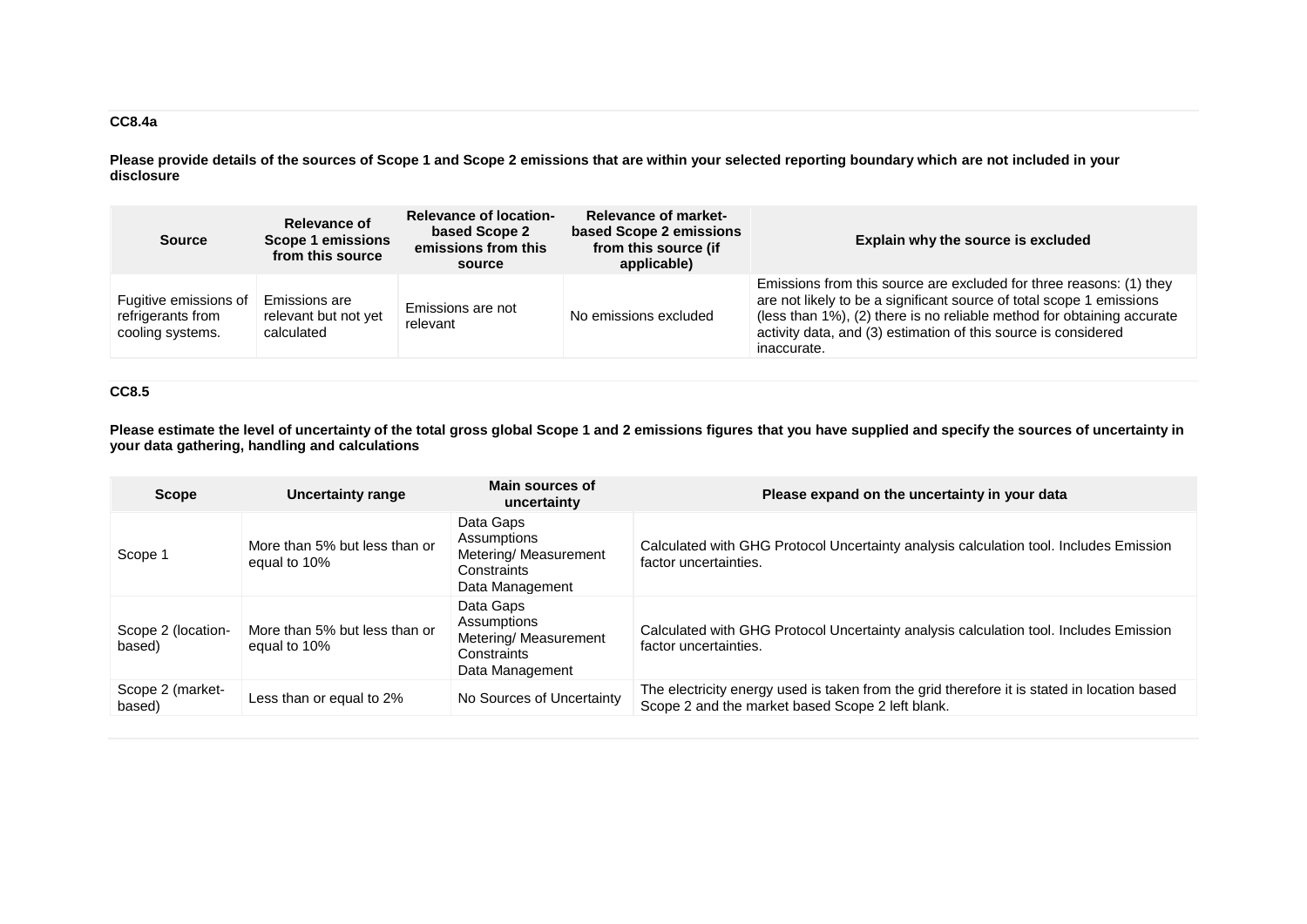### **CC8.6**

#### **Please indicate the verification/assurance status that applies to your reported Scope 1 emissions**

No third party verification or assurance – regulatory CEMS required

### **CC8.6b**

**Please provide further details of the regulatory regime to which you are complying that specifies the use of Continuous Emissions Monitoring Systems (CEMS)**

| <b>Regulation</b>               | $%$ of emissions<br>covered by the<br>system | <b>Compliance period</b> | Evidence of submission                                                     |  |
|---------------------------------|----------------------------------------------|--------------------------|----------------------------------------------------------------------------|--|
| Other: CEMS of Turkish Ministry |                                              | Thu 01 Jan 2015 -        | https://www.cdp.net/sites/2016/12/21112/Climate Change 2016/Shared         |  |
| of Environment and Urbanization |                                              | Thu 31 Dec 2015          | Documents/Attachments/CC8.6b/SEOS online baglanti bildirimi_23.03.2015.pdf |  |

### **CC8.7**

**Please indicate the verification/assurance status that applies to at least one of your reported Scope 2 emissions figures**

No third party verification or assurance

### **CC8.8**

**Please identify if any data points have been verified as part of the third party verification work undertaken, other than the verification of emissions figures reported in CC8.6, CC8.7 and CC14.2**

| <b>Additional data</b><br>points verified | <b>Comment</b>                                                                                                                                                                                                                                                                                                                                                                                                                                                                            |
|-------------------------------------------|-------------------------------------------------------------------------------------------------------------------------------------------------------------------------------------------------------------------------------------------------------------------------------------------------------------------------------------------------------------------------------------------------------------------------------------------------------------------------------------------|
| Other: GHG<br>emission monitoring<br>plan | A GHG emissions monitoring plan has been prepared and submitted to the Ministry of Environment within the framework of MRV regulation for our<br>only Thermal power plant which is Erzin NGCCPP. Monitoring plan is verified by the Ministry and the and Mandatory Carbon Report is prepared inline<br>with this plan. Mandatory Carbon Report is ready to be verified by verifiers authorized by the Ministry. However, due to a delay Ministry has not been<br>authorized any verifier. |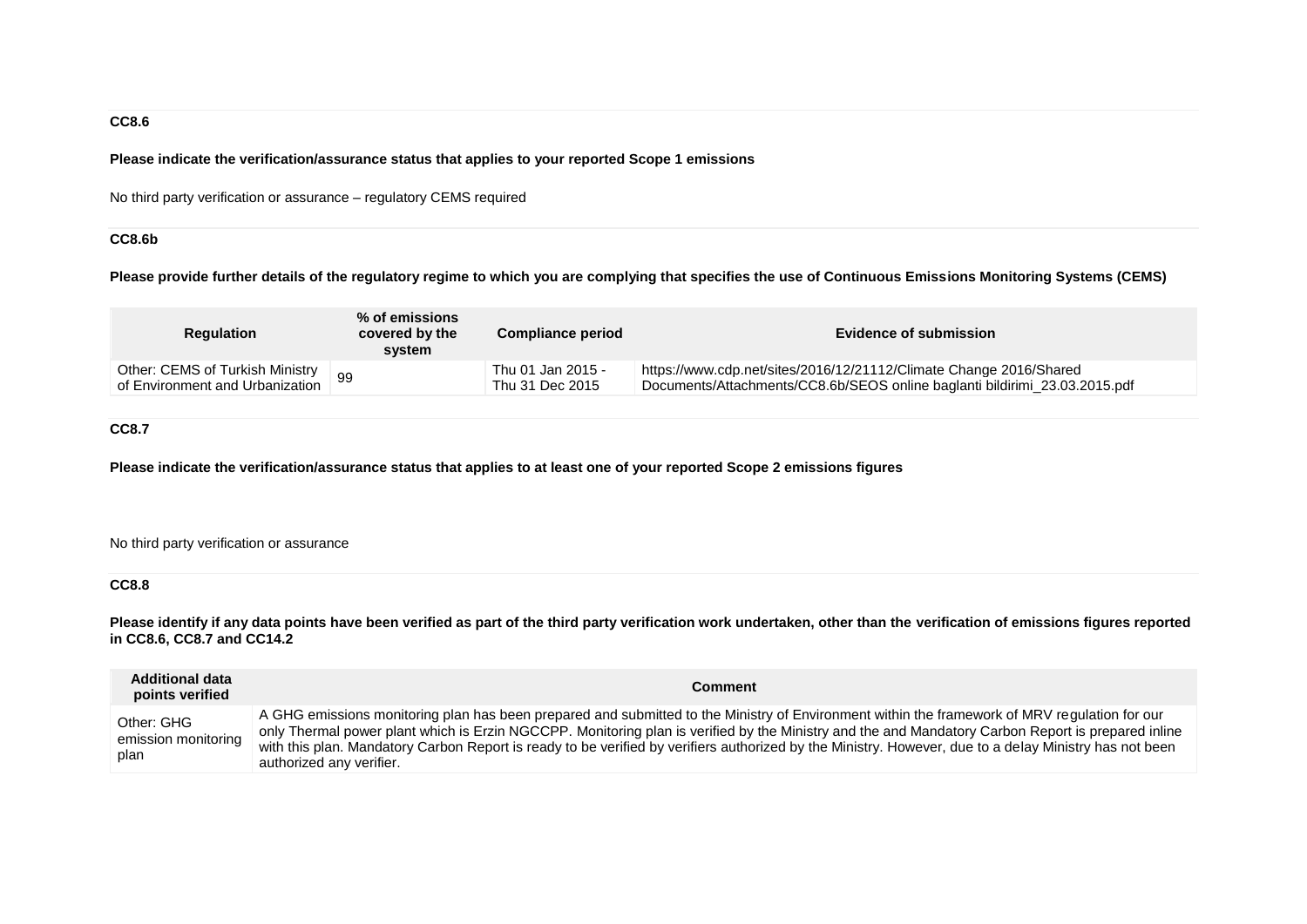### **CC8.9**

**Are carbon dioxide emissions from biologically sequestered carbon relevant to your organization?**

No

**Further Information**

**Page: CC9. Scope 1 Emissions Breakdown - (1 Jan 2015 - 31 Dec 2015)**

**CC9.1**

**Do you have Scope 1 emissions sources in more than one country?**

No

**CC9.2**

**Please indicate which other Scope 1 emissions breakdowns you are able to provide (tick all that apply)**

By GHG type By activity

**CC9.2c**

**Please break down your total gross global Scope 1 emissions by GHG type**

|                 | GHG type Scope 1 emissions (metric tonnes CO2e) |
|-----------------|-------------------------------------------------|
| CO <sub>2</sub> | 1316347                                         |
| CH4             | 24                                              |
| N2O             | 3                                               |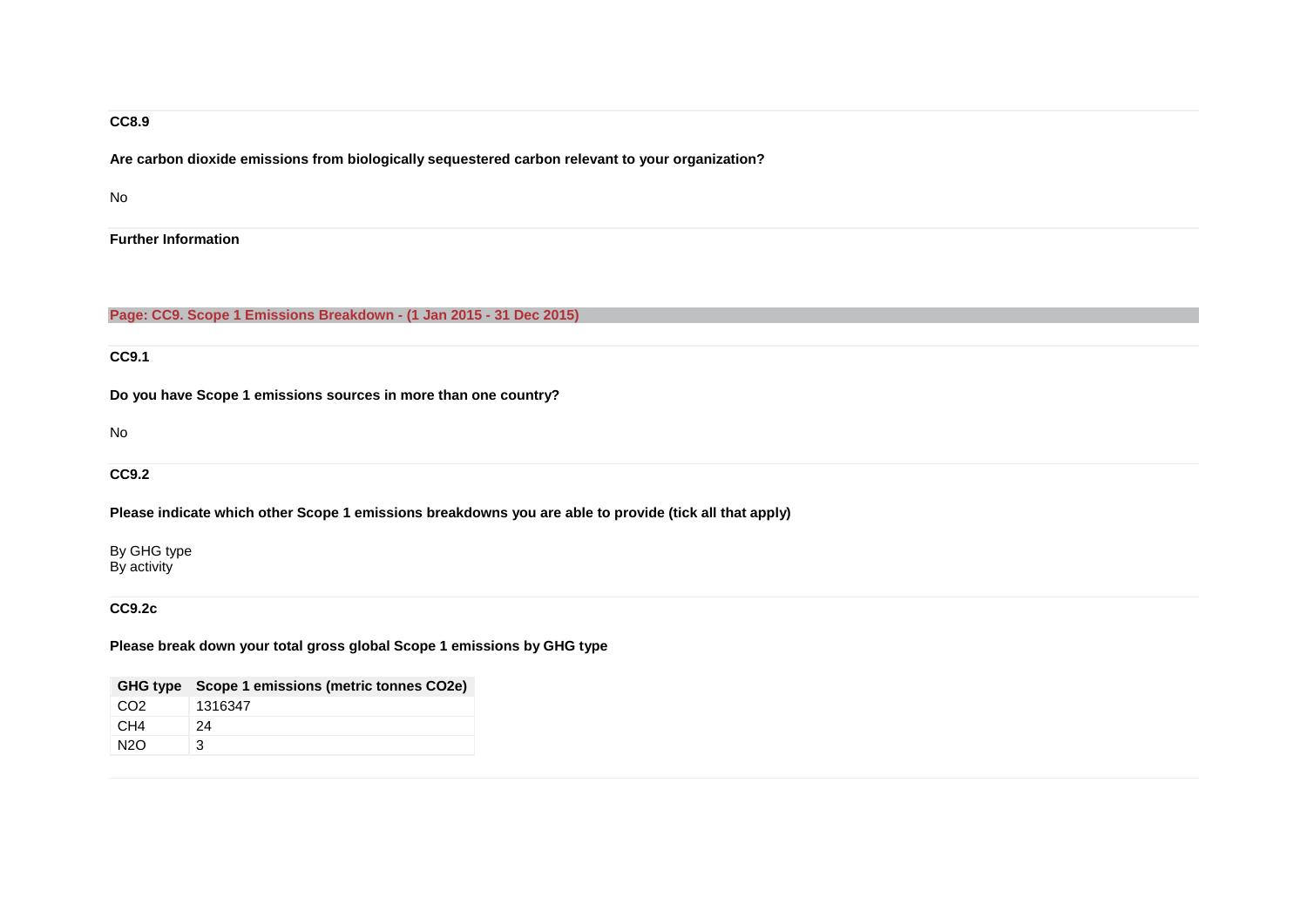### **CC9.2d**

### **Please break down your total gross global Scope 1 emissions by activity**

| <b>Activity</b>            | Scope 1 emissions (metric tonnes CO2e) |
|----------------------------|----------------------------------------|
| Combustion at power plants | 1316082                                |
| Combustion at offices      | 18                                     |
| Vehicle-based combustion   | 274                                    |

### **Further Information**

**Page: CC10. Scope 2 Emissions Breakdown - (1 Jan 2015 - 31 Dec 2015)**

## **CC10.1**

**Do you have Scope 2 emissions sources in more than one country?**

No

### **CC10.2**

**Please indicate which other Scope 2 emissions breakdowns you are able to provide (tick all that apply)**

### By business division

### **CC10.2a**

### **Please break down your total gross global Scope 2 emissions by business division**

| <b>Business division</b>                                  | Scope 2 emissions, location based (metric tonnes<br>CO <sub>2</sub> e) | Scope 2 emissions, market-based (metric tonnes<br>CO <sub>2</sub> e) |
|-----------------------------------------------------------|------------------------------------------------------------------------|----------------------------------------------------------------------|
| Electricity use at Plants (purchased from 3rd<br>party)   | 13381                                                                  |                                                                      |
| Electricity use in offices (purchase from 3rd<br>parties) | 175                                                                    |                                                                      |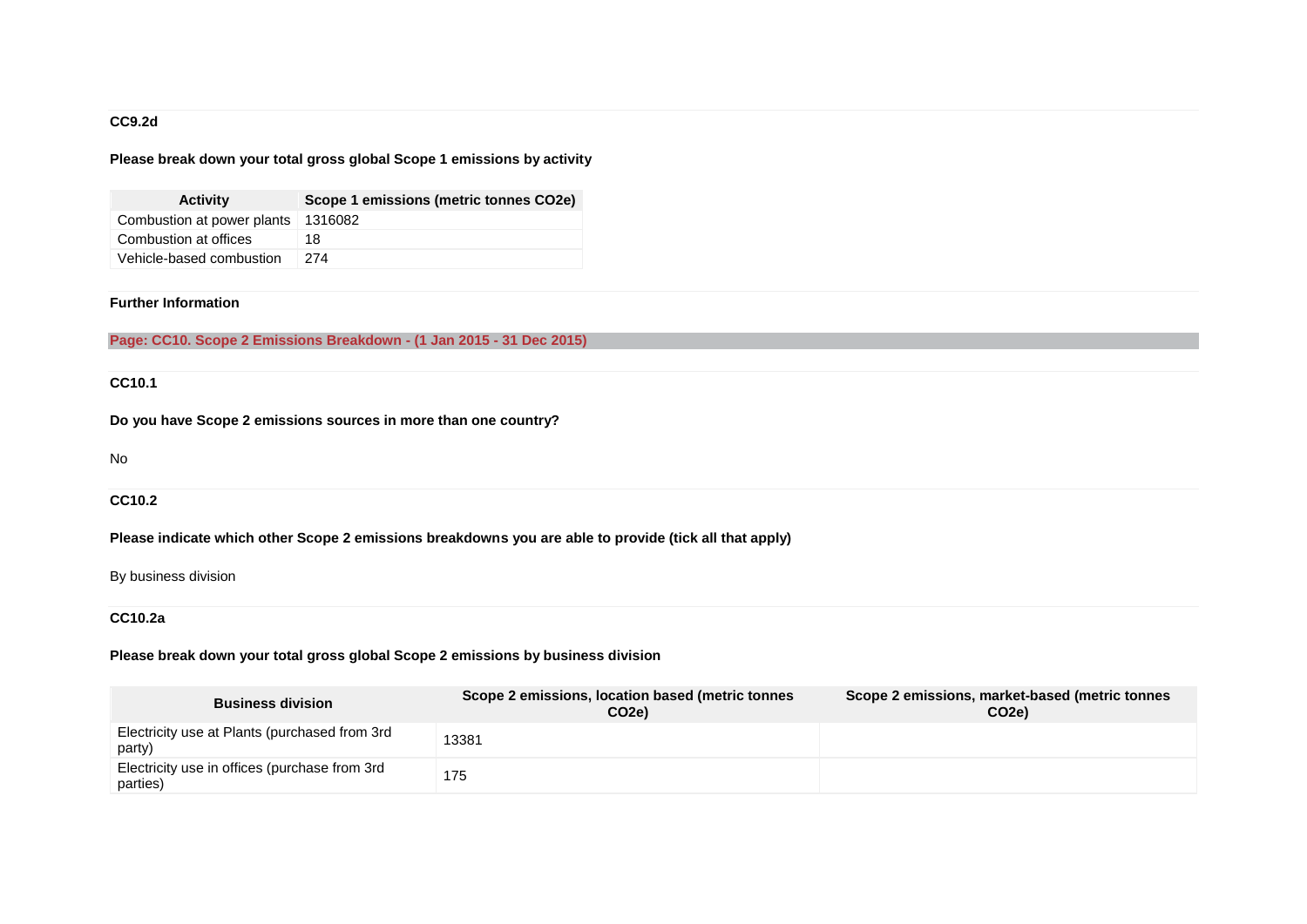### **Further Information**

### **Page: CC11. Energy**

### **CC11.1**

### **What percentage of your total operational spend in the reporting year was on energy?**

More than 80% but less than or equal to 85%

### **CC11.2**

### **Please state how much heat, steam, and cooling in MWh your organization has purchased and consumed during the reporting year**

|         | Energy type Energy purchased and consumed (MWh) |
|---------|-------------------------------------------------|
| Heat    |                                                 |
| Steam   | $\mathbf{U}$                                    |
| Cooling |                                                 |

### **CC11.3**

**Please state how much fuel in MWh your organization has consumed (for energy purposes) during the reporting year** 6469652

### **CC11.3a**

### **Please complete the table by breaking down the total "Fuel" figure entered above by fuel type**

| Fuels             | MWh     |
|-------------------|---------|
| Natural gas       | 6468420 |
| Diesel/Gas oil    | 1048    |
| Motor gasoline    | 173     |
| Residual fuel oil | 11      |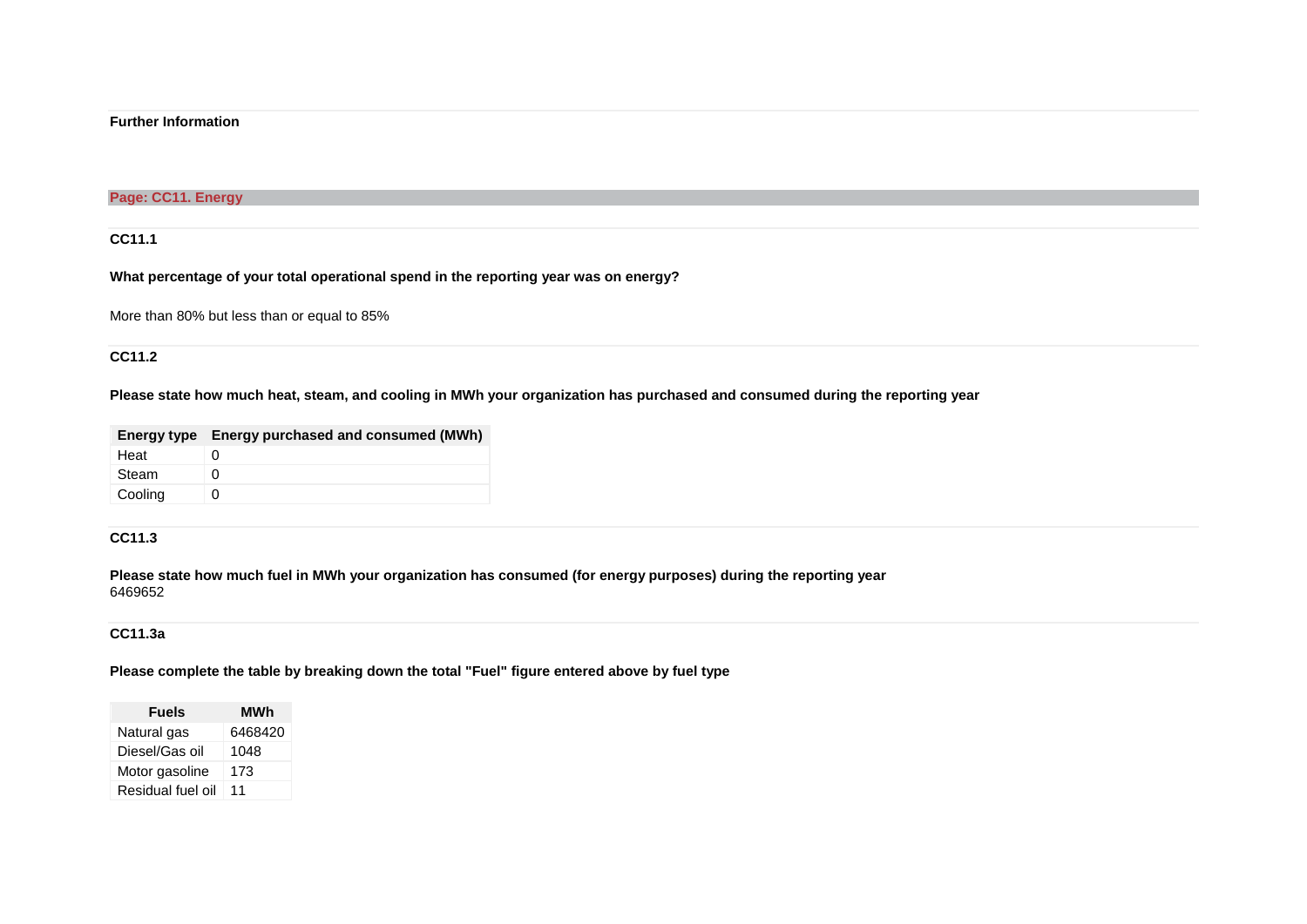### **CC11.4**

**Please provide details of the electricity, heat, steam or cooling amounts that were accounted at a low carbon emission factor in the market-based Scope 2 figure reported in CC8.3a**

| Basis for applying a low carbon emission factor                                                                              | MWh consumed associated with low carbon<br>electricity, heat, steam or cooling | Comment                                                                                                     |
|------------------------------------------------------------------------------------------------------------------------------|--------------------------------------------------------------------------------|-------------------------------------------------------------------------------------------------------------|
| No purchases or generation of low carbon electricity, heat,<br>steam or cooling accounted with a low carbon emissions factor |                                                                                | No emissions were accounted with low carbon emission<br>factor in the market-based Scope 2 figure reported. |

### **CC11.5**

**Please report how much electricity you produce in MWh, and how much electricity you consume in MWh**

| <b>Total electricity</b><br>consumed<br>(MWh) | <b>Consumed</b><br>electricity that is<br>purchased (MWh) | Total<br>electricity<br>produced<br>(MWh) | Total renewable<br>electricity<br>produced (MWh) | <b>Consumed renewable</b><br>electricity that is<br>produced by company<br>(MWh) | Comment                                                                                                                                                                                                                    |
|-----------------------------------------------|-----------------------------------------------------------|-------------------------------------------|--------------------------------------------------|----------------------------------------------------------------------------------|----------------------------------------------------------------------------------------------------------------------------------------------------------------------------------------------------------------------------|
| 98865                                         | 28720                                                     | 4610958                                   | 1397036                                          | 2213                                                                             | Total electricity consumed by Akenerji is 98,865 MWh of<br>which 28,720 MWh is purchased. Total electricity produced<br>by Akenerji is 4,610,958 MWh and 1,397,036 MWh of it is<br>produced from renewable energy sources. |

## **Further Information**

### **Page: CC12. Emissions Performance**

### **CC12.1**

**How do your gross global emissions (Scope 1 and 2 combined) for the reporting year compare to the previous year?**

Increased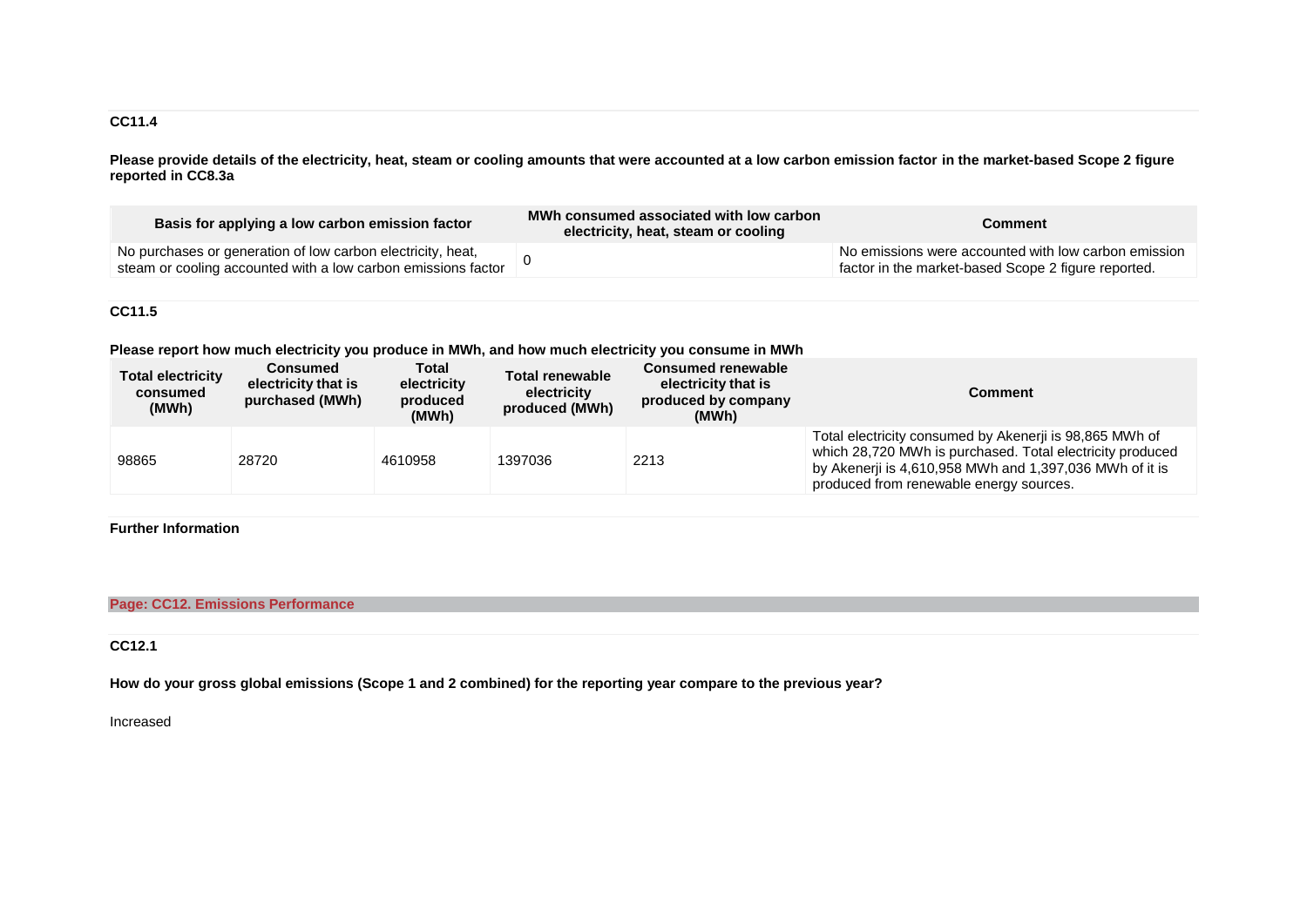## **CC12.1a**

**Please identify the reasons for any change in your gross global emissions (Scope 1 and 2 combined) and for each of them specify how your emissions compare to the previous year**

| Reason                                     | <b>Emissions value</b><br>(percentage) | Direction of<br>change | Please explain and include calculation                                                                                                                                                                                                                                                                                                                                                                         |
|--------------------------------------------|----------------------------------------|------------------------|----------------------------------------------------------------------------------------------------------------------------------------------------------------------------------------------------------------------------------------------------------------------------------------------------------------------------------------------------------------------------------------------------------------|
| Emissions reduction<br>activities          | $\overline{31}$                        | Decrease               | The overall electricity generation of Akenerji has increased by 68%, where its overall Scope 1 + 2 emissions were<br>increased only 37%. Therefore 31% of reduction is achieved by emission reduction activities such as investments<br>in renewable energy power plants, efficiency improvement activities, prioritization of production of renewable<br>energy, efficient use of energy, behavioural change. |
| Divestment                                 | 0                                      | No change              | There were no divestment in the reporting year.                                                                                                                                                                                                                                                                                                                                                                |
| Acquisitions                               | 0                                      | No change              | There were no acquisitions in the reporting year.                                                                                                                                                                                                                                                                                                                                                              |
| Mergers                                    | $\mathbf 0$                            | No change              | There were no mergers in the reporting year.                                                                                                                                                                                                                                                                                                                                                                   |
| Change in output                           | 68                                     | Increase               | The overall electricity generation of Akenerji has increased from 2,742,262 MWh to 4,610,958 MWh, which is 68%.                                                                                                                                                                                                                                                                                                |
| Change in<br>methodology                   | 0                                      | No change              | There were no change in methodology in the reporting year.                                                                                                                                                                                                                                                                                                                                                     |
| Change in<br>boundary                      | $\Omega$                               | No change              | There were no change in the boundary in the reporting year.                                                                                                                                                                                                                                                                                                                                                    |
| Change in physical<br>operating conditions | $\Omega$                               | No change              | There were no significant change in physical operating conditions in the reporting year.                                                                                                                                                                                                                                                                                                                       |
| Unidentified                               | 0                                      | No change              | It is assumed that there were no significant unidentified source of change in the reporting year.                                                                                                                                                                                                                                                                                                              |
| Other                                      | $\mathbf 0$                            | No change              | There were no other source of change in the reporting year.                                                                                                                                                                                                                                                                                                                                                    |

### **CC12.1b**

**Is your emissions performance calculations in CC12.1 and CC12.1a based on a location-based Scope 2 emissions figure or a market-based Scope 2 emissions figure?**

### Location-based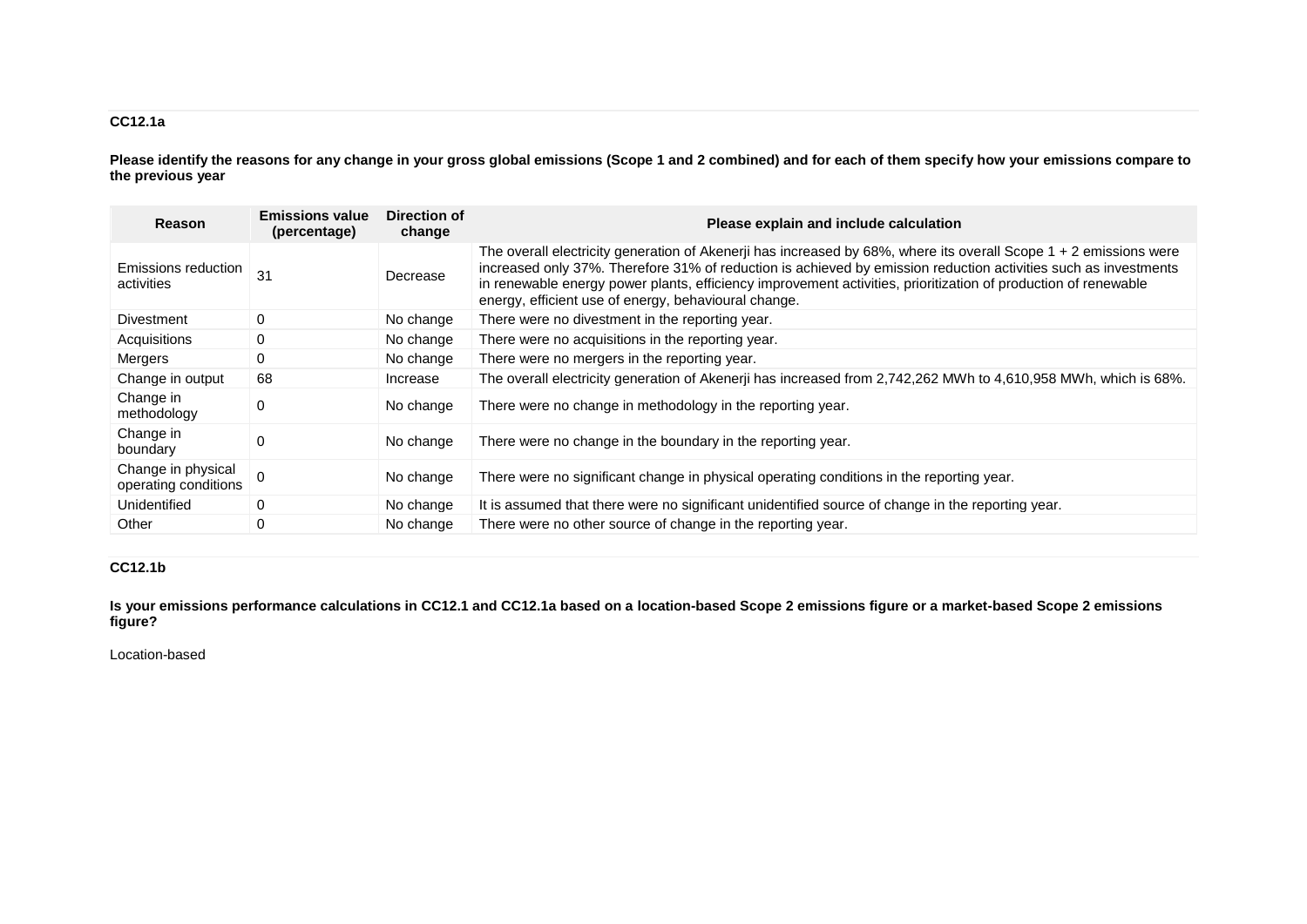# **CC12.2**

**Please describe your gross global combined Scope 1 and 2 emissions for the reporting year in metric tonnes CO2e per unit currency total revenue**

| <b>Intensity</b><br>$figure =$ | <b>Metric numerator (Gross)</b><br>global combined Scope<br>1 and 2 emissions) | <b>Metric</b><br>denominator:<br>Unit total<br>revenue | Scope 2<br>figure<br>used | $%$ change<br>from<br>previous<br>year | Direction of<br>change from<br>previous<br>year | <b>Reason for change</b>                                                                                                                                                                                                                                                                                                                                                                                                                                                                                                                                                                                                                    |
|--------------------------------|--------------------------------------------------------------------------------|--------------------------------------------------------|---------------------------|----------------------------------------|-------------------------------------------------|---------------------------------------------------------------------------------------------------------------------------------------------------------------------------------------------------------------------------------------------------------------------------------------------------------------------------------------------------------------------------------------------------------------------------------------------------------------------------------------------------------------------------------------------------------------------------------------------------------------------------------------------|
| 0.002                          | metric tonnes CO <sub>2e</sub>                                                 | 663070468                                              | Location-<br>based        | 14                                     | Decrease                                        | Emission released per Turkish Lira revenue earned is decreased<br>by 14% with the help of emission reduction activities such as<br>investments in renewable energy power plants, efficiency<br>improvement activities, prioritization of production of renewable<br>energy, efficient use of energy, behavioural change. PS: Metric<br>denominator: Unit total revenue is 1,802,888,602 TL and it is USD<br>663,070,468. Please hence that we change the currency at the<br>Question CC0.4 from TL to USD, therefore the increase ratio could<br>be seen different if the value at the previous year's data has been<br>taken into account. |

## **CC12.3**

**Please provide any additional intensity (normalized) metrics that are appropriate to your business operations**

| <b>Intensity</b><br>figure $=$ | <b>Metric</b><br>numerator (Gross<br>global combined Scope<br>and 2 emissions) | <b>Metric</b><br>denominator | <b>Metric</b><br>denominator:<br>Unit total | Scope 2<br>figure<br>used | % change<br>from<br>previous<br>year | Direction of<br>change from<br>previous<br>year | Reason for change                                                                                                                                                                                                                                                                                                                                                                           |
|--------------------------------|--------------------------------------------------------------------------------|------------------------------|---------------------------------------------|---------------------------|--------------------------------------|-------------------------------------------------|---------------------------------------------------------------------------------------------------------------------------------------------------------------------------------------------------------------------------------------------------------------------------------------------------------------------------------------------------------------------------------------------|
| 0.28843                        | metric tonnes CO <sub>2e</sub>                                                 | megawatt<br>hour (MWh)       | 4610958                                     | Location-<br>based        | 18                                   | Decrease                                        | Emission released per MWh electricity generated is<br>decreased by 18% with the help of emission<br>reduction activities such as investments in renewable<br>energy power plants, efficiency improvement<br>activities, prioritization of production of renewable<br>energy, efficient use of energy, behavioural change. It<br>is a huge improvement for an important intensity<br>figure. |

### **Further Information**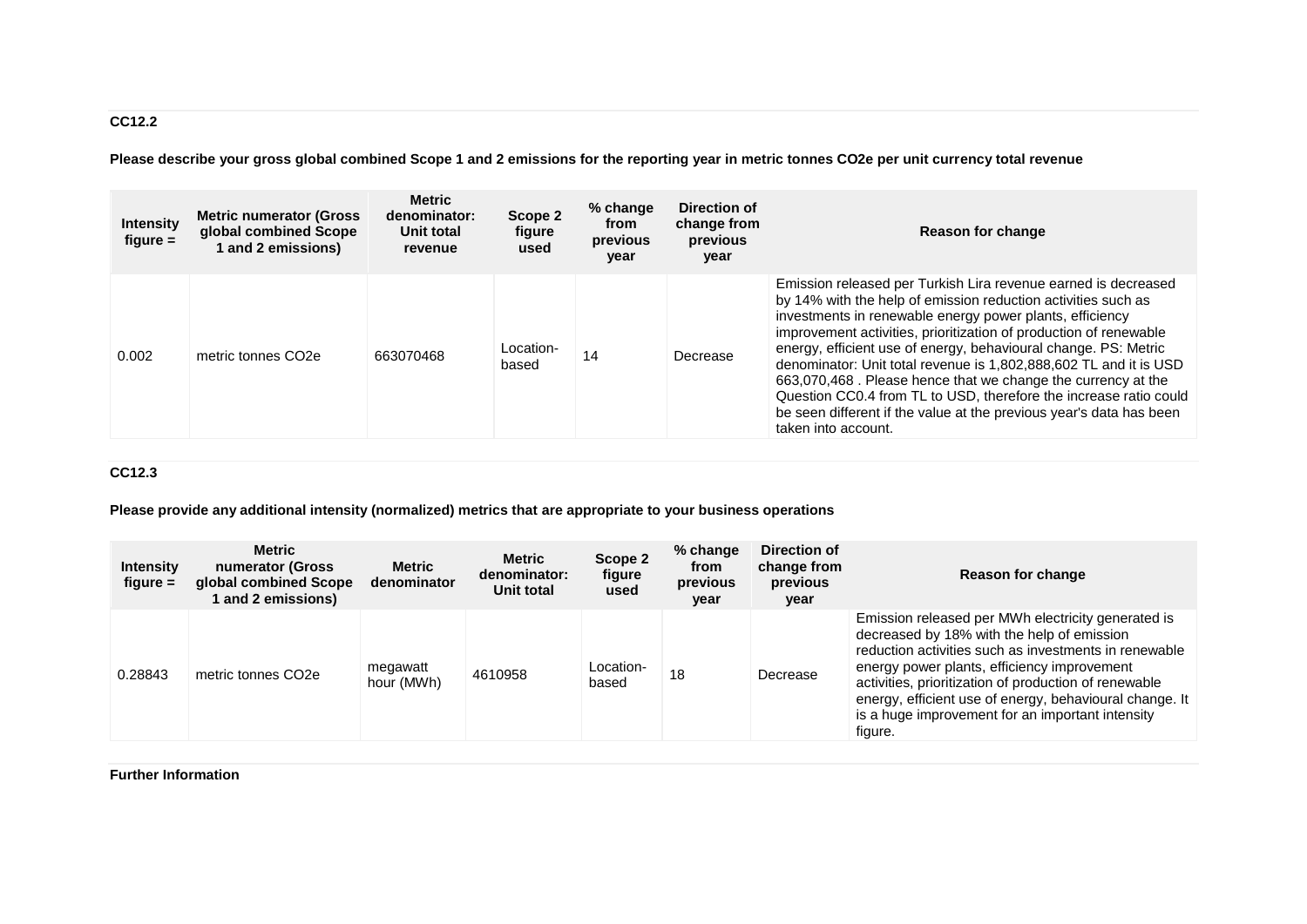**Page: CC13. Emissions Trading**

**CC13.1**

**Do you participate in any emissions trading schemes?**

No, but we anticipate doing so in the next 2 years

### **CC13.1b**

#### **What is your strategy for complying with the schemes in which you participate or anticipate participating?**

Influenced by the emergence of the voluntary market for emissions reduction, Akenerii is a pioneer in Turkey regarding certification of emission reductions and emissions trading. Akenerji has been the first company to take part in the National Carbon Registry when it was first established in 2011 in Turkey. Ayyıldız has been registered in the Greenhouse Gas Reduction Project Register as the first project in the Register. Akenerji conducts carbon certification process for all its renewable energy projects. The company has been trading GS (Gold Standard) and VCS (Voluntary Carbon Standard) credits for several years, making it also possible for its customers to offset their own carbon emissions. Therefore, according to its mission and vision; Akenerji takes the necessary steps to pioneer at the cap and trade schemes. Akenerji not only prepares itself for this process but also puts efforts to help policy makers via direct or indirect interactions.

#### **CC13.2**

#### **Has your organization originated any project-based carbon credits or purchased any within the reporting period?**

No

**Further Information**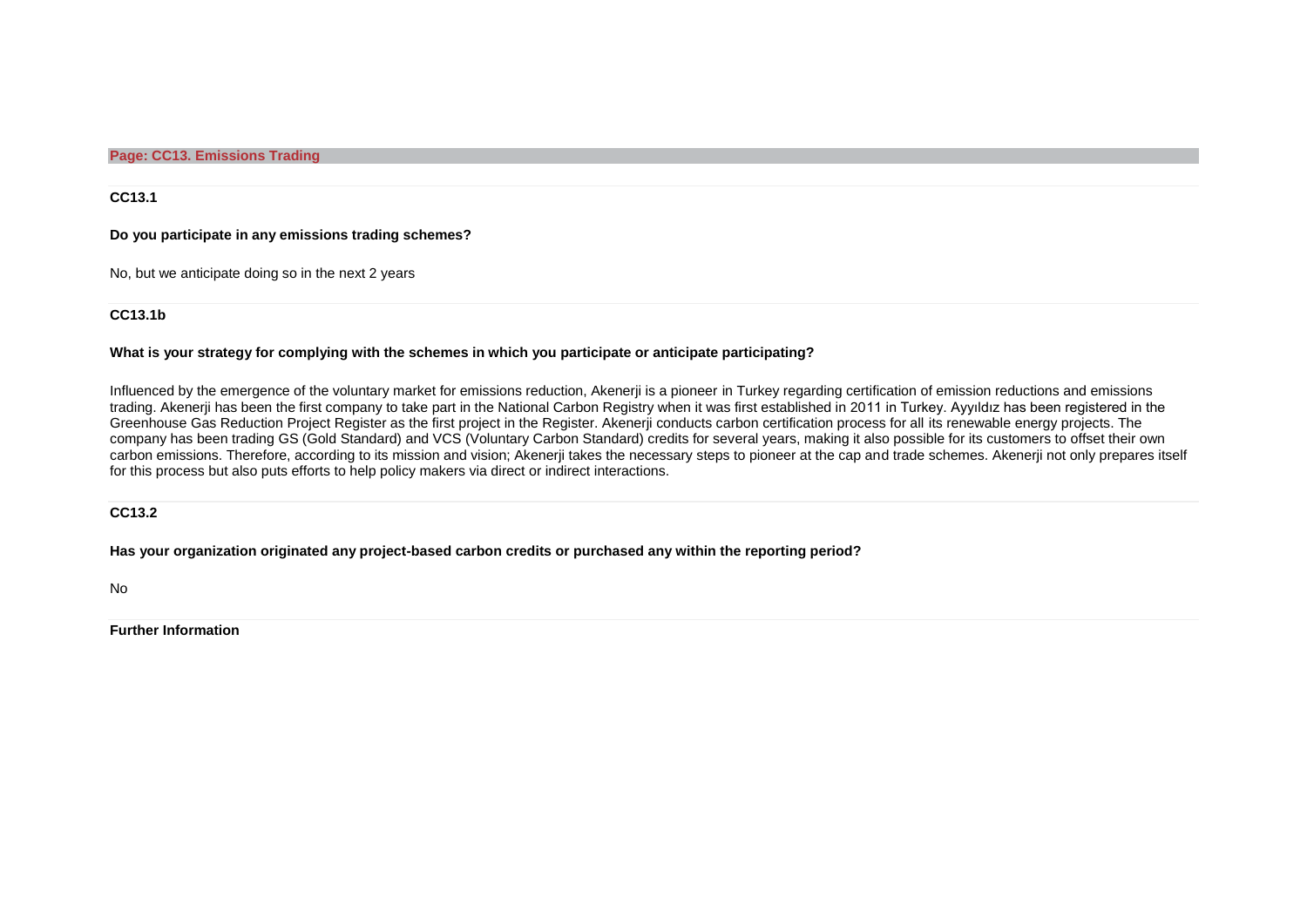# **CC14.1**

**Please account for your organization's Scope 3 emissions, disclosing and explaining any exclusions**

| <b>Sources of Scope</b><br>3 emissions                                      | <b>Evaluation</b><br>status     | metric<br>tonnes<br>CO <sub>2e</sub> | <b>Emissions calculation methodology</b>                                                                                 | Percentage of<br>emissions calculated<br>using data obtained<br>from suppliers or<br>value chain partners | <b>Explanation</b>                                                                                                                                                                             |
|-----------------------------------------------------------------------------|---------------------------------|--------------------------------------|--------------------------------------------------------------------------------------------------------------------------|-----------------------------------------------------------------------------------------------------------|------------------------------------------------------------------------------------------------------------------------------------------------------------------------------------------------|
| Purchased goods<br>and services                                             | Relevant, not<br>vet calculated | $\Omega$                             | Did not calculated yet.                                                                                                  | $0.00\%$                                                                                                  | We wish to improve our system,<br>however there is insufficient<br>infrastructure and data in Turkey<br>to calculate these emissions.<br>Besides it needs extensive<br>working hours to do so. |
| Capital goods                                                               | Relevant, not<br>vet calculated | $\Omega$                             | Did not calculated yet.                                                                                                  | $0.00\%$                                                                                                  | Life Cycle Assessment is not<br>extensively used in Turkey,<br>therefore at the moment it is so<br>difficult to calculate those<br>emissions.                                                  |
| Fuel-and-energy-<br>related activities<br>(not included in<br>Scope 1 or 2) | Not relevant,<br>calculated     | $\mathbf 0$                          | All fuel and energy related activities are included in Scope 1<br>and Scope 2 emissions.                                 | 100.00%                                                                                                   | All fuel and energy related<br>activities are included in Scope 1<br>and Scope 2 emissions.                                                                                                    |
| Upstream<br>transportation and<br>distribution                              | Relevant, not<br>yet calculated | $\Omega$                             | Did not calculated yet.                                                                                                  | $0.00\%$                                                                                                  | We wish to improve our system,<br>however there is insufficient<br>infrastructure and data in Turkey<br>to calculate these emissions.<br>Besides it needs extensive<br>working hours to do so. |
| Waste generated in<br>operations                                            | Relevant, not<br>vet calculated | $\mathbf 0$                          | Did not calculated yet.                                                                                                  | $0.00\%$                                                                                                  | We wish to improve our system,<br>however there is insufficient<br>infrastructure and data in Turkey<br>to calculate these emissions.<br>Besides it needs extensive<br>working hours to do so. |
| <b>Business travel</b>                                                      | Relevant,<br>calculated         | 184                                  | Calculations are done by using EPA passenger emissions<br>factors. Flight data gathered from Akenerji's travel agent and | 100.00%                                                                                                   | It covers all of Akenerji<br>employee's business travel by                                                                                                                                     |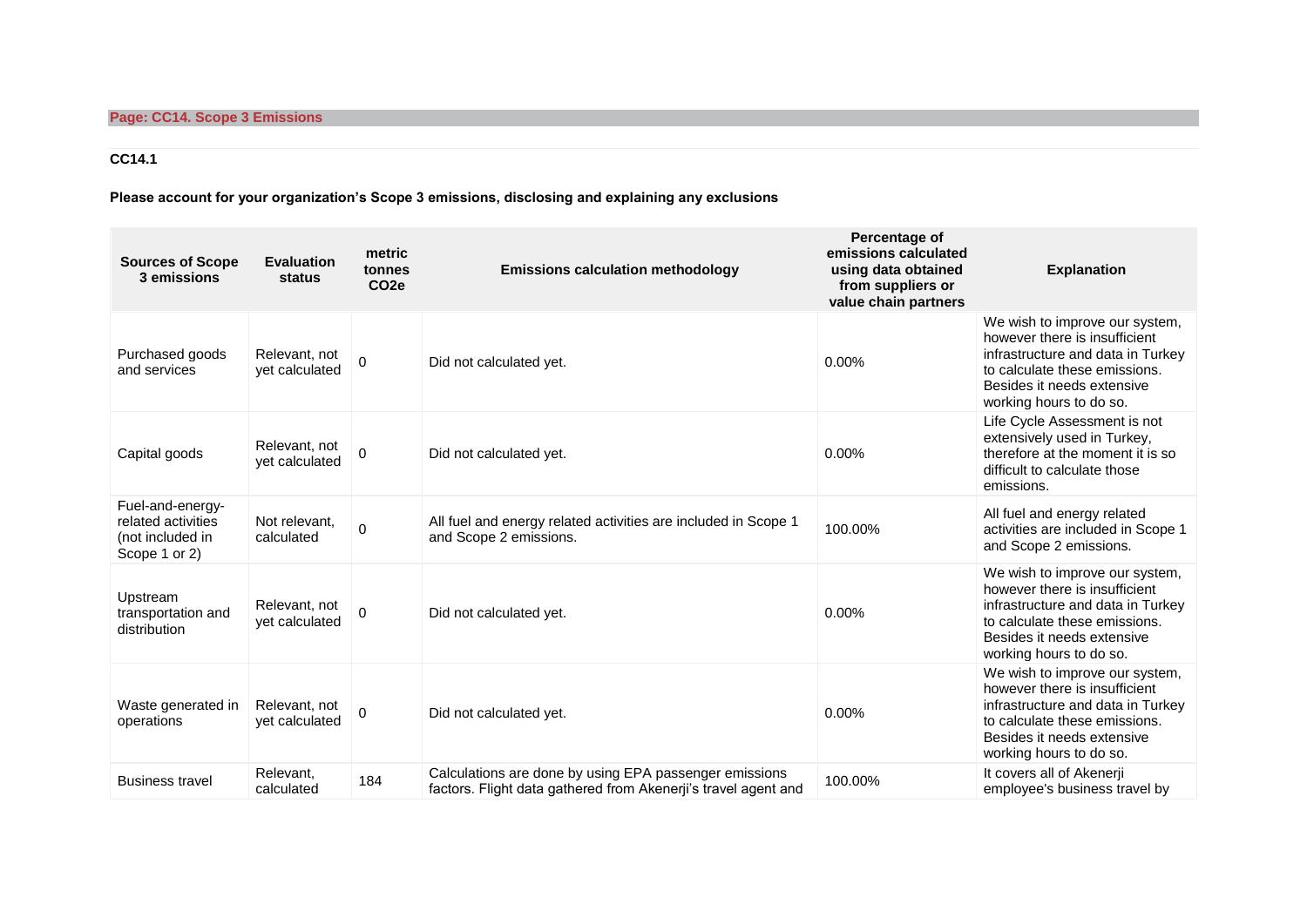| <b>Sources of Scope</b><br>3 emissions           | <b>Evaluation</b><br><b>status</b>       | metric<br>tonnes<br>CO <sub>2e</sub> | <b>Emissions calculation methodology</b>                                                                                                                                                                                                                                                                                                                                                                                                                                                                                                                                                                                             | Percentage of<br>emissions calculated<br>using data obtained<br>from suppliers or<br>value chain partners | <b>Explanation</b>                                                                                                                                                                             |
|--------------------------------------------------|------------------------------------------|--------------------------------------|--------------------------------------------------------------------------------------------------------------------------------------------------------------------------------------------------------------------------------------------------------------------------------------------------------------------------------------------------------------------------------------------------------------------------------------------------------------------------------------------------------------------------------------------------------------------------------------------------------------------------------------|-----------------------------------------------------------------------------------------------------------|------------------------------------------------------------------------------------------------------------------------------------------------------------------------------------------------|
|                                                  |                                          |                                      | the distance of the each flight leg was determined. It is<br>calculated with the appropriate emission factor based on the<br>distance of the flight. The flight distance was multiplied by the<br>following emission factors to arrive at the Scope 3 business<br>air travel emissions: Short-Haul (<483 km)- 0.17 kg CO2e/<br>passenger-km; Medium-Haul (>=483 km and <1127 km)-<br>0.14 kg CO2e/ passenger-km; and Long-Haul (>1127 km)-<br>0.12 kg CO2e/ passenger-km These emissions factors are<br>from EPA Climate Leaders Optional Emissions from<br>Employee Commuting, Business Travel and Product<br>Transport (May 2008). |                                                                                                           | plane. Emissions sourced from<br>company vehicles are included<br>to Scope 1 emissions                                                                                                         |
| Employee<br>commuting                            | Relevant, not<br>yet calculated          | 0                                    | Did not calculated yet.                                                                                                                                                                                                                                                                                                                                                                                                                                                                                                                                                                                                              | 0.00%                                                                                                     | We wish to improve our system<br>and we are willing to calculate<br>these emissions in the near<br>future.                                                                                     |
| Upstream leased<br>assets                        | Not relevant.<br>explanation<br>provided | $\mathbf 0$                          | Not relevant                                                                                                                                                                                                                                                                                                                                                                                                                                                                                                                                                                                                                         | 100.00%                                                                                                   | We do not have upstream leased<br>assets in 2015.                                                                                                                                              |
| Downstream<br>transportation and<br>distribution | Relevant, not<br>yet calculated          | 0                                    | Did not calculated yet.                                                                                                                                                                                                                                                                                                                                                                                                                                                                                                                                                                                                              | 0.00%                                                                                                     | We wish to improve our system,<br>however there is insufficient<br>infrastructure and data in Turkey<br>to calculate these emissions.<br>Besides it needs extensive<br>working hours to do so. |
| Processing of sold<br>products                   | Not relevant,<br>explanation<br>provided | $\mathbf 0$                          | Not relevant                                                                                                                                                                                                                                                                                                                                                                                                                                                                                                                                                                                                                         | 100.00%                                                                                                   | Not relevant                                                                                                                                                                                   |
| Use of sold<br>products                          | Not relevant,<br>explanation<br>provided | 0                                    | Not relevant                                                                                                                                                                                                                                                                                                                                                                                                                                                                                                                                                                                                                         | 100.00%                                                                                                   | There is no use of sold products                                                                                                                                                               |
| End of life<br>treatment of sold<br>products     | Not relevant,<br>calculated              | 0                                    | Not relevant                                                                                                                                                                                                                                                                                                                                                                                                                                                                                                                                                                                                                         | 100.00%                                                                                                   | There is no end of life treatment<br>of sold products.                                                                                                                                         |
| Downstream leased<br>assets                      | Not relevant,<br>explanation<br>provided | 0                                    | Not relevant                                                                                                                                                                                                                                                                                                                                                                                                                                                                                                                                                                                                                         | 100.00%                                                                                                   | We do not have downstream<br>leased assets in 2015.                                                                                                                                            |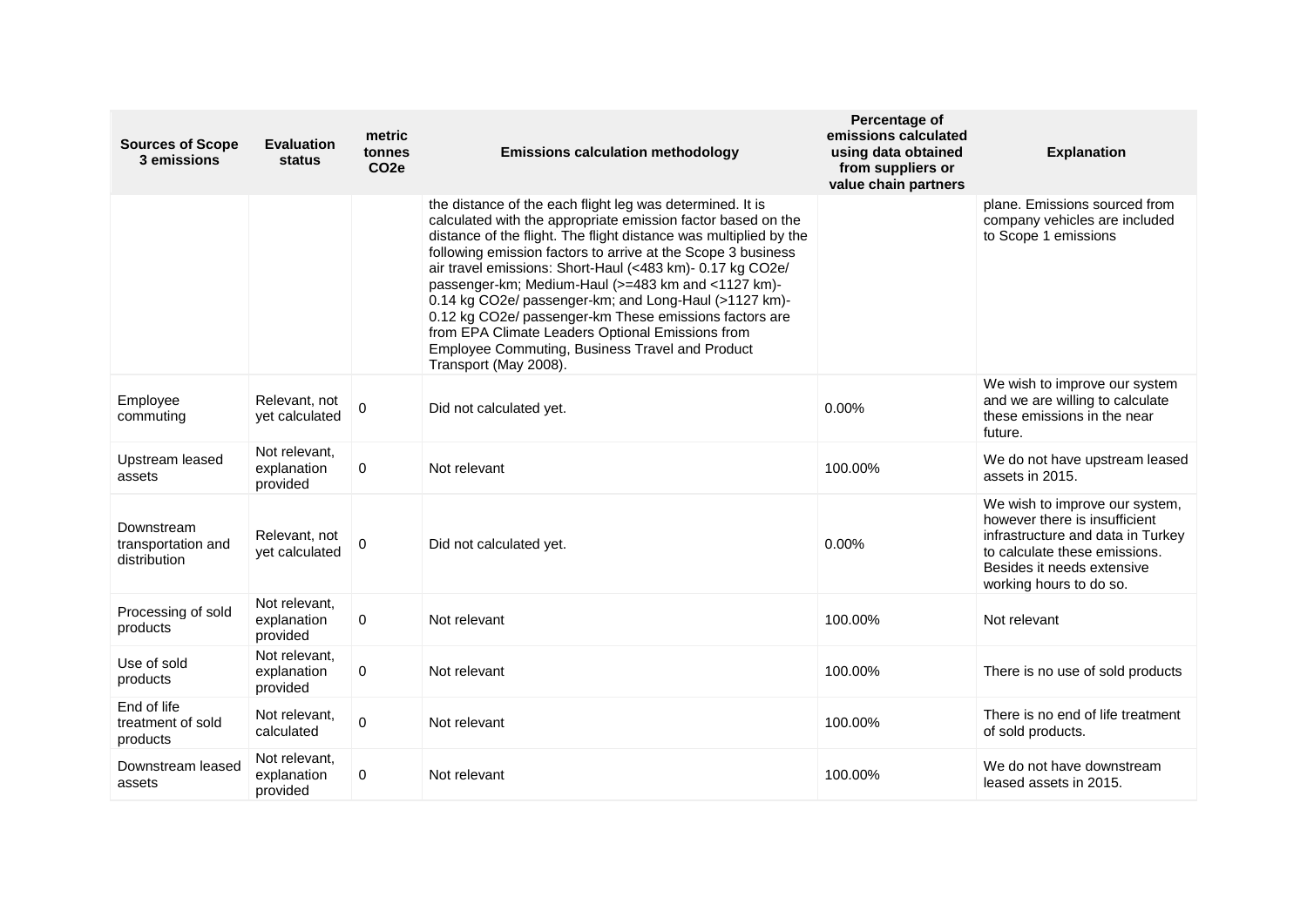| <b>Sources of Scope</b><br>3 emissions | <b>Evaluation</b><br>status              | metric<br>tonnes<br>CO <sub>2e</sub> | <b>Emissions calculation methodology</b> | Percentage of<br>emissions calculated<br>using data obtained<br>from suppliers or<br>value chain partners | <b>Explanation</b>                                                                                                                                                                             |
|----------------------------------------|------------------------------------------|--------------------------------------|------------------------------------------|-----------------------------------------------------------------------------------------------------------|------------------------------------------------------------------------------------------------------------------------------------------------------------------------------------------------|
| <b>Franchises</b>                      | Not relevant,<br>explanation<br>provided | 0                                    | Not relevant                             | 100.00%                                                                                                   | We do not have franchises.                                                                                                                                                                     |
| Investments                            | Relevant, not<br>vet calculated          | $\Omega$                             | Did not calculated yet.                  | $0.00\%$                                                                                                  | We wish to improve our system,<br>however there is insufficient<br>infrastructure and data in Turkey<br>to calculate these emissions.<br>Besides it needs extensive<br>working hours to do so. |
| Other (upstream)                       | Not relevant,<br>explanation<br>provided | $\Omega$                             | Not relevant                             | 100.00%                                                                                                   | We have no other upstream<br>emissions.                                                                                                                                                        |
| Other<br>(downstream)                  | Not relevant.<br>explanation<br>provided | $\Omega$                             | Not relevant                             | 100.00%                                                                                                   | We have no other downstream<br>emissions.                                                                                                                                                      |

# **CC14.2**

**Please indicate the verification/assurance status that applies to your reported Scope 3 emissions**

No third party verification or assurance

# **CC14.3**

**Are you able to compare your Scope 3 emissions for the reporting year with those for the previous year for any sources?**

Yes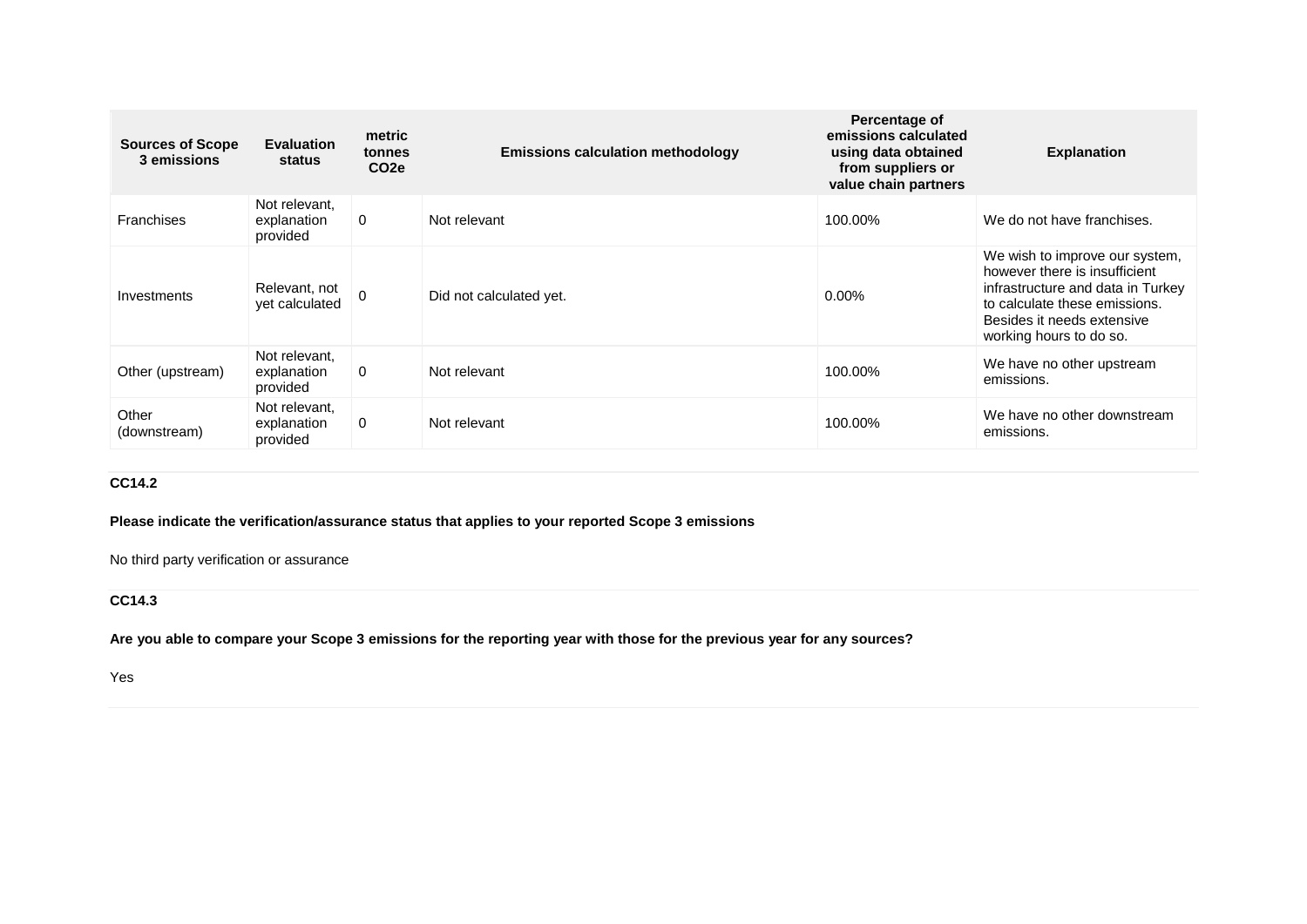#### **CC14.3a**

**Please identify the reasons for any change in your Scope 3 emissions and for each of them specify how your emissions compare to the previous year**

| Sources of<br>Scope 3<br>emissions | <b>Reason for</b><br>change | <b>Emissions value</b><br>(percentage) | Direction of<br>change | <b>Comment</b>                                                                                                                                                                                                                                                                                                                              |
|------------------------------------|-----------------------------|----------------------------------------|------------------------|---------------------------------------------------------------------------------------------------------------------------------------------------------------------------------------------------------------------------------------------------------------------------------------------------------------------------------------------|
| <b>Business travel</b>             | Other: New<br>investment    | 11.5                                   | Increase               | Our new investment, which has a state of art technology Natural Gas Combined Cycled Power Plant,<br>Erzin started to operate at the end of 2014. Therefore, we think that at the kick-off stage the<br>business travels have increased. But it is very negligible according to the emissions reduced by the<br>high efficient Erzin NGCCPP. |

### **CC14.4**

**Do you engage with any of the elements of your value chain on GHG emissions and climate change strategies? (Tick all that apply)**

Yes, our suppliers Yes, our customers Yes, other partners in the value chain

#### **CC14.4a**

**Please give details of methods of engagement, your strategy for prioritizing engagement and measures of success**

Akenerji engages customers on energy efficiency trainings through publications and on-line materials. In addition to that; to foster the consumer awareness, we provide the amount of GHG emissions released which correspond to their electricity consumption on their monthly energy bills sent to them.

Besides; we provide the opportunity of purchasing carbon neutral electricity to our customers. The number of carbon credits sold or the number of customers bought carbon credits for offsetting could be the measures of success.

Raising Awareness of Local Communities:

In locations where Akenerii power plants operate, we aim to raise awareness and provide information to local communities about our operations. Through our video training on clean electricity generation via hydropower plants, environmental and OHS regulations, we inform contractors, visitors, or interns who come to visit our power plants.

Since 2013, a total of 2,105 students and 122 teachers were given informative presentations. For the sake of informing the local communities living where the HEPPs are, HEPP informative presentations also including how clean energy is generated via Hydropower Plants were realized. Consequently, in November 2015, 859 students and 46 teachers in Adana; in December 2015, 220 teachers and 15 students in Bursa received these trainings. Number of participants trained and number of informative meetings organized are of the measures of success.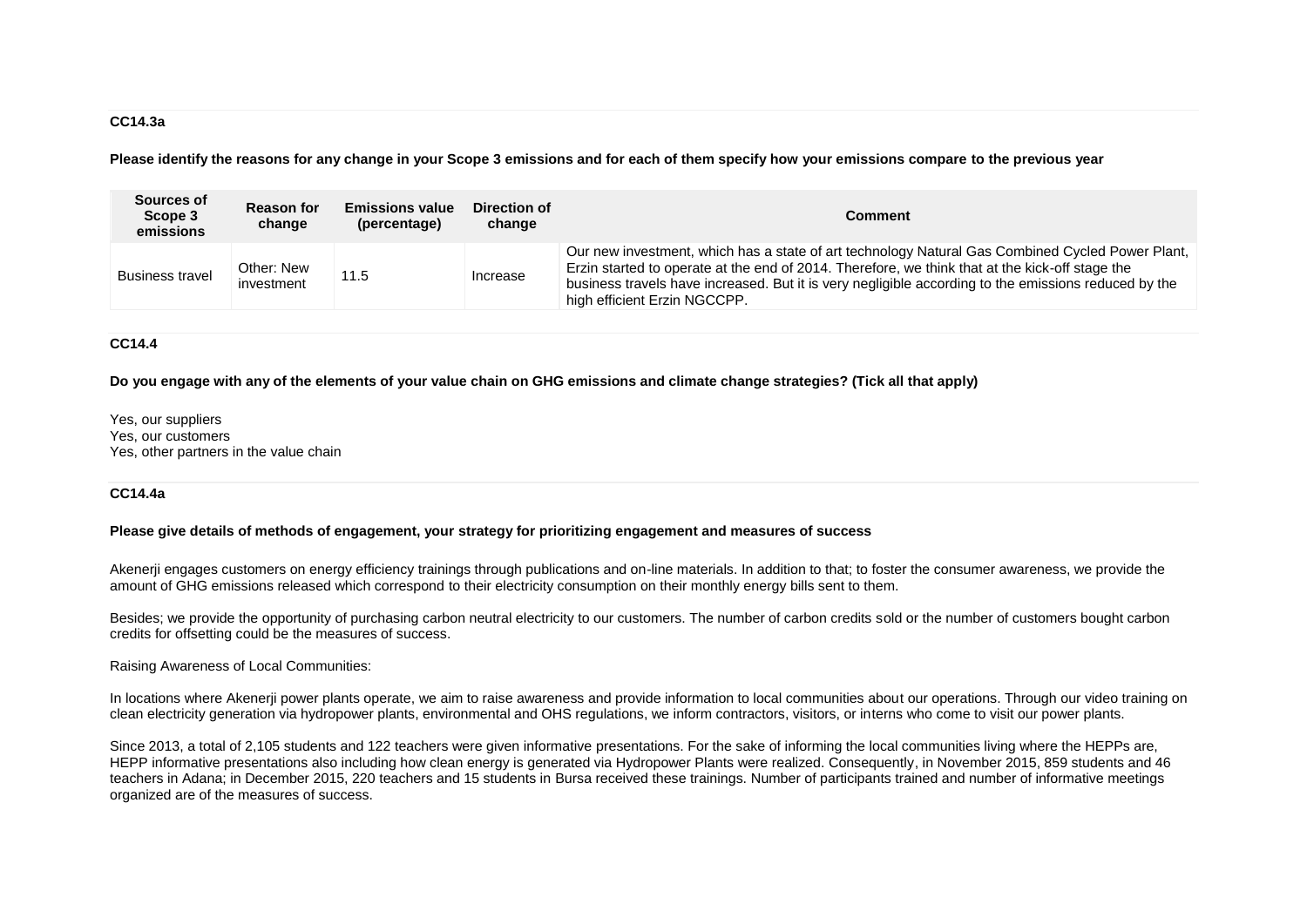## **CC14.4b**

**To give a sense of scale of this engagement, please give the number of suppliers with whom you are engaging and the proportion of your total spend that they represent**

| Number of<br>suppliers | % of total spend<br>(direct and<br>indirect) | <b>Comment</b>                                                                                                                                                                                                                                                                                                                                                                                                                                                                                                                                     |
|------------------------|----------------------------------------------|----------------------------------------------------------------------------------------------------------------------------------------------------------------------------------------------------------------------------------------------------------------------------------------------------------------------------------------------------------------------------------------------------------------------------------------------------------------------------------------------------------------------------------------------------|
| 6                      | $2.2\%$                                      | In 2014 we set a target for 2015 about at least auditing one of our suppliers and in 2015 we over achieved our target. Our related<br>personnel at the Head Office conducted evaluations within the framework of Information Security Management System at 1 supplier,<br>and Environment, Quality and OHS Management Systems at 2 suppliers. Besides, extending beyond our targets for supplier<br>evaluations, our teams at the power plants performed 4 more supplier evaluations including Environment, Quality and OHS<br>Management Systems. |

## **CC14.4c**

**If you have data on your suppliers' GHG emissions and climate change strategies, please explain how you make use of that data**

| How you make<br>use of the data | Please give details                                                                                                                                                                                                                                                                                                                                                                                                                                                                                                                                                                                                                                                                                                                                                                                                                                                                                                                                                                                                                                                                                                                                                                                                                                                                                                                                                                                                                                                                                                                            |
|---------------------------------|------------------------------------------------------------------------------------------------------------------------------------------------------------------------------------------------------------------------------------------------------------------------------------------------------------------------------------------------------------------------------------------------------------------------------------------------------------------------------------------------------------------------------------------------------------------------------------------------------------------------------------------------------------------------------------------------------------------------------------------------------------------------------------------------------------------------------------------------------------------------------------------------------------------------------------------------------------------------------------------------------------------------------------------------------------------------------------------------------------------------------------------------------------------------------------------------------------------------------------------------------------------------------------------------------------------------------------------------------------------------------------------------------------------------------------------------------------------------------------------------------------------------------------------------|
| Use in supplier<br>scorecards   | It is our priority to establish and maintain legal and contract-based relationships with our suppliers. While procuring products and services from our<br>suppliers, we take into consideration international and sectoral standards. Within the framework of our Supplier Selection and Evaluation Procedure,<br>before starting to work with a supplier, we perform a pre-selection phase to decide on the most appropriate candidate. We evaluate suppliers' practices<br>regarding Quality, Environmental and OHS Management Systems as well. Therefore, among suppliers that equally meet all of our selection criteria, we<br>prefer those with ISO 9001, ISO 14001, OHSAS 18001 certifications. In 2014 we set a target for 2015 about at least auditing one of our suppliers and in<br>2015 we over achieved our target. Our related personnel at the Head Office conducted evaluations within the framework of Information Security<br>Management System at 1 supplier, and Environment, Quality and OHS Management Systems at 2 suppliers. Besides, extending beyond our targets for<br>supplier evaluations, our teams at the power plants performed 4 more supplier evaluations including Environment, Quality and OHS Management<br>Systems. Consequently, through exchange of opinions on problems and successful implementations, opportunities for continuous improvement could be<br>achieved. Outcomes of these evaluations helped us identify the areas to be improved and encouraged our suppliers to work on these areas. |

### **Further Information**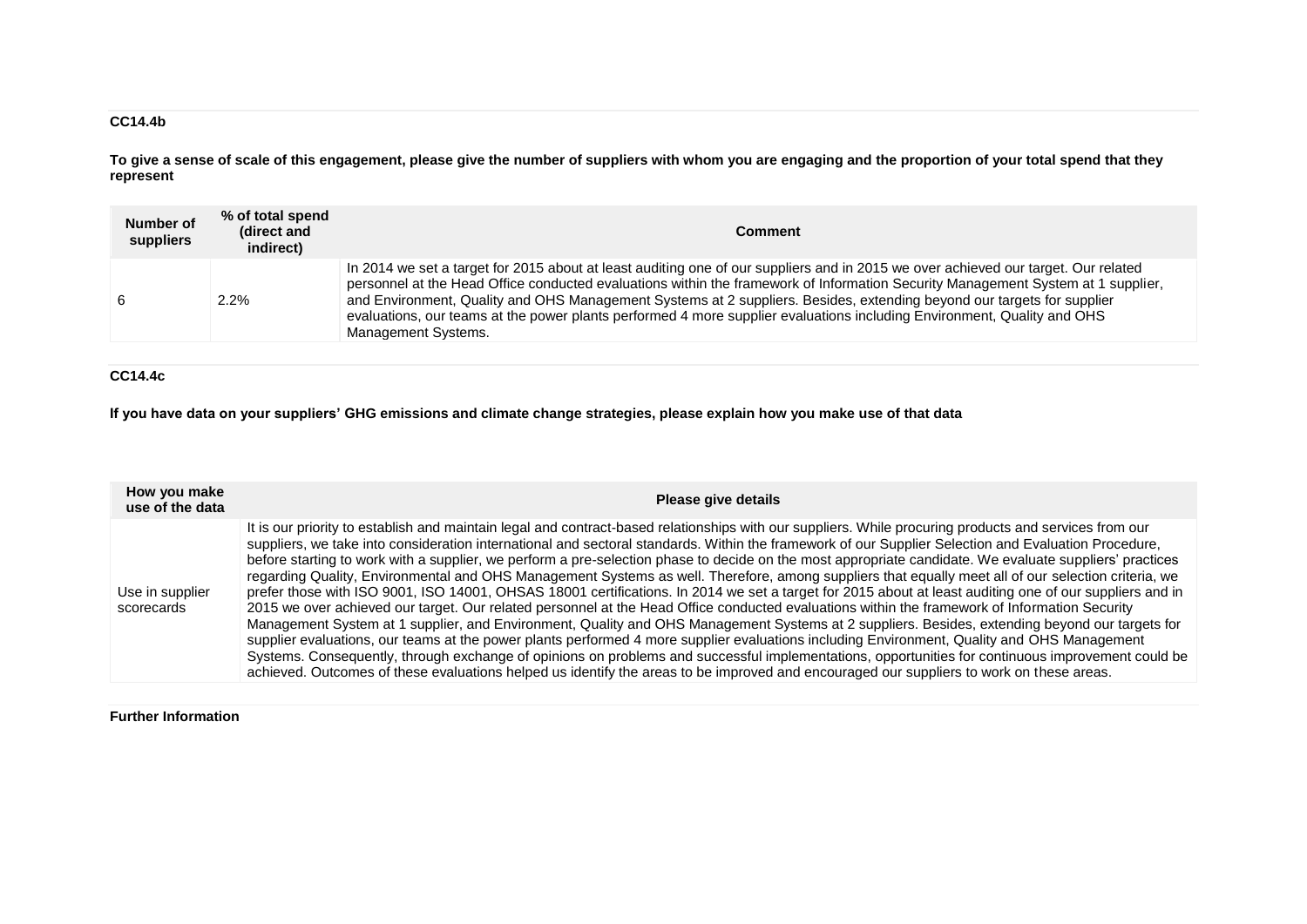### **Module: Sign Off**

#### **Page: CC15. Sign Off**

### **CC15.1**

#### **Please provide the following information for the person that has signed off (approved) your CDP climate change response**

| <b>Name</b> | <b>Job title</b>                                                                 | Corresponding job category |
|-------------|----------------------------------------------------------------------------------|----------------------------|
|             | Serhan GENCER Deputy General Manager of Production Chief Operating Officer (COO) |                            |

#### **Further Information**

#### **Module: Electric utilities**

### **Page: EU0. Reference Dates**

#### **EU0.1**

**Please enter the dates for the periods for which you will be providing data. The years given as column headings in subsequent tables correspond to the "year**  ending" dates selected below. It is requested that you report emissions for: (i) the current reporting year; (ii) one other year of historical data (i.e. before the current **reporting year); and, (iii) one year of forecasted data (beyond 2020 if possible).**

| Year ending | Date range                        |  |  |  |
|-------------|-----------------------------------|--|--|--|
| 2015        | Thu 01 Jan 2015 - Thu 31 Dec 2015 |  |  |  |

#### **Further Information**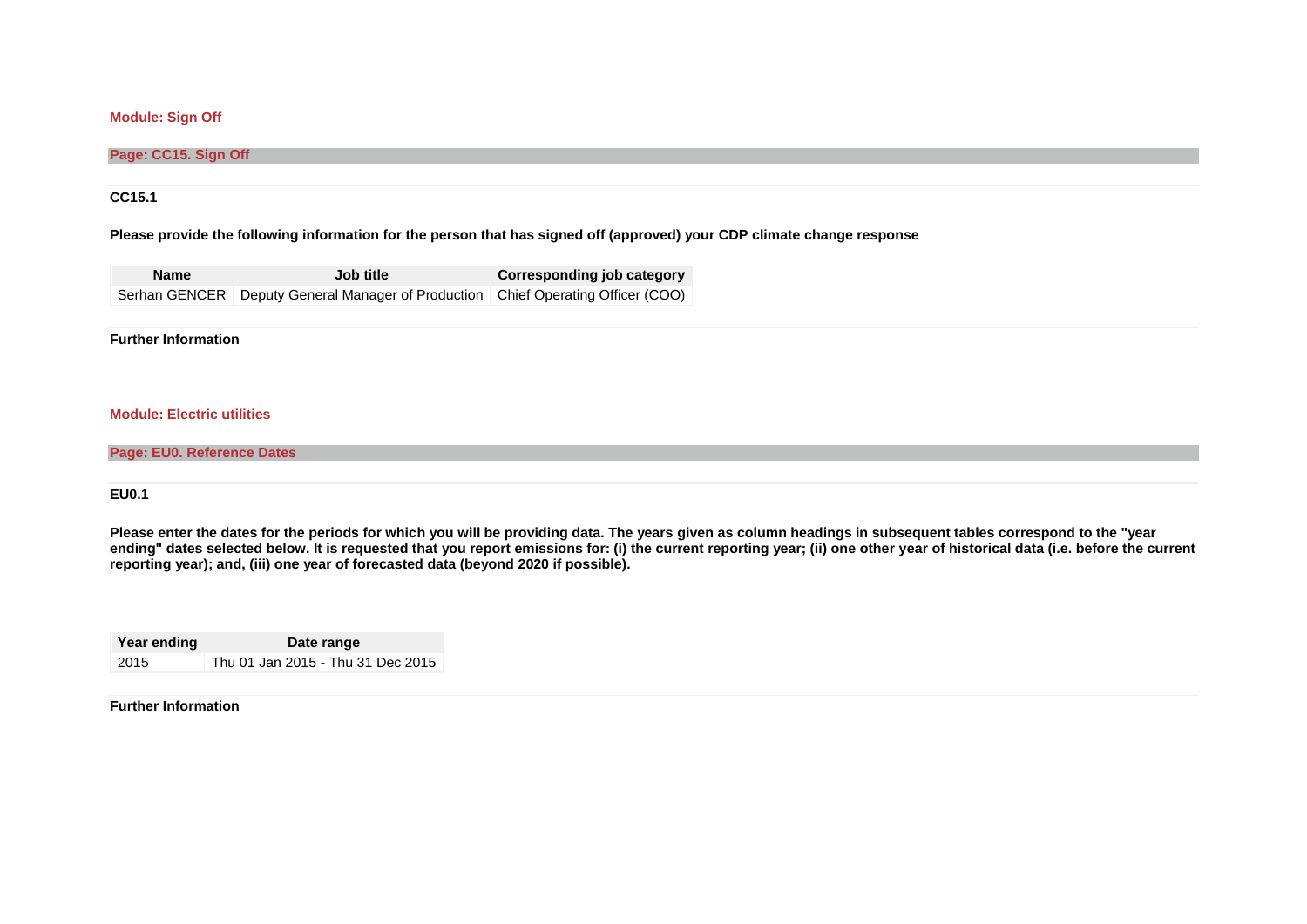### **EU1.1**

**In each column, please give a total figure for all the countries for which you will be providing data for the "year ending" periods that you selected in answer to EU0.1**

|      |      |      |         | Year ending Nameplate capacity (MW) Production (GWh) Absolute emissions (metric tonnes CO2e) Emission intensity (metric tonnes CO2e/MWh) |
|------|------|------|---------|------------------------------------------------------------------------------------------------------------------------------------------|
| 2015 | 1292 | 4611 | 1330114 | 0.2885                                                                                                                                   |

### **Further Information**

**Page: EU2. Individual Country Profiles - Turkey**

**EU2.1**

**Please select the energy sources/fuels that you use to generate electricity in this country**

CCGT Hydro Other renewables

### **EU2.1d**

**CCGT**

**Please complete the following table for the "year ending" periods that you selected in answer to EU0.1**

|      |     |      |         | Year ending Nameplate capacity (MW) Production (GWh) Absolute emissions (metric tonnes CO2e) Emissions intensity (metric tonnes CO2e/MWh) |
|------|-----|------|---------|-------------------------------------------------------------------------------------------------------------------------------------------|
| 2015 | 904 | 3214 | 1316041 | 0.4095                                                                                                                                    |

**EU2.1g**

**Hydro**

**Please complete the following table for the "year ending" periods that you selected in answer to EU0.1**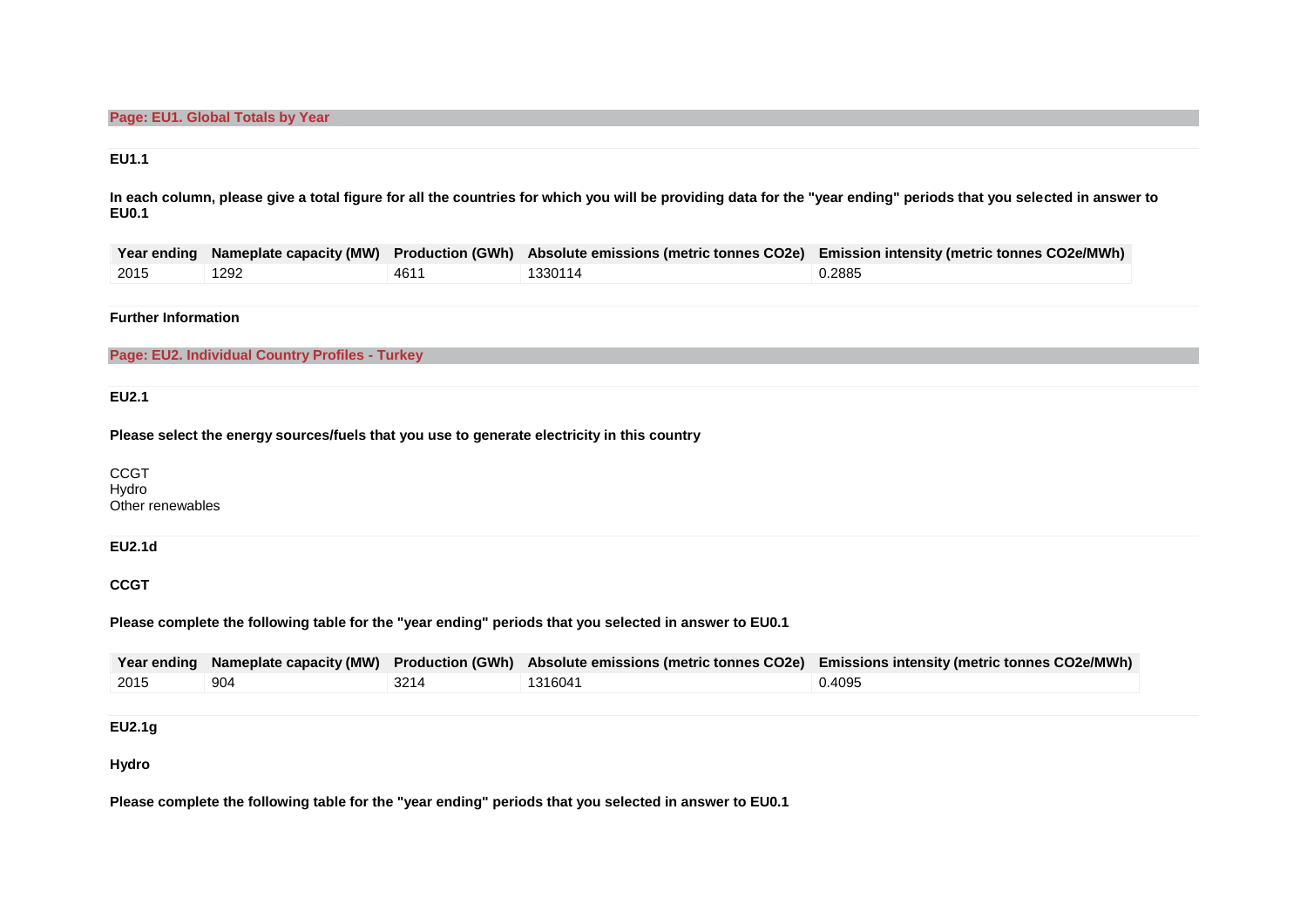|      | Year ending Nameplate capacity (MW) Production (GWh) |      |
|------|------------------------------------------------------|------|
| 2015 | 373                                                  | 1351 |

## **EU2.1h**

**Other renewables**

**Please complete the following table for the "year ending" periods that you selected in answer to EU0.1**

|      | Year ending Nameplate capacity (MW) Production (GWh) |     |
|------|------------------------------------------------------|-----|
| 2015 | 15                                                   | -46 |

### **EU2.1j**

## **Solid biomass**

**Please complete for the "year ending" periods that you selected in answer to EU0.1**

|                   |  | Year ending Nameplate capacity (MW) Production (GWh) Absolute emissions (metric tonnes CO2e) Emissions intensity (metric tonnes CO2e/MWh) |
|-------------------|--|-------------------------------------------------------------------------------------------------------------------------------------------|
| $\frac{12015}{ }$ |  |                                                                                                                                           |

## **EU2.1k**

**Total thermal including solid biomass**

**Please complete for the "year ending" periods that you selected in answer to EU0.1**

|      |     |      |         | Year ending Nameplate capacity (MW) Production (GWh) Absolute emissions (metric tonnes CO2e) Emissions intensity (metric tonnes CO2e/MWh) |
|------|-----|------|---------|-------------------------------------------------------------------------------------------------------------------------------------------|
| 2015 | 904 | 3214 | 1316041 | 0.4095                                                                                                                                    |

### **EU2.1l**

**Total figures for this country**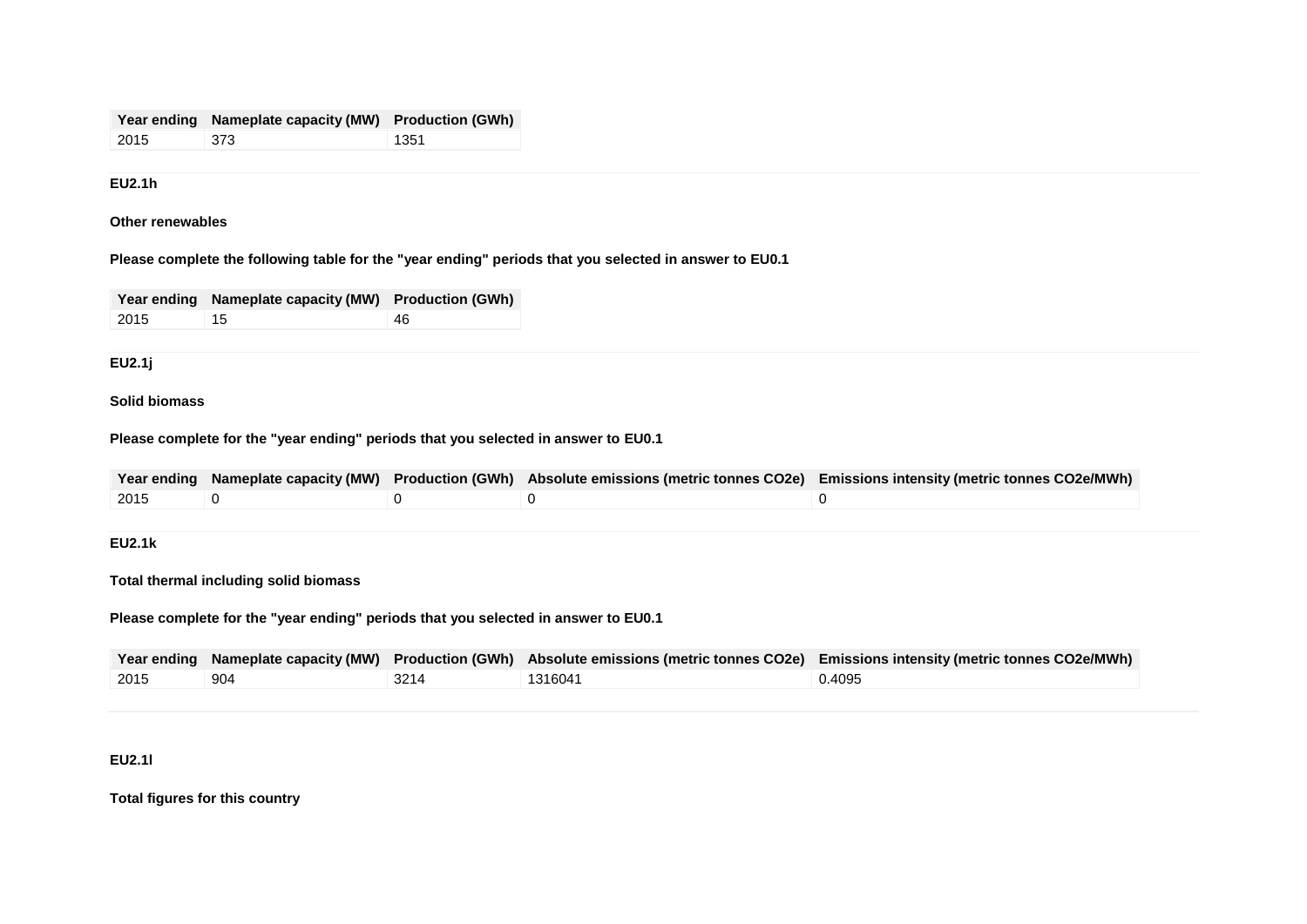### **Please enter total figures for this country for the "year ending" periods that you selected in answer to EU0.1**

| Year ending                | Nameplate capacity (MW)                                                   | <b>Production (GWh)</b> | Absolute emissions (metric tonnes in CO2e) | <b>Emissions intensity (metric tonnes CO2e/MWh)</b>                                                                                                                   |
|----------------------------|---------------------------------------------------------------------------|-------------------------|--------------------------------------------|-----------------------------------------------------------------------------------------------------------------------------------------------------------------------|
| 2015                       | 1292                                                                      | 4611                    | 1330114                                    | 0.2885                                                                                                                                                                |
|                            |                                                                           |                         |                                            |                                                                                                                                                                       |
| <b>Further Information</b> |                                                                           |                         |                                            |                                                                                                                                                                       |
|                            |                                                                           |                         |                                            |                                                                                                                                                                       |
|                            | <b>Page: EU3. Renewable Electricity Sourcing Regulations</b>              |                         |                                            |                                                                                                                                                                       |
|                            |                                                                           |                         |                                            |                                                                                                                                                                       |
|                            |                                                                           |                         |                                            |                                                                                                                                                                       |
|                            |                                                                           |                         |                                            |                                                                                                                                                                       |
| <b>EU3.1</b>               |                                                                           |                         |                                            |                                                                                                                                                                       |
|                            | energy mix. Is your organization subject to such regulatory requirements? |                         |                                            | In certain countries, e.g. Italy, the UK, the USA, electricity suppliers are required by regulation to incorporate a certain amount of renewable electricity in their |
|                            |                                                                           |                         |                                            |                                                                                                                                                                       |
| No                         |                                                                           |                         |                                            |                                                                                                                                                                       |
| <b>Further Information</b> |                                                                           |                         |                                            |                                                                                                                                                                       |
|                            |                                                                           |                         |                                            |                                                                                                                                                                       |
|                            |                                                                           |                         |                                            |                                                                                                                                                                       |
|                            | <b>Page: EU4. Renewable Electricity Development</b>                       |                         |                                            |                                                                                                                                                                       |

### **EU4.1**

Please give the contribution of renewable electricity to your organization's EBITDA (Earnings Before Interest, Tax, Depreciation and Amortization) in the current **reporting year in either monetary terms or as a percentage**

| <b>Please give:</b>                            | Monetary figure % | <b>Comment</b>                                                        |
|------------------------------------------------|-------------------|-----------------------------------------------------------------------|
| Renewable electricity's contribution to EBITDA |                   | We could not provide that figure due to our confidentially procedure. |